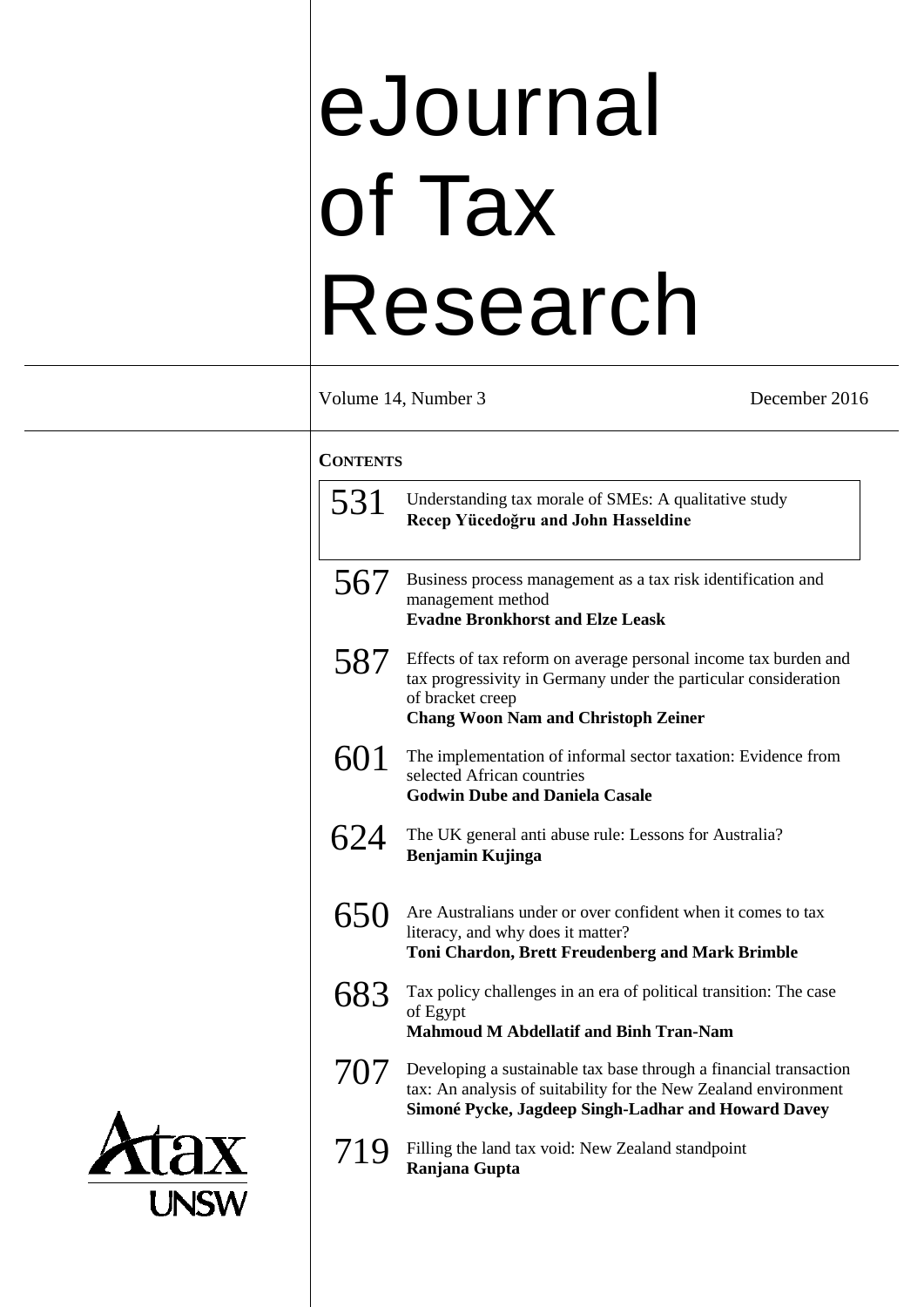# **CONTENTS CONTINUED** 741 Delineating the fiscal borders of Australia's non-profit tax concessions **Natalie Silver, Myles McGregor-Lowndes and Julie-Anne Tarr** 766 Does selecting a taxpayer for audit violate civil rights—a critical analysis of the Pakistani High Court's decision? **Najeeb Memon and Christian Lorenz**

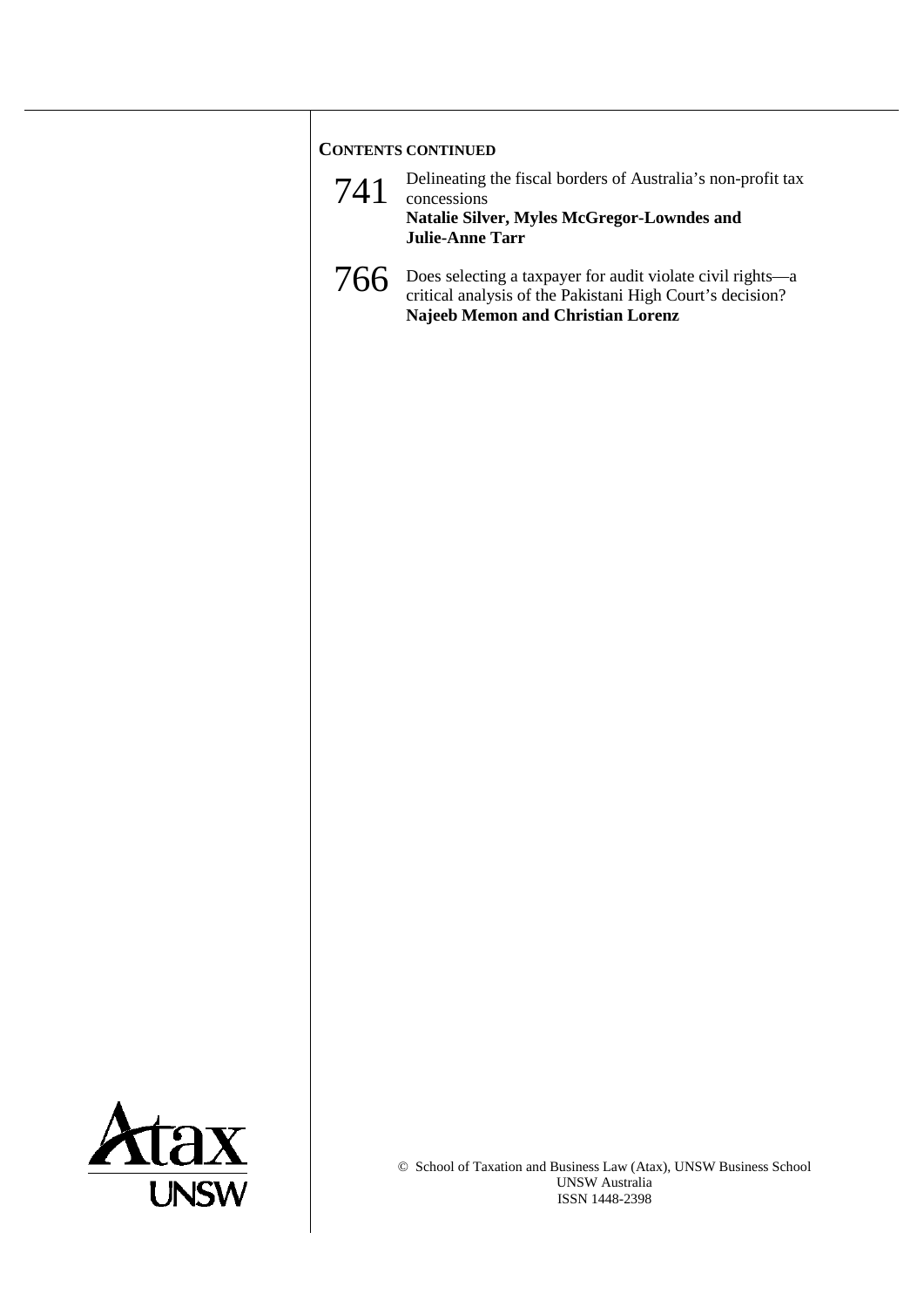## Understanding tax morale of SMEs: A qualitative study

Recep Yücedoğru<sup>[1](#page-2-0)</sup> and John Hasseldine<sup>[2](#page-2-1)</sup>

 $\overline{a}$ 

#### *Abstract*

This article investigates the factors that influence Small and Medium-Sized enterprises' (SMEs) tax morale and focuses on the factors that stem from concerns of SME owner-managers about their company's wellbeing that may influence tax morale. Prior literature suggests that there are six relevant factors/constructs that influence SMEs' tax morale, namely: compliance costs, professionalism, tax advisors' effect, company structure, size of economic obligation and risk aversion. Drawing on a conceptual model of tax morale, we utilise an exploratory qualitative methodology and provide findings based on a thematic analysis of twenty semi-structured interviews with SMEs owners-managers in Turkey. Our study contributes to the literature by explaining the six constructs and by being one of the very few research studies of tax morale in SMEs in a non-western country.

**Keywords:** tax morale, SMEs, risk aversion, compliance costs, qualitative analysis, interview analysis

<span id="page-2-0"></span><sup>&</sup>lt;sup>1</sup> Ph.D., Faculty of Economic and Administrative Sciences, Bülent Ecevit University, Zonguldak, Turkey. Email[: recep@yucedogru.com.](mailto:recep251@gmail.com)

<span id="page-2-1"></span><sup>2</sup> Professor, Paul College of Business & Economics, University of New Hampshire, Durham NH 03824, U.S.A. Email: [john.hasseldine@unh.edu.](mailto:john.hasseldine@unh.edu)

<sup>\*</sup> We acknowledge the very helpful comments of the editor, two anonymous reviewers, Jane Frecknall-Hughes and from participants at the Tumisiad International SMEs Conference in Istanbul, September 2013, and especially those of Binh Tran-Nam (Discussant), Jackie Coolidge, Chris Evans and Sharon Smulders.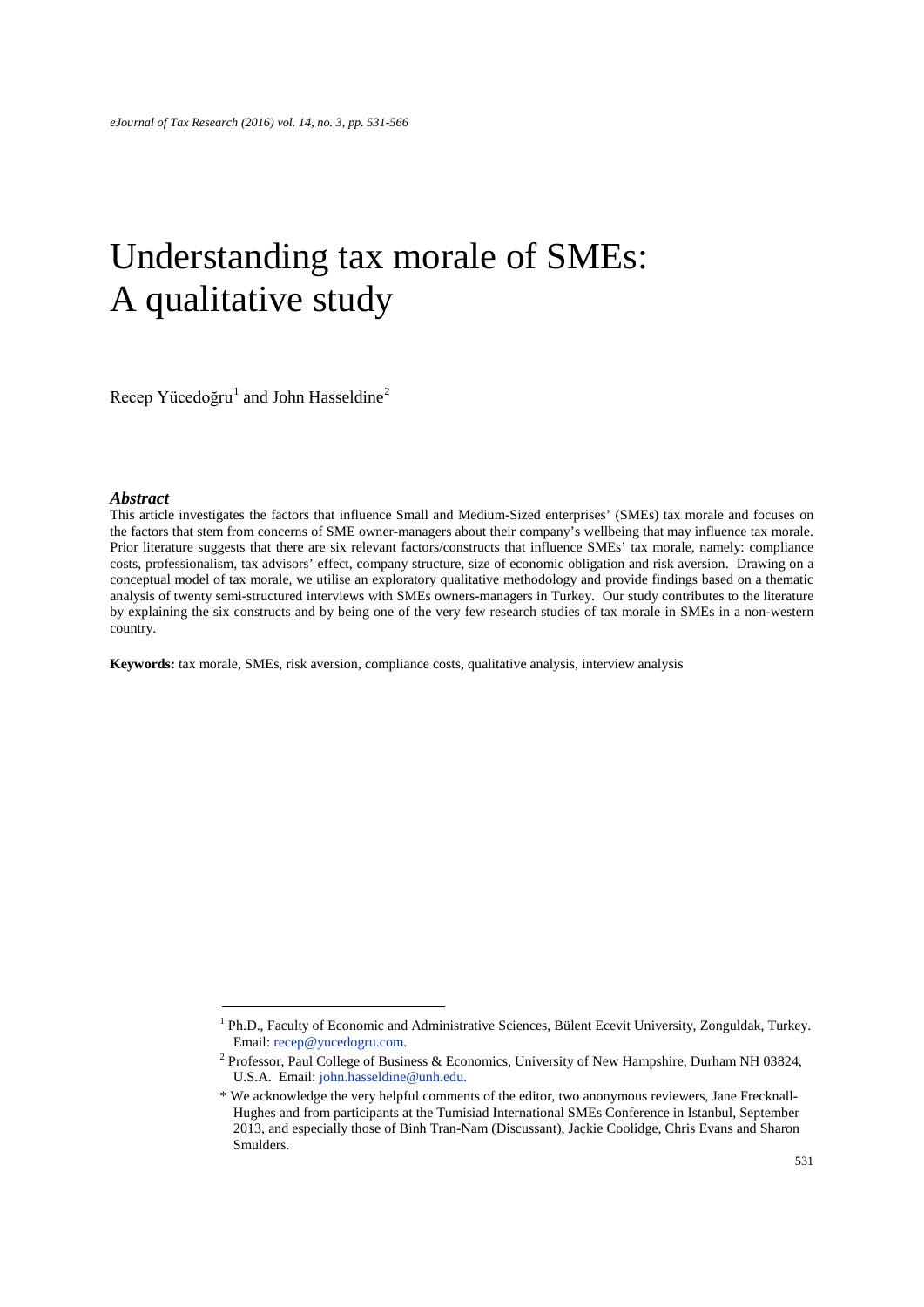#### **1. INTRODUCTION**

Identifying and understanding the causal variables of voluntary tax compliance has been an interest of many tax scholars over the last several decades. The extant literature discusses many independent variables of taxpaying behaviour, including: those derived from expected utility models of tax evasion such as tax audits and the fear of being caught and penalised (Allingham & Sandmo, 1972; Andreoni et al., 1998; McKerchar & Evans, 2009), compliance costs (Hasseldine, 2001), and equity and fairness of the tax system (Spicer & Becker, 1980). Nevertheless, moral and cultural motivations of taxpaying behaviour which can play an effective role on taxpayers' compliance are relatively underexplored (McGee, 2006; Torgler, 2007). Specifically, in the tax morale literature, nearly all prior research has focused on the tax morale of individuals (Pope & McKerchar, 2011). There are only very few exceptions to our knowledge such as the studies of Alm and McClellan, (2012), Ahmed and Braithwaite (2005), Abdixhiku, (2013) and Mickiewicz et al., (2012) which investigated the tax morale in the firm level. Despite very few exceptions in the literature (Ahmed & Braithwaite, 2005), there are no studies which have especially focused on SMEs tax morale and its effect on their taxpaying behaviour.

Given this literature gap, our study addresses tax morale at the firm level. Specifically, we target SMEs, due to their importance and overall economic contribution in many OECD countries (OECD, 2014). For instance, in Australia, UK, and Turkey, 67 per cent, 60 per cent and 73 per cent of the labour force, respectively, is employed by SMEs, and SMEs account for more than 95 per cent of all businesses in these countries (OECD, 2014).

In contrast, the contribution of SMEs to total tax revenues is much smaller than their share of the work force. The Pay As You Earn (PAYE) contribution of SMEs in the UK was only 21 per cent in 2011 (Ward & Rhodes, 2014). Similarly, SMEs' contribution to Turkey's corporation taxes was just 29 per cent in 2014 (OECD, 2014).

Tax compliance research has neglected SME taxpaying behaviour as a research topic and an analysis of the factors that affect SME tax compliance and tax morale could prove useful for policy development and tax research. Additionally, this study aims to contribute to tax morale research by examining an unexplored culture: Turkey. According to Torgler (2003), culture has a significant effect on individuals' tax morale and as the majority of current tax morale research has been conducted on Western societies, which have mainly Christian backgrounds (Pope  $\&$  Mohdali, 2010), there is a gap in the literature for Muslim societies. Hence, in this respect Turkey represents a different cultural context with a majority Muslim population.

This study analyses qualitative data gathered from interviews with twenty SME owner-managers in Turkey in order to investigate the factors that influence tax morale at the SME level. Although there are some factors highlighted in the literature as drivers of tax morale of individual taxpayers such as religiosity (Boone et al., 2013; Torgler, 2006), fairness (Gerbing, 1988; Hartner et al., 2011) and patriotism (Konrad & Qari, 2012; MacGregor & Wilkinson, 2012), we discuss tax morale from a firm perspective by focusing on the factors that affect the corporate tax morale of SMEs.

Corporate constructs/factors that influence SMEs' tax morale have not, hitherto, been addressed in prior literature, with the exception of a few studies such as Alm and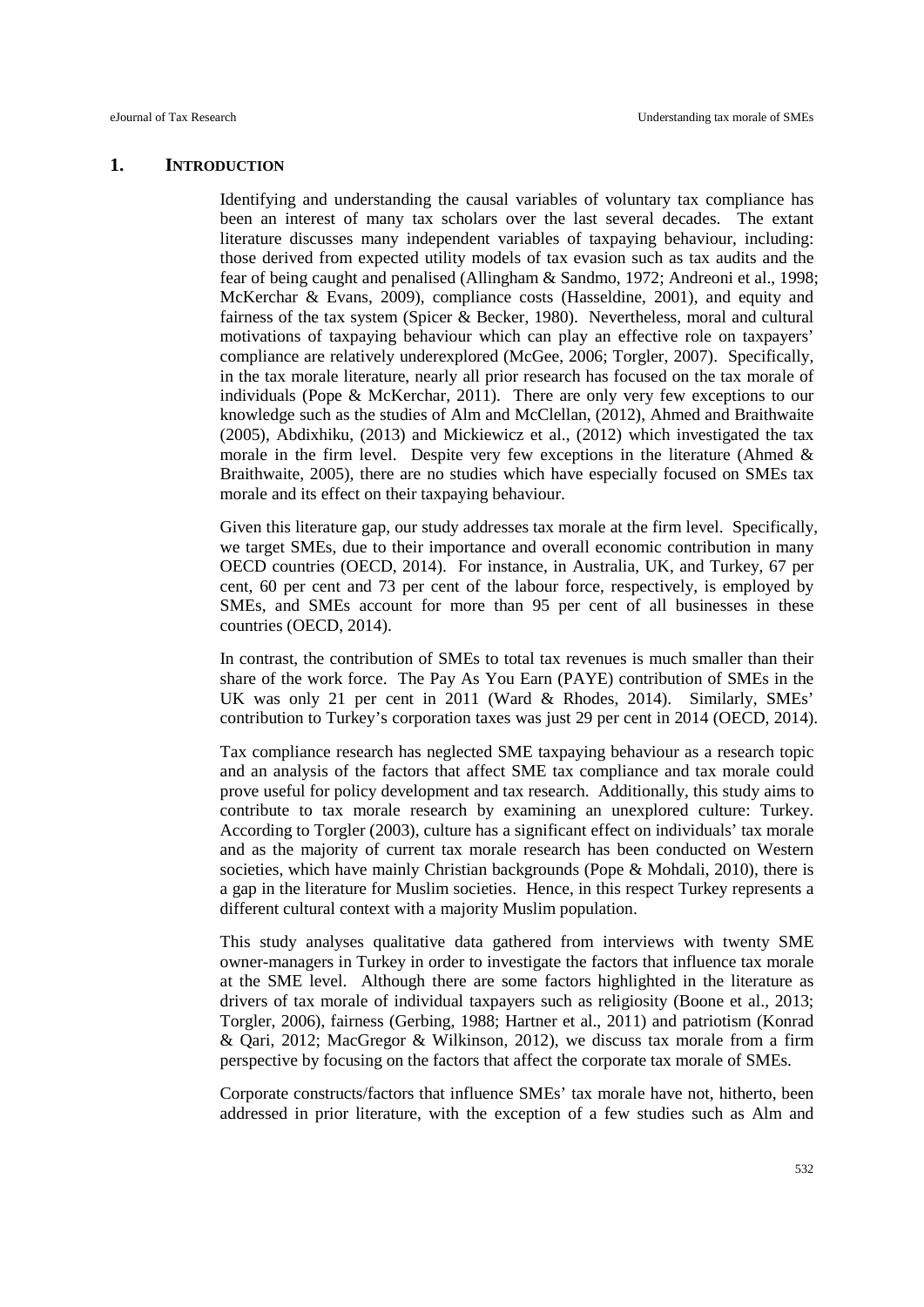McCelellan (2012) and Yucedogru (2013). Particularly, the latter study identified corporate factors as normative beliefs of owner-managers of SMEs about their company and its wellbeing. Hence, the factors that stem from the concerns of a company's wellbeing can influence the SME tax morale. The factors were identified from the extant tax literature were listed as compliance costs, professionalism, tax advisors' effect, company structure, size of economic obligation and risk aversion. Hence, this study is an investigation of these six factors through qualitative analysis in a primarily Muslim population, which is rarely discussed in the tax literature.

This article is structured as follows. Section 2 outlines prior literature on tax morale from a SME perspective. Section 3 explains details methodological considerations and analysis of our interviews. Section 4 presents our results supplemented with narrative quotes and the last section contains our concluding remarks.

#### **2. TAX MORALE LITERATURE**

#### **2.1 Background research**

Tax morale research stems from the tax compliance literature. One of the first definitions of tax compliance was framed by Jackson and Milliron (1986, p.128) who defined a compliant taxpayer as a person who files an 'accurate, timely and fully paid return without Internal Revenue Service enforcement efforts'. This broadly represents the definition provided by the US Internal Revenue Service (IRS) in relation to the reporting obligations of taxpayers:

> Compliance with reporting requirements means that the taxpayer files all required tax returns at the proper time and that returns accurately report tax liability in accordance with the Internal Revenue Code, regulations and court decisions applicable at the time. (Roth et al., 1989, p.43.)

Although tax compliance is commonly acknowledged as meeting with requirements, non-compliance is more nuanced and relates to failures in meeting the obligations of tax law regardless of whether these behaviours are intentional. Therefore, some scholars define tax compliance on the basis of tax non-compliance (Torgler, 2007). Nevertheless it can be argued that both definitions fail to incorporate taxpayers' motivation and social conditions towards taxpaying behaviour that may cause noncompliance or over-compliance, and non-compliance. Hence, the motivation of tax compliance has gained prominence in the literature.

#### **2.2 Development of tax morale literature**

Tax morale as a term, was coined in the 1960s by Schmölders (1960) and Strümpel (1966) and demonstrated in the work of the Cologne School of Tax Psychology. They emphasised that tax morale is a crucial factor to explain tax compliance (Alm  $\&$ McCelellan, 2012). While it was first stressed in the 1960s, it was not until criticisms of economic deterrence models of tax compliance surfaced (for example, Frey & Feld, 2002), that published studies of tax morale became more widespread (Torgler, 2007). Consensus in the literature defines tax morale as an *intrinsic motivation* to pay taxes (Frey, 1994; 1997; Torgler, 2007). Nevertheless, 'willingness' does not refer to *intention* behind the taxpaying behaviour. Therefore the literature links tax morale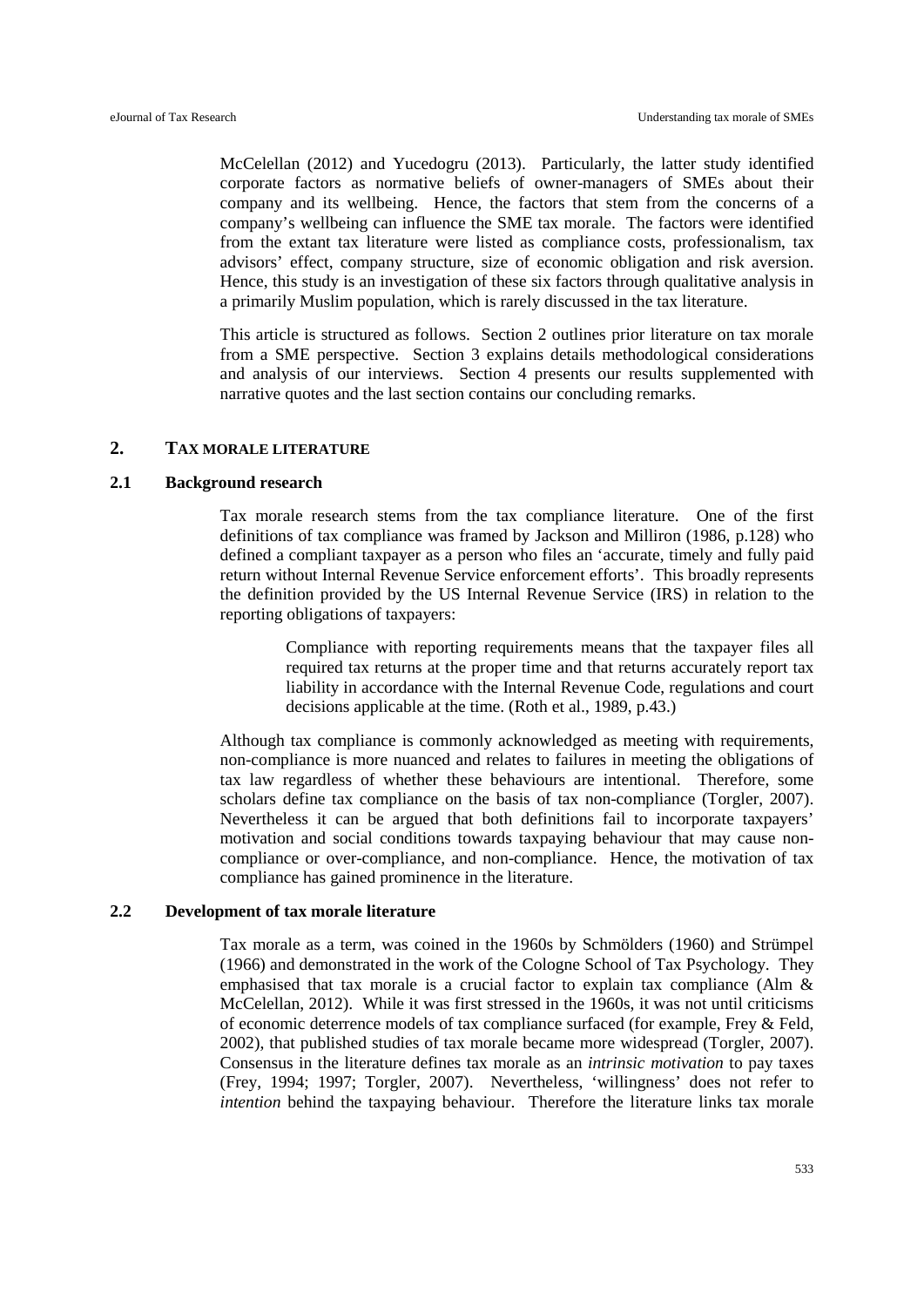with other constructs such as 'social norms' (Alm et al., 1999), perceptions of 'power' and 'trust' (Kirchler et al., 2008) and 'fiscal exchange' (Feld & Frey, 2002).

Tax morale and related constructs, such as social and moral aspects of taxpaying behaviour, are not widely discussed in the literature (Frey & Torgler, 2007; Kornhauser, 2006; Alm & McClellan, 2012). Further, as most prior work has taken place within Western economies, a gap in the literature to study tax morale in a nonwestern society, such as Turkey, became more apparent as some of the literature already suggests (McGee et al., 2011; Tekeli, 2013).

Ahmed and Braithwaite (2005) were one of the first to investigate tax morale in a small business context. They used survey data on Australian small firms to test tax morale with other constructs such as procedural fairness. They found that tax morale did not differ from any other group of taxpayers however they found evidence that small firms viewed interventionist tax policies as an obstacle. Alm and McClellan (2012) analysed firm tax morale using the Business Environment and Enterprise Performance Survey and the World Enterprise Survey for 8500 companies in 34 countries. They tested whether factors closely related to the corporate perspective were obstacles to firms' tax morale. They found that the tax morale of firms corresponds with the findings of prior research conducted on individuals, when they tested for: tax complexity, government trust and tax inspection effects on tax morale. They noted that tax inspection had no significant effect while all other factors significantly correlated with tax morale which they measured as sympathy towards taxpaying.

Mickiewicz et al. (2012) use Latvian small business owners to examine tax morale as a dependent variable while testing for the effects of trust in formal institutions, tax system fairness, national identity, social norms and perceptive deterrence. They found that all constructs are positively correlated with tax morale except the likelihood of being caught from unreported income.

Although prior literature examines concepts related to tax morale at a corporate level, such as tax evasion ( Alm et al., 2014; Crocker & Slemrod, 2005; Marrelli & Martina, 1988; Slemrod, 2003; Yusof et al., 2014), apart from the three examples cited above, literature that investigates tax morale at a corporate level is very rare, which is a motivation for the present study.

#### **2.3 Tax morale factors**

A comprehensive understanding of how tax morale is shaped and what factors are influential on shaping it is an important task for tax researchers. However, the literature is limited (Alm & McClellan, 2012; Torgler, 2012). Feld and Frey (2002) discuss this gap in the literature:

> [M]ost studies treat 'tax morale' as a black box without discussing or even considering how it might arise or how it might be maintained. It is usually perceived as being part of the meta-preferences of taxpayers and used as the residuum in the analysis capturing unknown influences to tax evasion. The more interesting question then is which factors shape the emergence and maintenance of tax morale. (Feld & Frey, 2002, pp. 88–89.)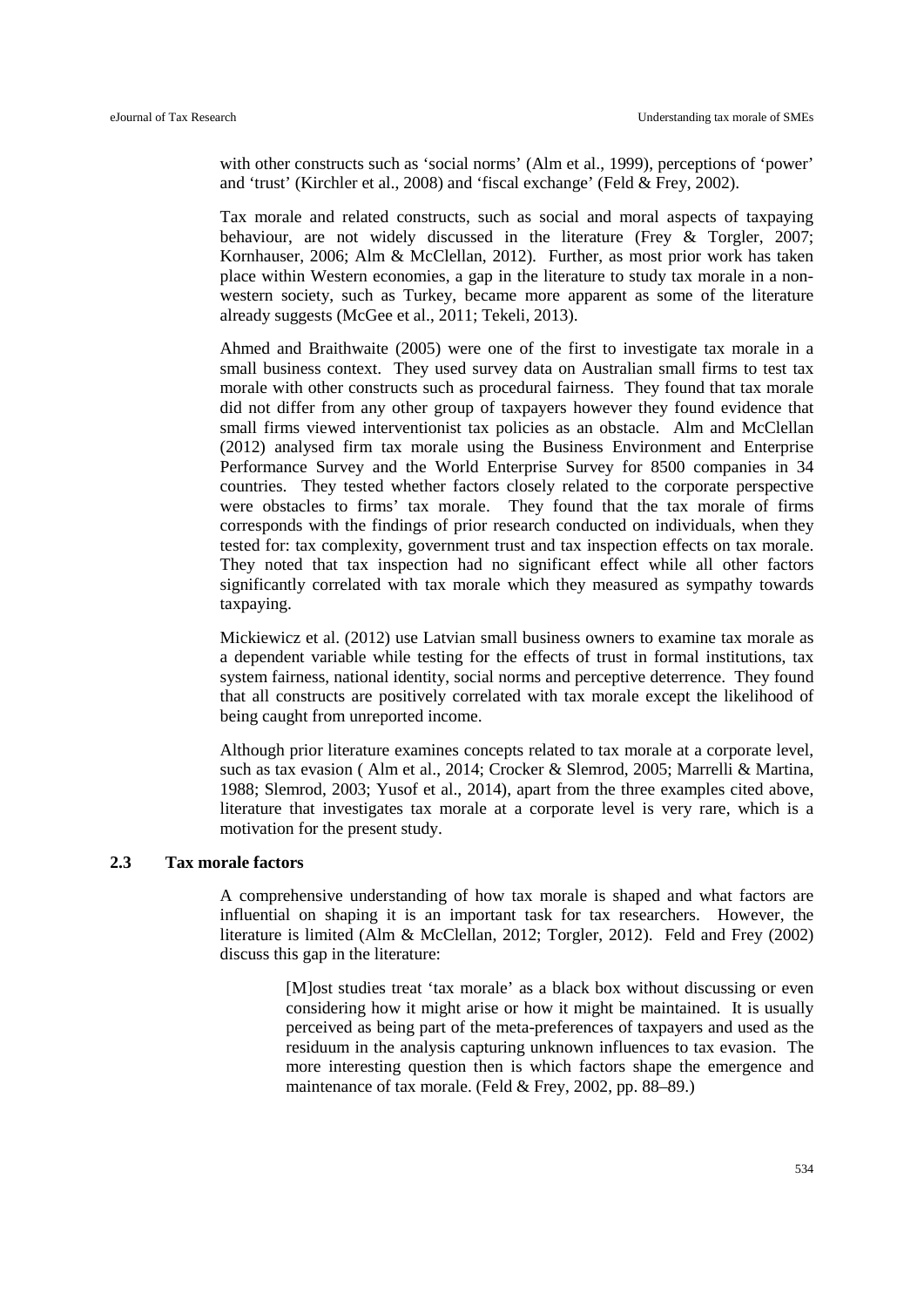Kornhauser (2006) correctly points to the direction of tax morale through 'carrot' factors rather than 'sticks' for encouraging tax compliance. Accordingly, tax morale correlates with tax compliance in many studies (Ahmed & Braithwaite, 2005; Alm & McClellan, 2012; Babu & Chariye, 2015; Frey, 1997; Frey &Torgler, 2007; Halla, 2010; Kornhauser, 2006; Lewis, 1979; McKerchar et al., 2013; Pope & McKerchar, 2011; Riahi-Belkaoui, 2004; Strümpel, 1966; Torgler, 2002; Torgler et al., 2008b, 2009; Vogel, 1974; Yew et al., 2015).

There are, however, some studies that show the relationship between tax morale and the particular factors/constructs that affect it, such as characteristics of taxpayers that are found to influence tax morale (Daude et al., 2012; Torgler, 2005). Aside from individual characteristics, prior literature discusses different key factors that may influence tax morale. Torgler (2007) highlights three key factors, namely: moral rules and sentiment, fairness and the relationship between government and taxpayer. The literature also discusses the effect of religiosity and finds it to affect tax morale (Boone et al., 2013; Stack & Kposowa, 2006; Torgler, 2006). In addition to religiosity, cultural differences are also found to influence tax morale (Alm & Torgler, 2006; Ashby & Webley, 2008; Coleman & Freeman, 1997). Furthermore, the literature shows that a high level of trust towards government motivates taxpayers and increases their tax morale, hence lifting voluntary compliance (Aguirre & Rocha, 2010; Feld & Frey, 2002; Torgler, 2003). Similarly, satisfaction with the government and received service from the tax authority also positively encourages taxpayers to comply with tax regulations (Adams et al., 1996; Mulenga, 2004; Vigoda-Gadot, 2007).

With some notable exceptions, prior literature has generally not offered a wide range of conceptualisation on how tax morale is shaped. One of the first frameworks was introduced by Pope and Mohdali (2010) who divided factors that can affect tax morale into external and individual categories. According to their model, the external environment consists of government (tax administration, legislation) and society (culture, traditions) which influence individual attitudes of taxpayers. Individual attitudes are considered as moral and religious beliefs. However in the model, the difference between moral and religious beliefs is not clearly delineated and relevant elements of intrinsic payment of taxes such as fairness perceptions (Torgler, 2007), patriotism, and ideological perceptions of government are ignored.

Pope and McKerchar (2012) then developed a conceptual model of tax morale which addresses tax morale as a phonomena that can reveal taxpayer over-compliance which economic deterrence models fail to explicate. Their model of tax morale comprises six variables; individual attitudes, family and friends, religious beliefs, society, tax administration and government tax policies. The model does not explain whether the six variables influence tax morale positively or negatively (presumably this would be determined through empirical testing).

The tax morale of SMEs is relevant to the compliance decisions of corporate taxpayers' concerns which may be different to those of individual taxpayers. Consequently, a different set of constructs/factors is more likely to be effective on their tax morale. This different set of constructs/factors can be defined as company related concerns which company owner-managers take into account while they are managing their company.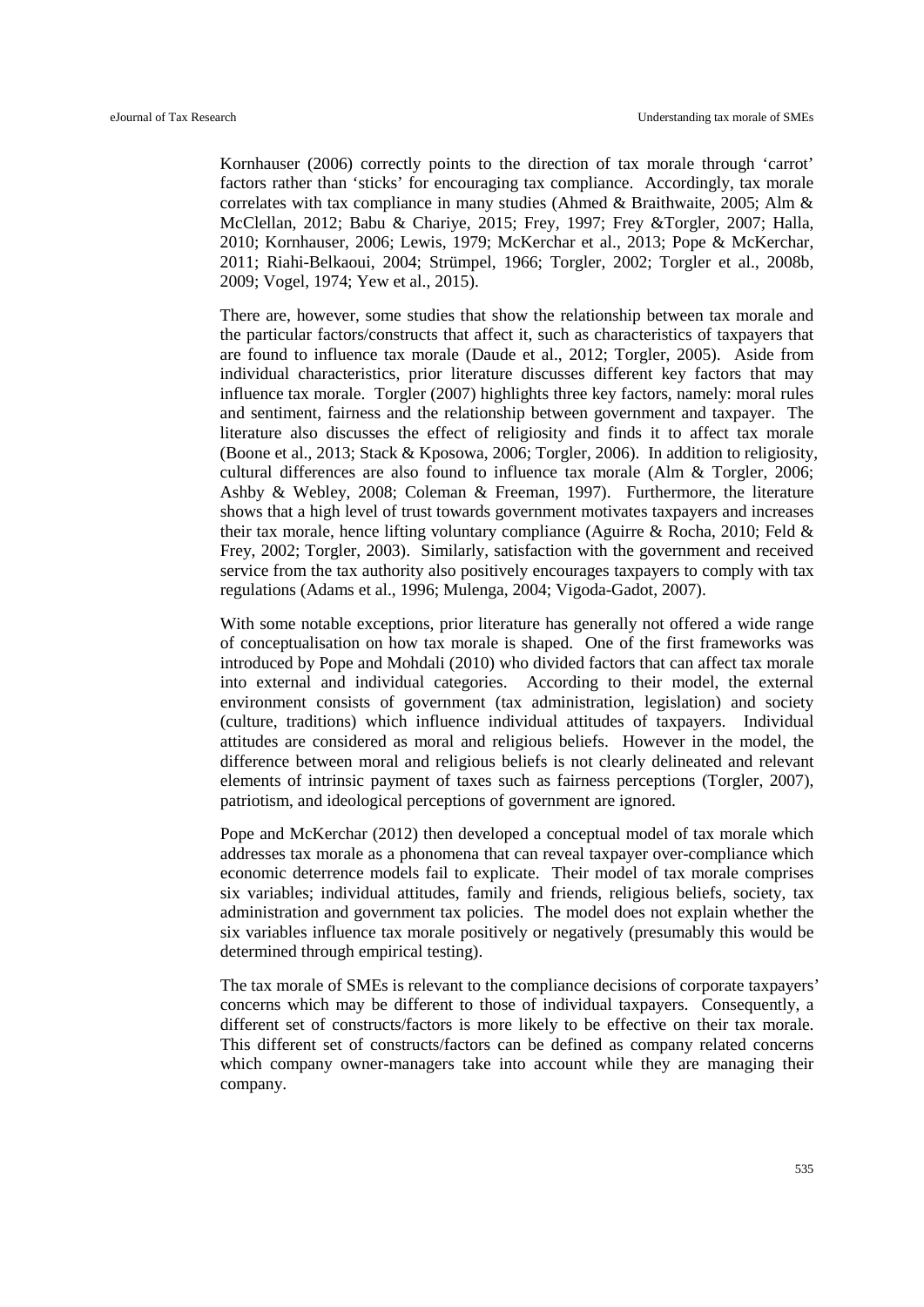Yucedogru (2013) models SME tax morale based on Ajzen's (1991) theory of planned behaviour. The main rationale of the model is to explain SMEs' tax morale as a result of the decision-making process of owner-managers by highlighting the two different roles of SME decision makers as a manager and an individual.

As an individual, SME owner-managers make their managerial decisions under the influence of their personal beliefs, norms and social positioning (personal norms). However, in parallel to personal norms, SMEs bring them the responsibility and accountability of a firm. Therefore, alongside personal norms, owner-managers feel the pressure of additional factors essential to SMEs' survival. Consequently, the model (see Appendix 4) presents these factors as 'corporate norms' and identifies these as compliance costs, professionalism, tax advisors' effect and company structure. Additionally, perceived behavioural control factors that are explained as SMEs' ability to exhibit tax morale in their taxpaying decisions is also incorporated under these corporate factors because the size of economic tax obligations and risk preferences are related with SMEs rather than the personal stance of owner-managers.

The focus of this study is the six factors posited to influence SMEs' tax morale:

- 1. *Compliance costs* refer to the level of cost that the SME manager thinks his/her company has to bear to meet with the regulations of the tax law
- 2. *Professionalism* refers to an ability of the SME to employ capable staff and resources to comply with the tax system
- 3. *Tax advisors' effect* explains the influence of the company's tax advisor on SME tax morale and compliance decisions
- 4. *Company structure* is the management structure and culture in the SME that affects how it reaches its decisions (for example, through its departments or via a family structure model heavily influenced by a small number of individuals)
- 5. *Size of economic obligation* is defined as the perceived size of tax burden that the SME has to afford
- 6. *Risk aversion* refers to the manager's perceived possibility of being caught evading tax on unreported income

In light of the literature above, this study aims to investigate the six factors on the tax morale of SMEs to shed light on the corporate side of the 'black box'. Specifically, it uses an exploratory qualitative approach to address the literature gap on the corporate factors influencing tax morale.

#### **3. METHODOLOGY**

The sample was selected from the database of Turkey's Small and Medium Enterprises Development Agency (KOSGEB) and the lead researcher selected fifty SMEs aiming to achieve wide coverage of the target population of this research. Therefore, SMEs were selected from three different cities in Turkey: Bursa, Istanbul and Ankara. In addition, sample representativeness was considered by selecting participants with different educational backgrounds, business experience and sectors.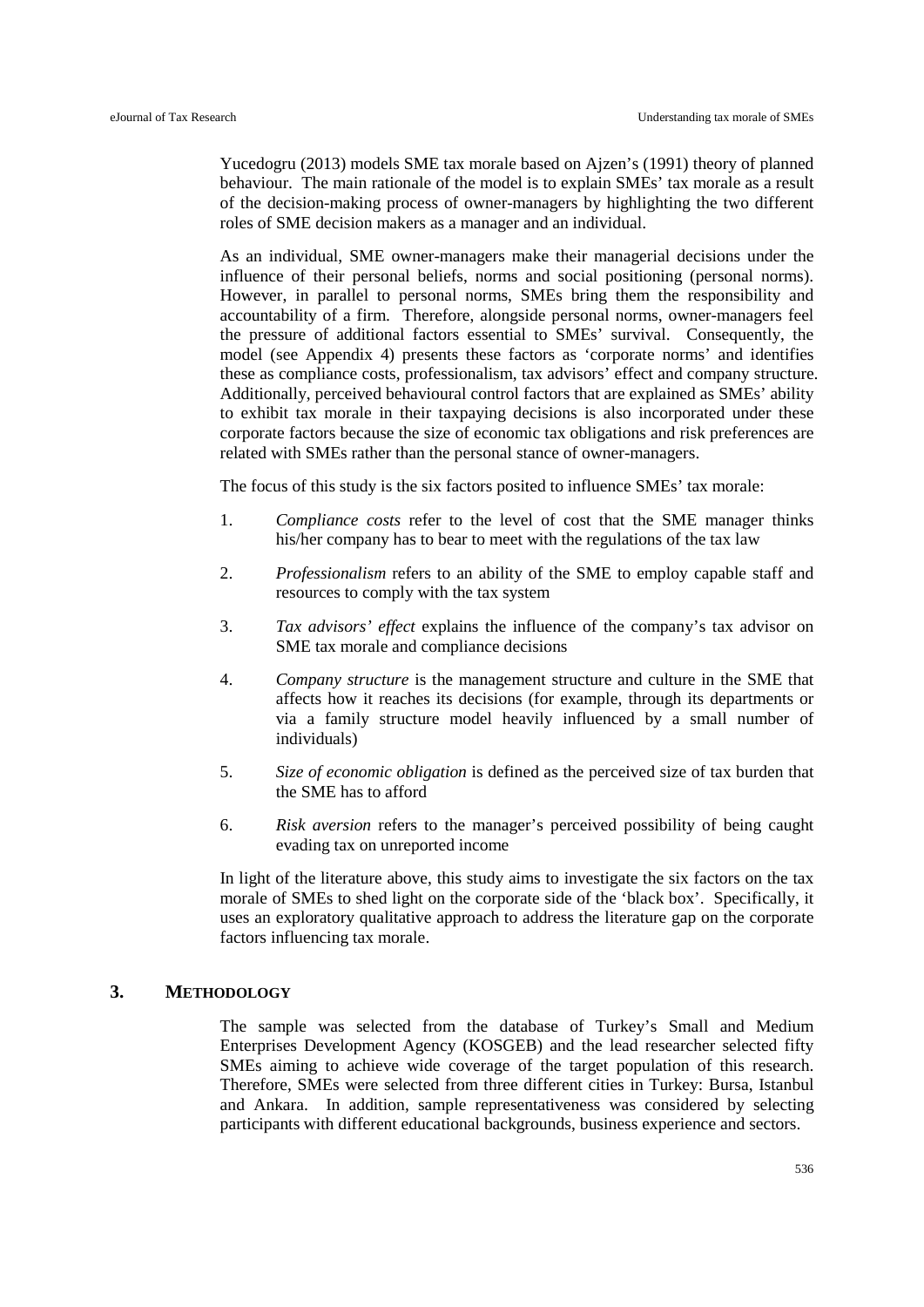Saunders et al. (2003) state that a structured interview is more appropriate for a descriptive or explanatory based study while a semi-structured interview is more suitable for exploratory based studies. They further argue that the in-depth interview is more useful for studies which are exploratory in nature and one of the most common qualitative approaches. This is probably due to its flexibility (Bryman  $\&$ Bell, 2011) since even though the researchers has a list of questions and themes to be covered these may vary from one interview to the other (Saunders et al., 2003). It also has the ability to disclose important aspects of human behaviour (Qu & Dumay, 2011) because a semi-structured interview could reveal not only the 'what' and 'how' but also the 'why' (Saunders et al., 2003).

Selected SMEs who participated in semi-structured interviews were contacted by telephone based on the particulars provided by the agency. The details provided for fifty SME owner-managers were their name, telephone number, sector and number of employees. Participants were contacted in advance to explain the nature and process of the interview and to obtain their agreement to take part in the qualitative study. Thirty-two SMEs were contacted by phone and 29 agreed to be interviewed. Two pilot interviews were initially conducted to improve the interview guide before recorded interviews were conducted. Between 10 July 2013 and 31 August 2013, 20 interviews were conducted in Turkey. After these interviews were conducted, the researchers decided that the collected data was satisfactory and the saturation rule was applied (Glaser & Strauss, 1967). The saturation rule is described as the process in which the researcher continues interviewing new participants until there are no new theoretical insights derived from the additional data (Baker & Edwards, 2012). Hence, the remaining 18 participants were not contacted once the saturation rule was satisfied.

An interview protocol consisting of a list of questions based on the six constructs in the model was used as a guideline for each interview to ensure it was systematic and focused (Hunter, 2006; Patton, 2002; Qu & Dumay, 2011). Since the lack of standardisation in a semi-structured interview-based study may result in lack of reliability in its findings, interview protocols are helpful in improving reliability (Saunders et al., 2003). Despite the themes being determined a priori in the interview protocol, the nature of a semi-structured interview is flexible (Bryman & Bell, 2011), and allows some freedom for other themes to emerge during the interview which is relevant to understanding the taxpaying behaviour of SMEs. The interview protocol used in this study is provided in Appendix 1.

This article presents an analysis of 20 interviews conducted with SME ownermanagers. The qualitative, semi-structured interviews were conducted with ownermanagers from 11 different sectors, all with more than 10 employees. Interview length ranged from 36 minutes to 1 hour 25 minutes and all interviews were recorded following consent from the participants. Transcriptions were thematically analysed using NVivo 10 software. To preserve the anonymity, participants were assigned a case number from 1 to 20 and these numbers are used to refer to the participants in subsequent discussion. Interviews were conducted in Turkish because English is not commonly used in commerce, especially by SMEs. Demographic details of the participants and the length of the interviews are shown in Appendix 2.

Data was analysed using the steps suggested by Braun and Clarke (2006, p.87). First, the researchers transcribed the recording into written text. The second phase was the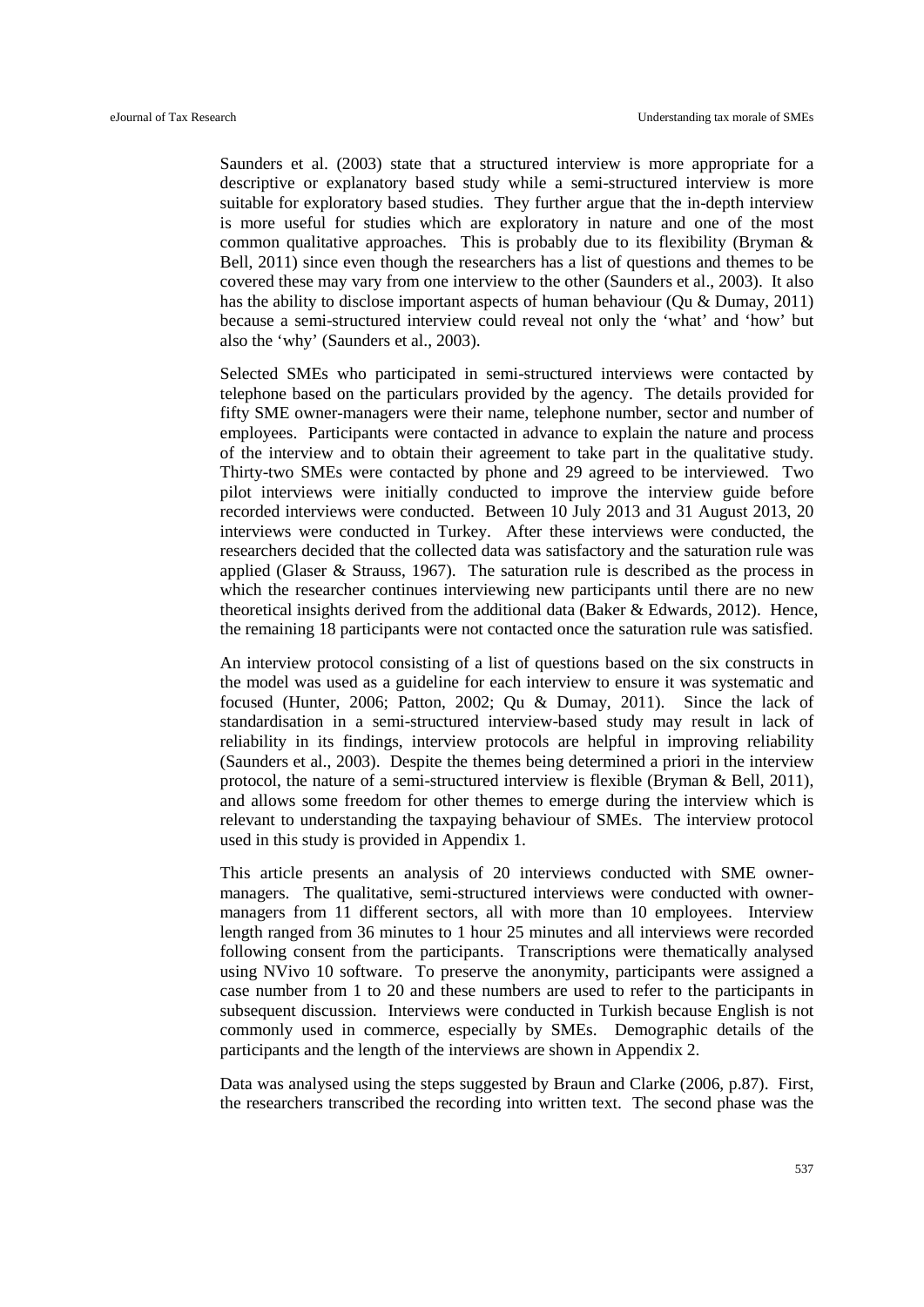process of coding the data according to the described framework, and third, finding related themes and analysing the themes to check for consistency.

The process of transcribing the recording is important because it reflects how the researchers interprets the data (Bailey, 2008). On average, it took approximately six to eight hours for the first author to transcribe the recording of each interview. This is because, as suggested by Bailey (2008), transcription involves close observation of the data through repeated careful listening to the audiotape. Since all interviews were conducted in Turkish, all analyses were run in the same language and the results of the analyses have been translated into English.

Validity in qualitative research is defined according to how accurate the data represents the realities of the interview participants toward understanding social phenomena (Creswell & Miller, 2000; Patton, 2002). One common method to determine validity in a qualitative study is to use the 'member checking procedure' (Creswell, 2009; Creswell & Miller, 2000; King & Horrocks, 2010). Member checking involves requesting the interview participants to confirm the credibility of the information by asking the participants to check the data, whether the themes are correct and the overall information is accurate (Creswell & Miller, 2000). Although the literature does not suggest a rule of thumb for the number of participants for member checking procedures, Creswell (2009) argues that a minimum of two members is preferred. In order to determine participants for the member checking procedure, the researchers emailed the interview participants with the information about the research aims and how the analysis is carried out and asked them about their participation. Three participants agreed to participate. Following the suggestion by Creswell (2009), the researchers requested those participants to check the transcripts, identified themes and their feedback as a procedure to determine the validity of the findings. The feedback confirmed validity and the feedback were used to increase the validity of the interview analysis. Lastly, expert feedback was used to determine the coding validity of the interview analysis. Expert feedback is highlighted in the literature as a quality checking procedure (King & Horrocks, 2010). Therefore the researcher preferred a tax academic to critically review the thematic analysis. The received feedback from the expert helped the researchers to develop thematic consistency. The expert evaluation provided positive feedback overall. In addition, the same expert was asked to check for the accuracy of the translation of the quotes that are used and suggested changes were made.

#### **4. FINDINGS**

In this section, the interview analyses based on six corporate factors of SMEs are provided. A common method that is as suggested by King and Horrocks (2010) was obtained for writing up results of the analysis. For each factor/construct, a brief literature review is provided at the beginning of each sub-section and thematic analysis of each factor follows. Quotes have been selected to illustrate and aid understanding of the thematic analysis.

#### **4.1 Compliance costs**

Scholars (for example, Hasseldine, 2001) often stress compliance costs as an influential factor for tax compliance and tax morale. Coleman and Evans (2003)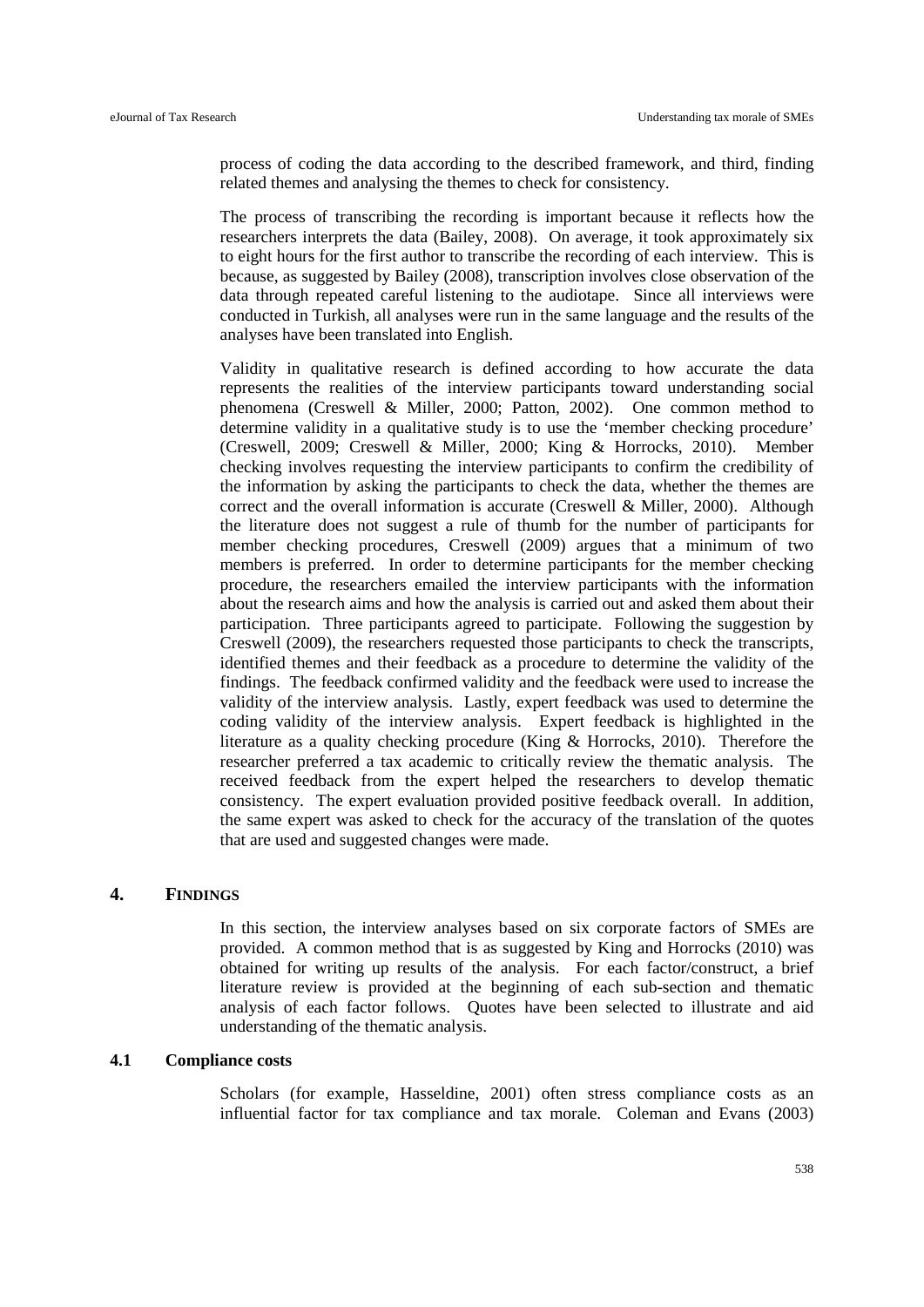suggest that a heavy compliance burden negatively affects tax compliance and tax morale of small firms. Moreover, Alm (1988) notes that compliance costs might lead to tax evasion.

According to the OECD (2005), the general awareness of compliance costs in Turkey is considerably lower than the majority of OECD countries. Moreover, neither Turkish tax literature nor the Turkish revenue administration has quantified the compliance costs for small businesses.

The interview analysis revealed, consistent with the OECD's (2005) findings, that participants' awareness of compliance costs seemed to be low. In particular, 12 participants suggested that they did not acknowledge/identify the compliance costs that they have, rather they saw them as operational costs of their company. Furthermore, some admitted they have not previously considered these costs might be directly related with tax compliance. In this case, the researchers explained compliance costs as the level of cost that an SME owner-manager thinks his/her company has to bear to satisfy the tax law requirements. The following quotes were enlightening about the unidentified perception of compliance costs by the participants.

> I have never thought these costs (Tax advisor cost) in that way before. (Participant 10)

> We were not thinking tax advisor cost; bookkeeping costs and so on in that way (compliance costs), but we realised compliance cost recently as the requirements of the state have increased. (Participant 19)

The participants who were not aware of their compliance costs suggested that the approximate volume of these costs was lower than 1 per cent of their turnover after the interviewer briefly explained compliance costs. Thus, the awareness level of compliance costs might be correlated with the level of compliance costs. In other words, unawareness of tax compliance costs might be the result of inconspicuously low compliance costs for SMEs. Nevertheless, these participants did not show that their perception of compliance costs was influential in their tax morale/tax compliance.

During the interview analysis, seven participants insisted that compliance costs should not be understood as an additional burden because of their managerial benefits. They suggested that the cost that they have to bear in order to meet tax regulations, such as book keeping or consulting a tax advisor, is beneficial for them, not only for tax related purposes, but also for managing their firms.

> Tax also helps us with knowing our business. For instance, am I keeping my books just for paying taxes? No, I want to see my position. Even if state tells me that he is no longer taxing my company, I would still bear these costs in order to get the benefits. (Participant 15)

> I do not see them as harmful costs (meaning compliance costs). My staff, who are obligated to keep my books and arrange my tax duties, are also benefitting me on many other occasions. They are increasing my company's efficiency and quality. Thus, I see the money that I pay to them as useful costs and it does not bother me. (Participant 9)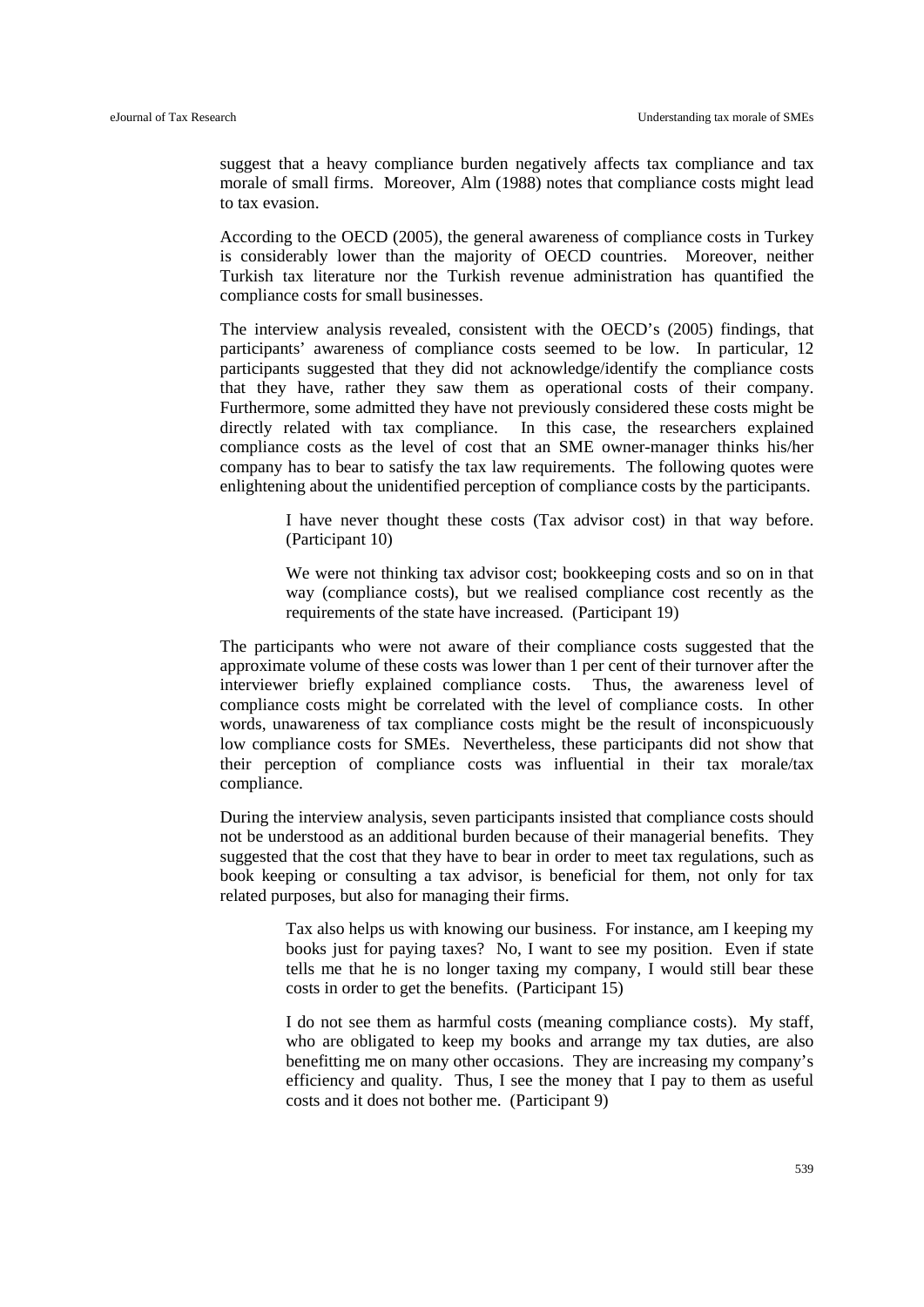Analysis also showed different approaches to compliance costs that are not strongly stressed in the literature. Participants 1, 5 and 9 mentioned that financing taxes heavily affects their compliance cost burden rather than other compliance costs. Financing taxes mainly referred to paying VAT which is due on the  $26<sup>th</sup>$  of the following month after the invoice date of their sales. However, the average due date of invoices varies between two and four months in many sectors. Consequently, small companies that lack working capital find it difficult to pay their taxes on time because their taxes are due before their debtors pay.

Additionally, procedural difficulties to solve tax problems with the Turkish Revenue Administration (TRAD) were also mentioned as generating unforeseen compliance costs by participants 4 and 9, such as reaching authorised tax officers on duty, solving problems without dealing with further paperwork etc.

> They (TRAD) flagged my 100 Turkish Liras (TL) tax debt into enforcement. For some reason, I had forgotten it. I had not remembered, nobody reminded me. I went there to pay the amount. I realised they put an enforcement annotation on three of my cars that is worth 90 000 TL in total. They sent me to two different enforcement offices to release the commitment first. I paid 90 TL to each. Then I came back and paid my overdue tax. It cost me half a day, which means more than ten times the amount I owe. I understand they can run enforcement but why not on one car, but three? Although, one single reminder would suffice to make me pay happily, they chose to make me spend half of my day. (Participant 4)

Participants were asked to assess the approximate percentage of their compliance costs relative to turnover. A majority (13) of the participants commented that their compliance costs were lower than 1 per cent of their annual turnover but not lower than 0.1 per cent. While three others claimed that their compliance costs were more than 1 per cent of their annual turnover but less than 5 per cent. Only four suggested their compliance costs were lower than 0.1 per cent of their annual turnover. Hence, lack of awareness might also be an indicator of the low level of the compliance costs in Turkish SMEs.

Overall, participants highlighted different perspectives on compliance costs, despite their low level of awareness. Some participants perceived managerial benefits of compliance costs for their firm, which might suggest that compliance costs can have an indirect positive influence on tax compliance. In addition, a few participants also highlighted issues of procedural difficulties and financing VAT payments as an obstacle to their tax compliance and tax morale. In short, although the majority of the sample shows compliance costs are not significant related to tax morale, analysis revealed some differential impact on tax compliance intentions.

#### **4.2 Professionalism**

Professionalism is defined as embracing staff and resources with a claim of specialised knowledge or practice in companies (Fournier, 1999). Tax literature commonly agrees that a lack of professional staff and resources negatively affects tax compliance (Alm and McClellan, 2012; Torgler, 2007). McLisky (2011) found evidence that taxpayers who suffer from a shortage of available resources are more likely to face tax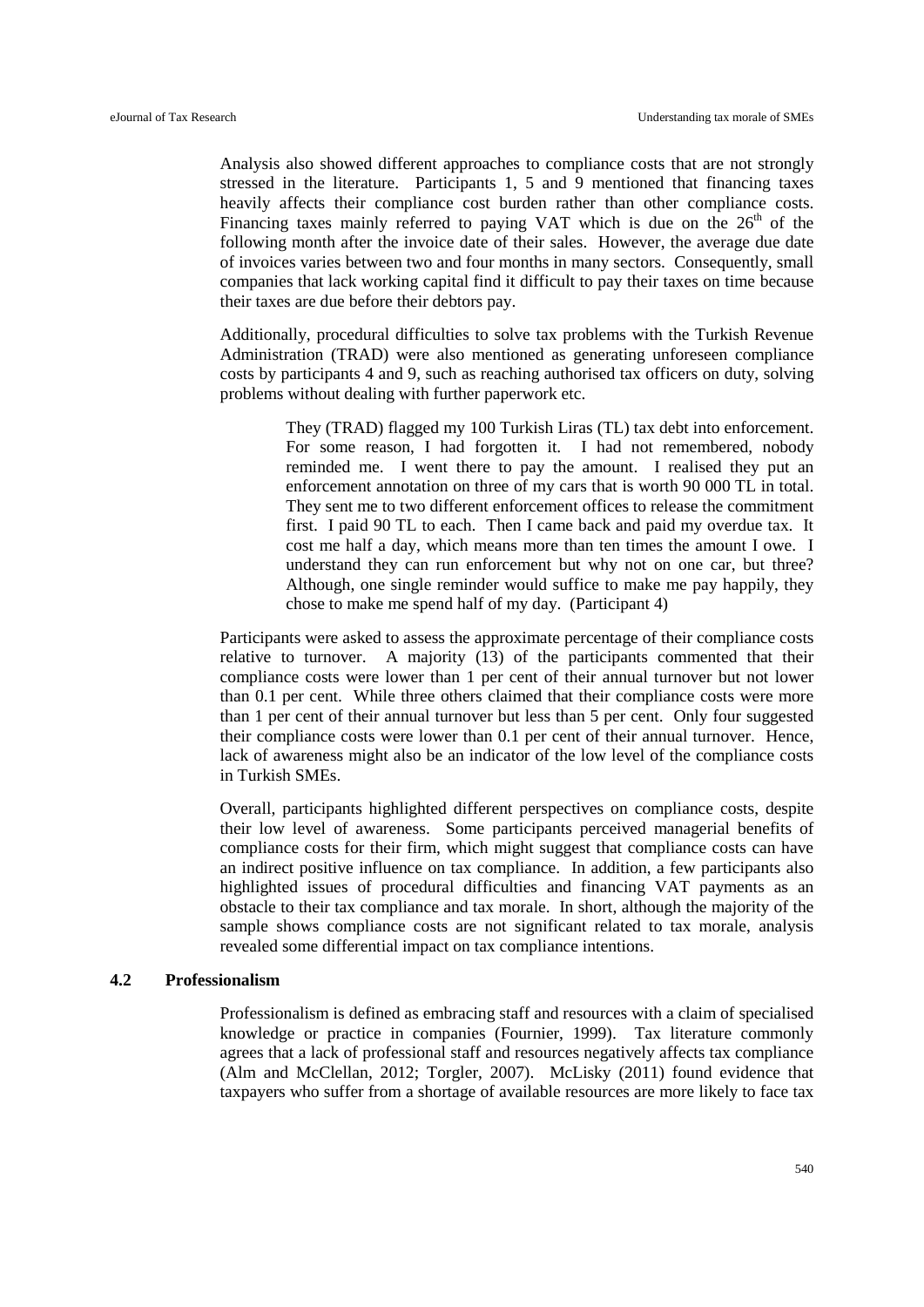penalties. In support, Marrelli and Martina (1988) claim that staff capability in companies is negatively correlated with tax evasion.

Participants were asked about their understanding of professionalism and whether they would define their company as a professional one. In the sample, projections of professionalism vary amongst the participants. The majority of participants underlined similar aspects of professionalism such as carefully recording every transaction (14 participants), convenient traceability of assets (11 participants), professional management (eight participants), obtaining and implementing professional accounting standards (seven participants), employing highly skilled workers (13 participants), teamwork and having an ERP system that helps the organizational capacity of the company (12 participants).

> I do understand professional company as a company that has certain rules and records. It also has determined borders of staff responsibilities. (Participant 12)

> In professional companies, you can track every stock and every sale is recorded. Emotions generally come second. I do not think my company is like that. We are trying to get there. However, as I said, we are a family business and it is harder to get there in family businesses. (Participant 13)

Considering the wide definition/perception that appears from the interviews, it is not surprising to see eighteen participants not defining their companies as a professional one. Hence, a majority of the participants were critical of their companies' professionalism.

> I cannot define this company as a professional one. Hence, 80 to 90 per cent of all companies in Turkey are not professional for me. They are all person- (manager) dependent companies or family businesses. I think this is related with our traditional family structure. Father gives the company to his son and it goes on. For my company, I can say we are 60 per cent professional [Laughs]. After all I am the key decision-maker and my employees cannot sell anything without [asking] my advice. (Participant 20)

> I cannot say we are a professional company, because we are a family business. (Participant 9)

Considering the wide definition/perception apparent from the interviews, it is not surprising to see that 18 participants did not consider their companies to be a professional one.

Nevertheless, although 11 participants admitted their companies' lack of professional attitude, they declared their major goal was improving their company to meet the professional standards. Moreover, they see this goal as a way of developing the company and making it sustainable for future generations. Seven participants narrowly defined being a professional company as avoiding operating in the shadow economy and having a reliable bookkeeping system. Some stressed their intentions of being a professional company starts with recent inspection, probability of increased inspection of their sectors and institutional changes in Turkish revenue administration. Although they commonly frame professionalism as only keeping true records and declaring them when it comes to tax compliance related concerns, this might be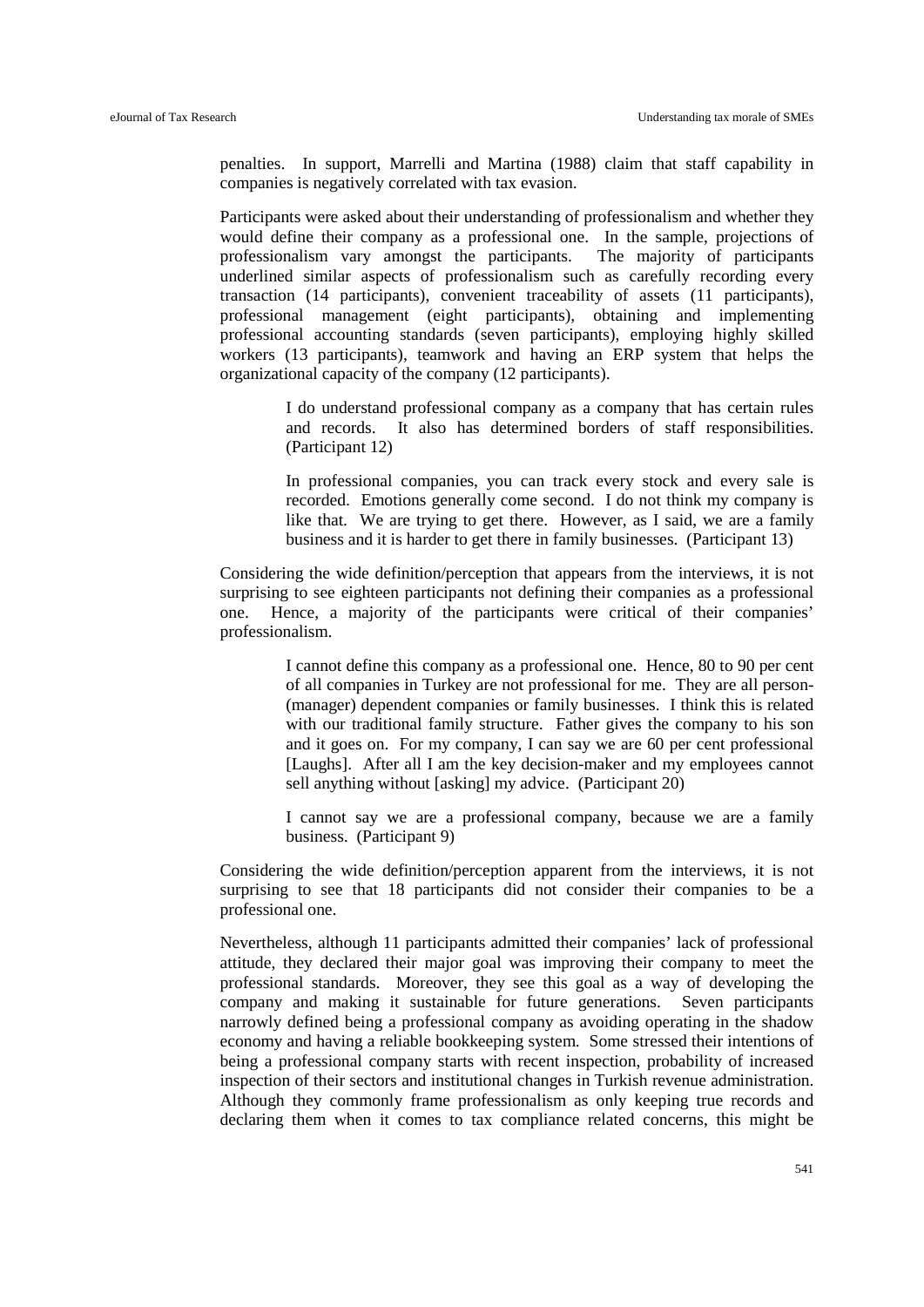evidence of the influence of the state on SMEs' behaviour to encourage them to comply and improve their managerial ability.

> I understood the need for professionalism after my tax advisor told me about its importance and I saw the change in seriousness of the state. After then, I started to change my mind. In the past, nobody told me anything about it, maybe they do not know the importance either. I have reshaped my company since then. Everything is under my control now, invoices, stocks etc. To be honest, I felt relaxed. I might be paying more but I am at ease now. (Participant 19)

Another participant stressed that being a professional company is one way to be in charge of the company and some others agreed that becoming professional by avoiding the shadow economy might increase their tax bill but they are pleased to be fully in charge of their company. Considering this fact, being a professional company can also be understood as a tax compliance process therefore professionalism costs might be considered as SME compliance costs.

> Your business is pulling you to be a professional one. You should be professional and pay your taxes otherwise you will be swindled by your employee, or someone will steal from you, so you cannot be 100 per cent in charge of your company. Result: you will be bankrupted. It is like enjoying the uncontrolled power. If I knew that professionalisation is a good thing, I would have been trying to be a professional ten years ago. I did not have that conscience and understanding before. Nobody advised it to us. They told me, "Are you crazy, you cannot afford to pay that tax bill if you declare everything". I had thought recording everything would bankrupt me. That is why I postponed it. But now, if I pay 5 per cent extra to the state, I have prevented to spend on hidden expenses up to 10 per cent of my turnover. Good, isn't it? (Participant 19)

Controversially, two participants explained professionalism beyond keeping records robustly and acknowledged it as employing a professional executive manager who targets increasing profit levels. Moreover, they claimed that professionalism might damage their amateur spirit that gives them entrepreneurial flexibility. That is why they found professionalism rather harmful to their companies. Although, they accept developing their systems will provide them with a better ability to control the company, they acknowledge that this will also increase their tax bill. Additionally, they emphasised the importance of being professional in their production processes.

Overall, the participants highlighted different perspectives of professionalism such as traceability, ability and capability of their staff and utilising the resources of the company. A majority agreed that the combined understanding of the professionalism construct is effective on their tax morale and tax compliance. Moreover, they admit that improvements to meet the needs of professionalism might increase their willingness to comply with the tax system. In short, the analysis showed that combined understanding of the professionalism construct affects tax morale and they view professionalism as a way to improve tax compliance.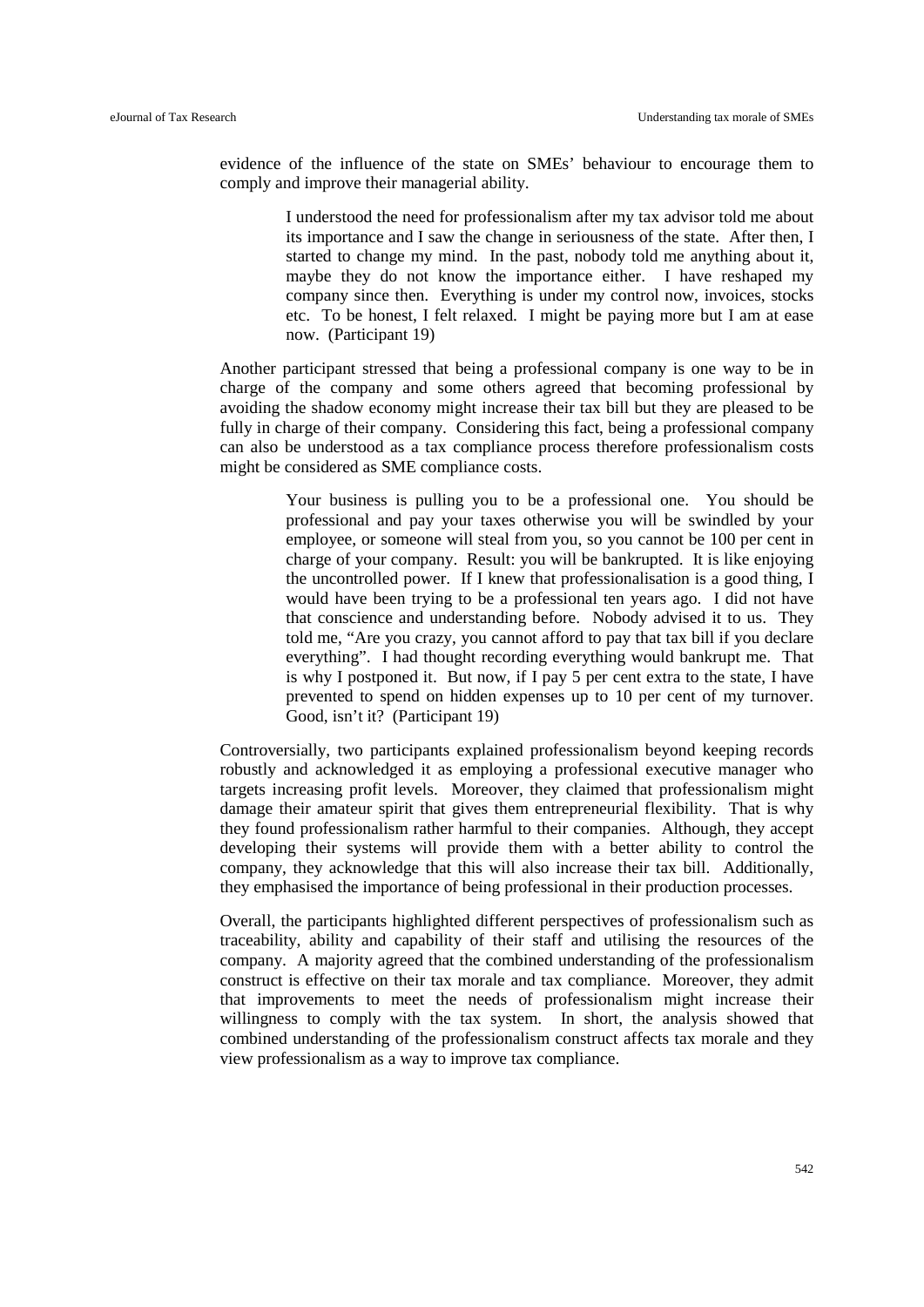#### **4.3 Tax advisors' effect**

Roth et al. (1989) defined tax advisors as professionals with whom taxpayers discuss tax matters and from whom they receive advice about actual risks and rewards of the tax compliance. Tax advisors provide three sorts of services: return preparation, tax advice and risk advice. Each of these advice types has potential effects on tax compliance and tax morale of taxpayers (Hasseldine et al., 2007). The importance of tax advisors on the tax compliance decisions of taxpayers is widely discussed in the tax literature (Hasseldine et al., 2007; Marshall et al., 1998; Roth et al., 1989; Sakurai & Braithwaite, 2003; Torgler, 2005). Hite and McGill (1992) suggest that small businesses need tax advisors because they want assurance that they are correctly fulfilling their tax obligations. Additionally, they found that small business owners commonly follow the recommendations of tax advisors.

In Turkey, the accounting books of every company must be kept by a tax advisor (Certified Public Accountant [CPA]) or by someone under their supervision. Some corporate taxpayers might seek advice from a Sworn-in CPA to get their books audited and clear their position under Turkish tax law. In some cases a Sworn-in CPA might be compulsory, for example, if a declaration of an export tax rebate is needed. Therefore, it can be assumed that understanding the effect of tax advisors is vital to understand SME tax morale.

Participants were first asked about their trust in their tax advisors. Thirteen participants expressed confidence and trust. Moreover, some participants (1, 6, 13 and 17) underlined the importance of their tax advisor in their corporate lives as their confidants. Interestingly, Participant 9 expressed the importance of the trust for the relationship, saying that he had decided to work with his tax advisor even before he started his company. During the interviews, it was noted that participants with many years of experience commonly expressed their trust in their CPAs compared to other participants. Twelve participants acknowledged working with the same tax advisors from the starting date of their company (or for more than ten years). Demographics of participants' relationship with their tax advisors are provided in Appendix 3.

Participants explained their reasons for confidence and trust mainly as a result of having developed a personal as well as professional relationship. Although in some cases (Participants 3 and 11) it was suggested that the tax advisors were employed because they had a pre-existing relationship with the owner-managers, the remainder of the participants' confidence was understood as having developed through the professional relationship. The SME/tax advisor relationship can extend to a very personal level that may even involve family bonds thereby indicating a significant level of trust in Turkish culture.

> Of course, I trust him. We gave our sister to him. (SME owner-manager's sister married to the tax advisor.) (Participant 6)

In addition to personal relationships, seven participants added that they chose their tax advisers following a referral from trusted colleagues or friends. Thus, the primary criteria while employing the tax advisor appeared to be trust rather than any formal qualifications of the advisor. Participants 14 and 15 underscored the necessity of trust as a condition because of the risk that comes with the unique access of tax advisors to company records and awareness of its activities within the shadow economy.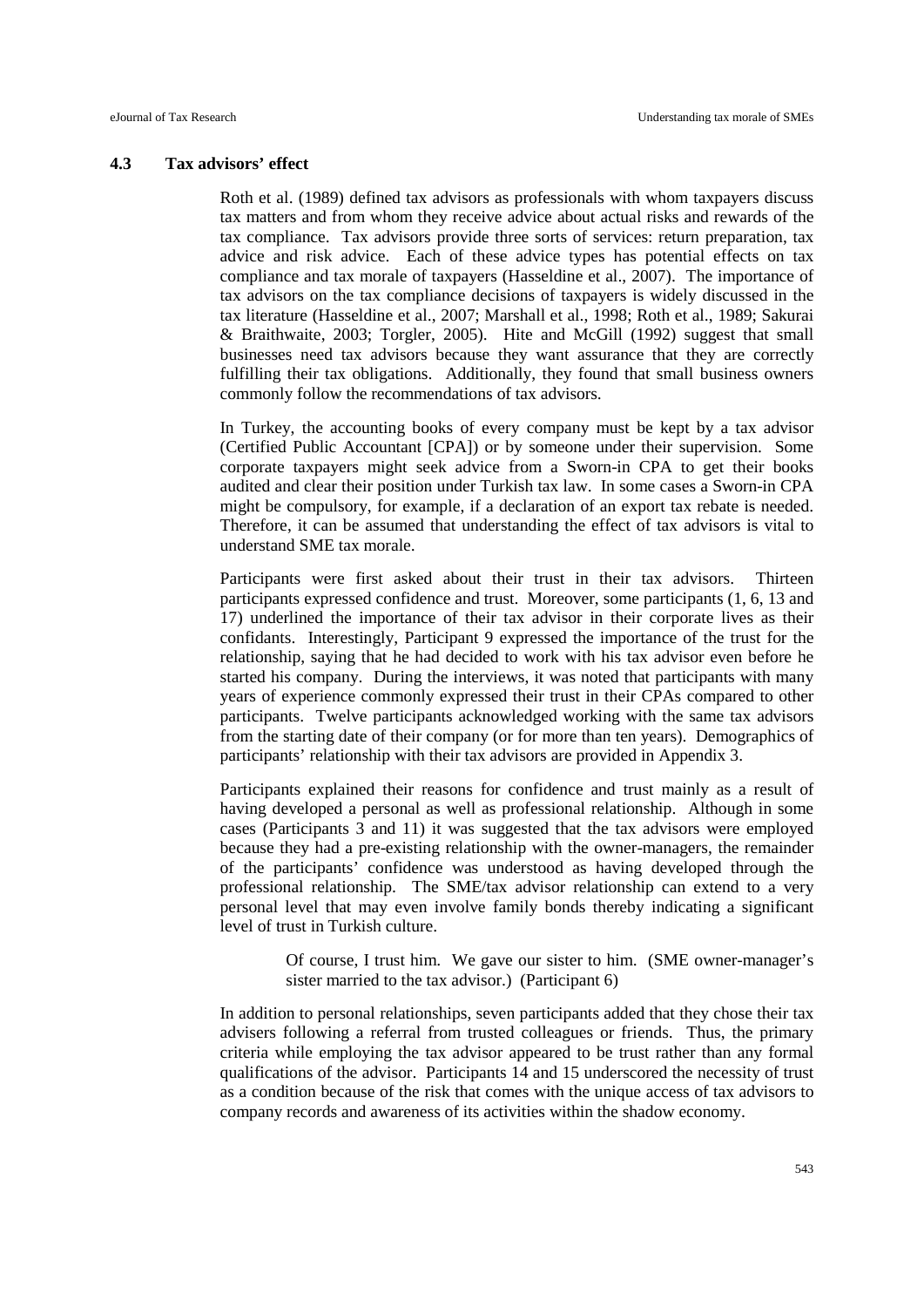1

Nobody changes an accountant (CPA) because of his poor service. Change can only be exceptional as a result of a major mistake or very big harm that is caused to the company. I did not seek a high quality accountant when I started my company. I asked my trusted friends' reference about their accountants. It [decision to employ an accountant] must be made through advice or reference otherwise it will not work. Because he will know everything about you; your system, off-record activities, everything! (Participant 15)

It is clear that the trust factor creates interdependency between SMEs and tax advisors, leading to long-standing relationships. Considering the fact that CPAs are not mutually responsible for the company's tax penalties, the possible risk of sharing knowledge about a company's activities with third parties might be one reason for these long-standing relationships. In addition, it appears that tax advisors who were ex-civil servants (experts or inspectors) in TRAD established trust and confidence with SME owner-managers more than other tax advisors. Two participants highlighted that CPAs with former civil servant experience are preferable because they know the 'inner circle' of tax offices better than others.

However, three participants admitted they could not develop a trustworthy relationship with their CPAs. Although they are not the majority in the sample, motives of mistrust were associated with negative experiences of former CPAs and their disorganised services. Therefore, these participants indicated that they are hesitant to follow the advice of their CPAs, although they encourage them to comply with the tax system. On the other hand, participants who trust their CPAs said they are inclined to follow their accountant's advice even if it involves paying more tax.

> My accountant (CPA) is an old fox. He smells the air better than me especially when it comes to tax. (Participant 12)

> He [his CPA] asked me to apply for the 2011 tax amnesty.<sup>[3](#page-15-0)</sup> Initially I thought there was no need to apply for it and pay more taxes. However, I decided that he had a better understanding of the tax office. Therefore, I applied and paid an additional eleven thousand liras just to avoid the risk of facing a tax penalty. (Participant 16)

Participants were asked about their tax advisors' intermediary position in tax compliance in order to understand their positions between small firms and the state. Interview analysis revealed that tax advisors adopted one of three positions of client advocacy, namely: predominantly advocating for the client, acting as an advocate for the government/state, or maintaining a neutral position. Among these groups, the CPAs taking a neutral intermediary stance appeared to be more common than those who favoured either side of the tax compliance relationship. Eleven participants agreed that their CPAs do not provide aggressive tax planning or advice on overcompliance. Five participants complained that their tax advisors usually favour the state and even consider over-compliance to avoid possible inspections or inconvenient interactions with the tax office. These participants suggested possible the reasons for

<span id="page-15-0"></span><sup>&</sup>lt;sup>3</sup> Briefly, the 2011 tax amnesty (Tax Code 6111) provided an opportunity to companies to increase and pay their declared tax in the last five years and, in return, the government provided an exemption for those periods of time from tax inspection.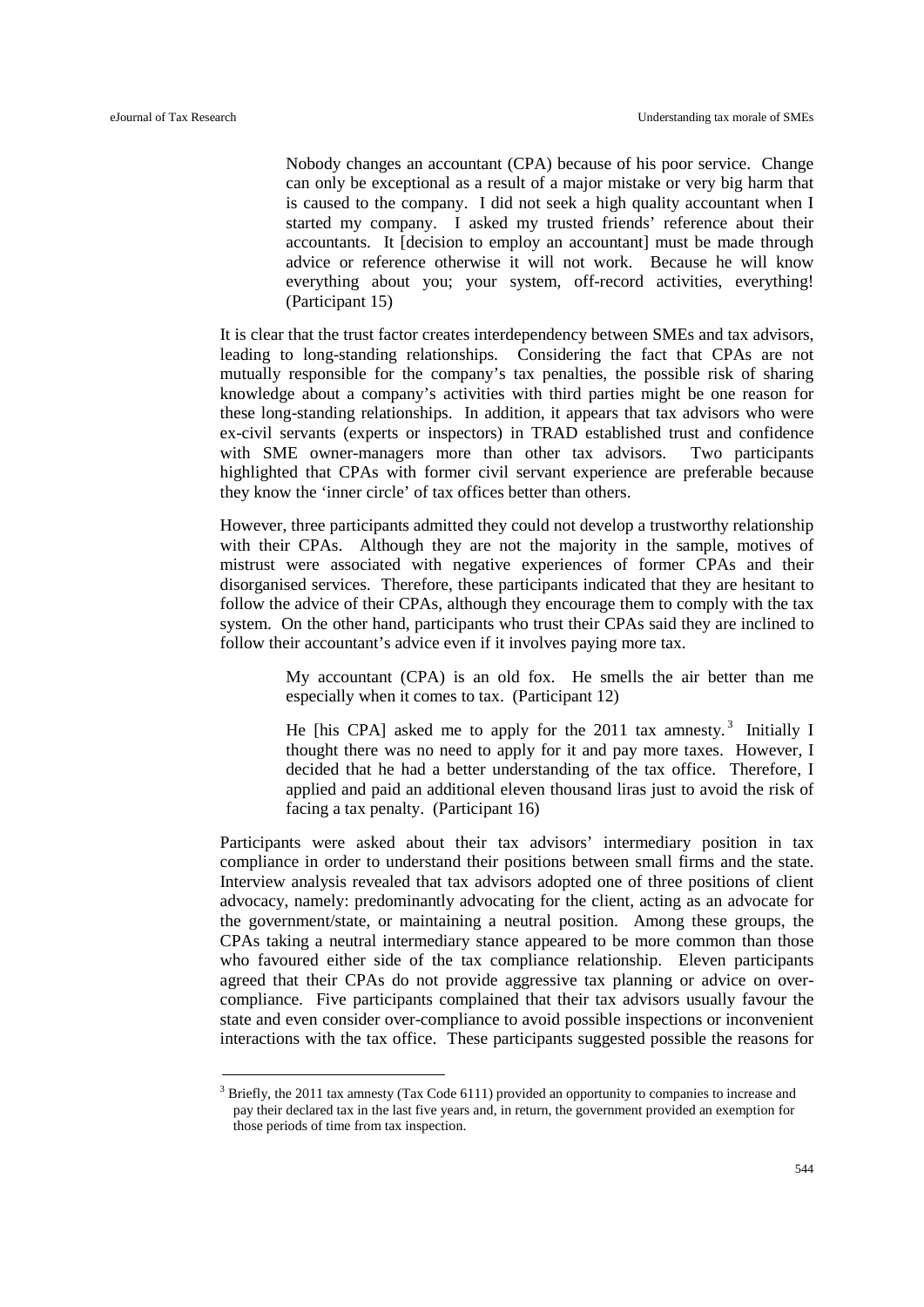over-compliance as fear of making mistakes, uncertainty of meeting required bookkeeping criteria, and/or uncertainty about tax procedures. Either way, participants reported that tax advisors should aim for minimal interactions with the tax office.

> My accountant (CPA) is statist (meaning he favours the state first). He thinks paying a few more liras is better than to be called in. For a long time, he did not even record my own car (used for business) in the company accounts while others are writing (claiming) their son's car expenses in their books. (Participant 3)

Conversely, four participants admitted that their accountants advise them to utilise legal loopholes and get involved in suggested tax avoidance schemes. However, the quality of received tax service towards utilising legal loopholes was found to be unsatisfactory by these participants, therefore three of them explained that they sought further advice from their colleagues in the sector before taking any steps. In short, the influence of CPAs on participants was found to be effective, although advice on tax compliance or tax avoidance varied.

Participants were asked about their tax advisors' ability to arrange their tax bills to understand the influence of advisors in planning or avoidance schemes. A majority admitted they are capable of arranging a payable amount of tax with their CPAs. However, some did believe that their CPAs could only increase the tax bill rather than decrease it.

> I think he might reduce my tax bill up to 10 per cent. Not more than that. Otherwise it can be illegal [immoral]. (Participant 12)

> We are arranging our tax bill (Corporation Tax) according to our financial situation with my CPA. (Participant 15)

Participants were asked about how they would benefit from better tax advice. Responses differed between participants who had CPAs as opposed to Sworn-in CPAs. Participants with a Sworn-in CPA declared that they were confident with their tax advisors. This may be due to increased liability and responsibility of Sworn-in CPAs under Turkish tax legislation. Additionally, the Sworn-in CPAs provide advanced tax advice, therefore, these tax advisors are more likely to comply with legislation and satisfy their clients. Consequently these participants were happy with their tax advice. Some indicated that better tax advice would be more costly and unnecessary at this stage of their company.

On the other hand, participants who were working with CPAs were concerned that the cost of better tax advice might overweigh its benefits, and is therefore illogical to obtain. Surprisingly, their expectation of better tax advice did not refer to tax avoidance. However, they would expect organised and tidy records that would provide them with a better performance profile of their firms. Some participants said they could afford a better tax advisor, however trusting a new professional was an obstacle for them. A majority stressed that they would be more informed about incentives and legal opportunities with a better tax advisor.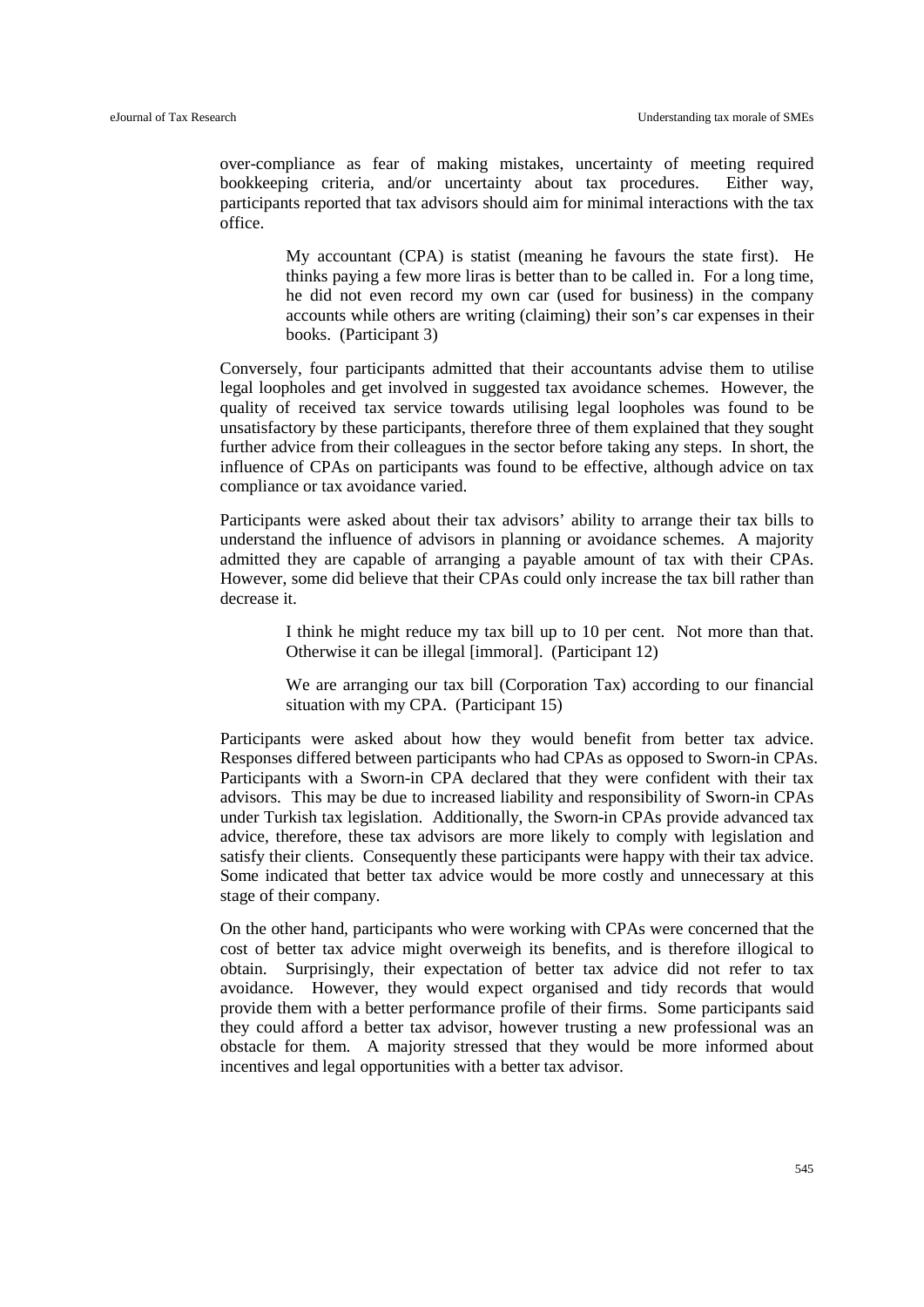Apart from tax advisors, some participants also sought advice from trusted colleagues who were generally older and more experienced. This advice tended to be more concerned with processes and relationships rather than tax legislation or technicalities.

Overall, the analysis suggests that the influence of a tax advisor on tax compliance decisions has several different dimensions such as trust and the capability of CPAs to influence a tax bill. Certainly, there is clear evidence of the effect of tax advisors on tax compliance of SMEs.

#### **4.4 Company structure**

Prior literature suggests that the structure of small firms has an effect on their tax compliance behaviour (Hanlon et al., 2005; Rice, 1992). Although empirical studies concerning tax morale are limited, (Alm & McClellan, 2012), a few studies document the effect of company structure on tax compliance (for example, Hanlon et al., 2005). Company or organisational structure is defined as levels of management and division responsibilities within a business (Child, 1972) with the organisational structure literature suggesting that better structure leads to improved organizational behaviour (Ouchi, 1977). Hence, understanding the company structure of SMEs might undercover the dynamics of decision making processes. Hence, participants were asked to briefly describe their companies and their backgrounds so as to understand the main structural factors of the company that might influence SME tax morale.

Fifteen participants described their company as a 'family business'. Considering the majority of the sample stressed the notion of family business, it is necessary to define this term and to assess whether participants' intention when defining their enterprise is similar with the description of family business in the literature. Poza (2007) defines a family business as a unique synthesis of ownership control (at least 15 per cent) by two or more members of a family or a partnership of families, strategic influence by family members on the management of the firm, a concern for family relationships, and a dream or possibility of continuity across generations. He states that family businesses need to hold onto the owner's dream of having a successful business in the family and ensuring its continuity across generations. Some participants' comments support Poza's (2007) definition, which suggests that they are running their business to satisfy and sustain their family success and to make their family pride. Consequently, any decision that is taken by the SMEs, including tax-related ones, should be seen in light of their family values.

> For us, for second generations, it is very important to protect and improve our company's name as it was inherited from our father and uncles. Preserving and improving capital, credibility and unstained name of the company are vital for us. Our father taught us in this way. I would rather die than to hear people say "these sons could not sustain their father's job". (Participant 10)

A majority of participants made it clear that a family-owned business limits their intentions. Another structural feature that participants mentioned were the motivational visions of the SMEs. Eight participants stressed their entrepreneurial spirit was their most valuable asset. In addition, some participants complained that entrepreneurial spirit is attenuating in today's business environment for many reasons and shouldering a high tax burden is more likely to accelerate this decline. Moreover,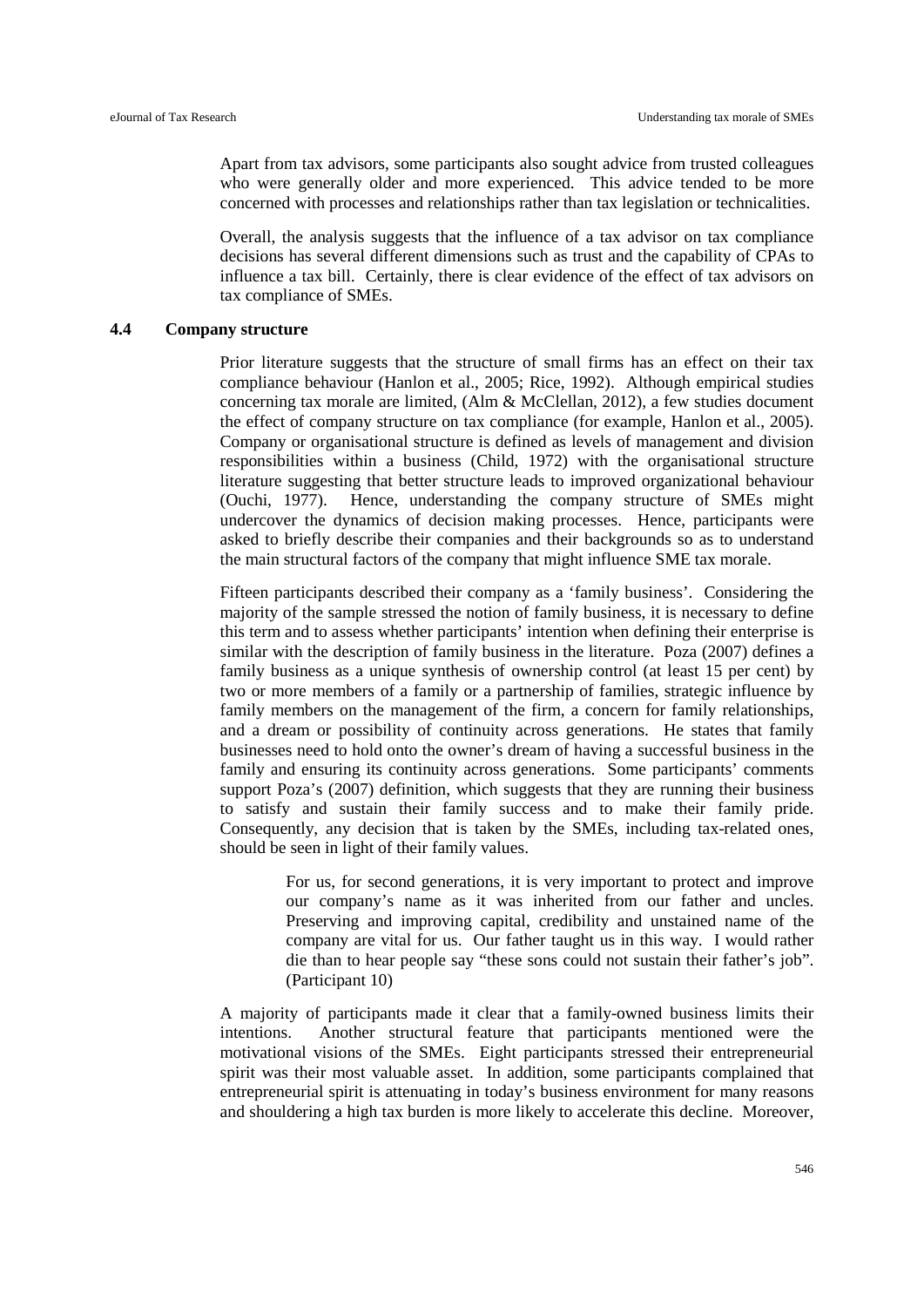facing the psychological pressure of meeting with tax regulations and high tax bills was stressed as a fear in starting a business or increasing investment within their companies by Participants 17 and 20.

Many participants underlined their passion to their businesses and described their role of being a company owner as source of pride. Attributed reasons emerging from the interviews included: job creation, being useful to society and contributing to the country, acquiring merit in God's side and developing the business.

> Of course, I am not doing this job just for the money. I have money for all my family to the rest of my life. More important thing is to commit a good deed. Conduce someone to earn his bread money and being useful to our family, neighbourhood, and all Muslims. (Participant 17)

> Neither earning much money, nor having yachts or houses motivates me. I am with my forty employees personally pedalling this business. I believe we are servicing to the people of this city very well. (Participant 19)

The motives mentioned above spanned all backgrounds and religious affiliations. This may be linked to the values of some participants, who had referred to themselves as 'Anatolians'. Anatolia refers to a peninsula that is now in Turkey and surrounded by the Black Sea and Mediterranean and which was a homeland for Turkish society for centuries. Being Anatolian and having emigrated from Anatolian rural areas is likely to associate with different cultural values than those possessed by urban residents of large cities such as Istanbul. It is important for many entrepreneurs to retain the value of being Anatolian because this means protecting their own honesty and humility within their businesses.

Structural population change in Turkey has been impressive with a shift from 20 per cent urban and 80 per cent rural to 80 per cent urban and 20 per cent rural since 1980 (Kaya & Sahin, 2007). The effect of this emigration can be felt in many parts of Turkish society and it marks a cultural difference for many entrepreneurs to maintain the values related to being Anatolian. However, being Anatolian can also refer to being inexperienced in the business environment and unaware of necessary procedures due to a lack of education.

> I am a craftsman who emigrated from Anatolia. I do not know what are my advantages and disadvantages [in the tax area]. (Participant 18)

> They [his father and uncles] emigrated from Konya to this city in 1958. So to say, they come to this position by digging with their nails from apprenticeship. (Participant 13)

Overall, the interview analysis for company structure highlights the perceived importance of family business, entrepreneurial motivations and satisfaction, and social values that are described as Anatolian, as being influential on participants' attitudes and behaviours. The findings for this construct suggest that additional influences on tax morale and corporate tax compliance include company structure and organisational culture.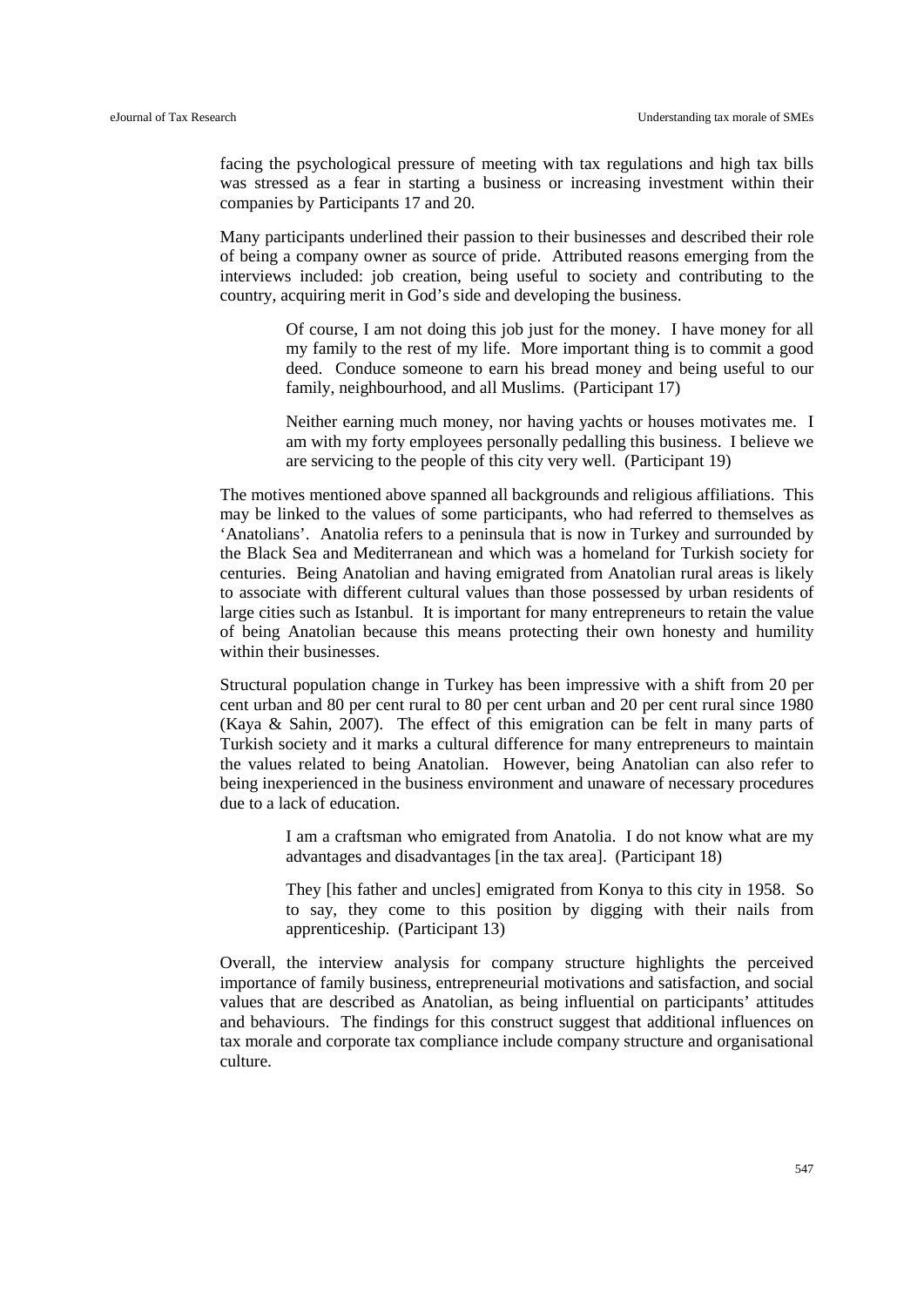#### **4.5 Size of economic obligation**

Taxes are economic obligations and consequently the tax burden that taxpayers face has been the subject of many studies (Andreoni et al., 1998; Roth et al., 1989). The literature is unanimous that the perceived size of tax burden significantly affects tax compliance and tax morale (Andreoni et al., 1998; Bernasconi et al., 2014; Kirchler, 2007; Strümpel, 1966; Tanzi & Shome, 1993). Torgler (2007) documented a negative correlation between the size of economic obligation and voluntary tax compliance.

Fifteen participants reported that tax burdens were high for their companies. Six participants even admitted that the scale of their tax burden forced them to investigate tax avoidance/evasion possibilities in the last year.

> Our bigger shareholder is the state. He takes his share regardless of what we earn. He does not care whether you actually earn any money or you actually sell anything. The only thing he cares [about] is his slice (share) in my cake. (Participant 17)

> I paid more [taxes] than I earned last year. You might think [do] how I compensate [for] the difference. I accepted the fact that I have to work for my company within the working hours, I have to work at evenings, and Saturdays for [the] state only. That is how I managed it. (Participant 19)

Thirteen participants complained that they constantly struggle to comply with the monthly payment of VAT. The collection of VAT in Turkey is organised monthly from the previous month's sales. However, the majority of sectors operate on an average of two to six months' maturity terms for their sales. Hence, some participants described postponing sales and in some cases just issuing the invoice of the transaction in the following month to avoid immediate VAT cost. Additionally, the normal rate of VAT (18 per cent) is criticised for being very high.

> VAT payments are a nightmare for me. I am sometimes postponing my sales to the next month if I think I might struggle for the next payment. (Participant 7)

> I feel the burden of VAT very much. Eighteen per cent is one fifth of my sales. I believe it is cruel. (Participant 11)

Six participants stressed they have to pay disproportionate amounts of tax as a company, increasing their tax burden. Four participants mentioned that the current tax burden is harming their business and pushing them to search for financing opportunities to pay their tax bill. Therefore, even if they want to pay their taxes they struggle to manage their finances under pressure from the current tax burden. Some participants indicate that the personal taxes they pay are high and make them feel double-taxed. Participants 4, 13 and 15 stressed that the income tax they pay annually for receipt of bonuses or premiums and corporation tax are levied on the same source of income.

Overall, the participants highlight different perspectives of the size of the economic obligation. They suggest that the tax burden, especially VAT, is high and a high tax burden negatively affects their willingness to pay taxes. Additionally, the number of taxes and their unjust due dates before the maturity of their payments discourages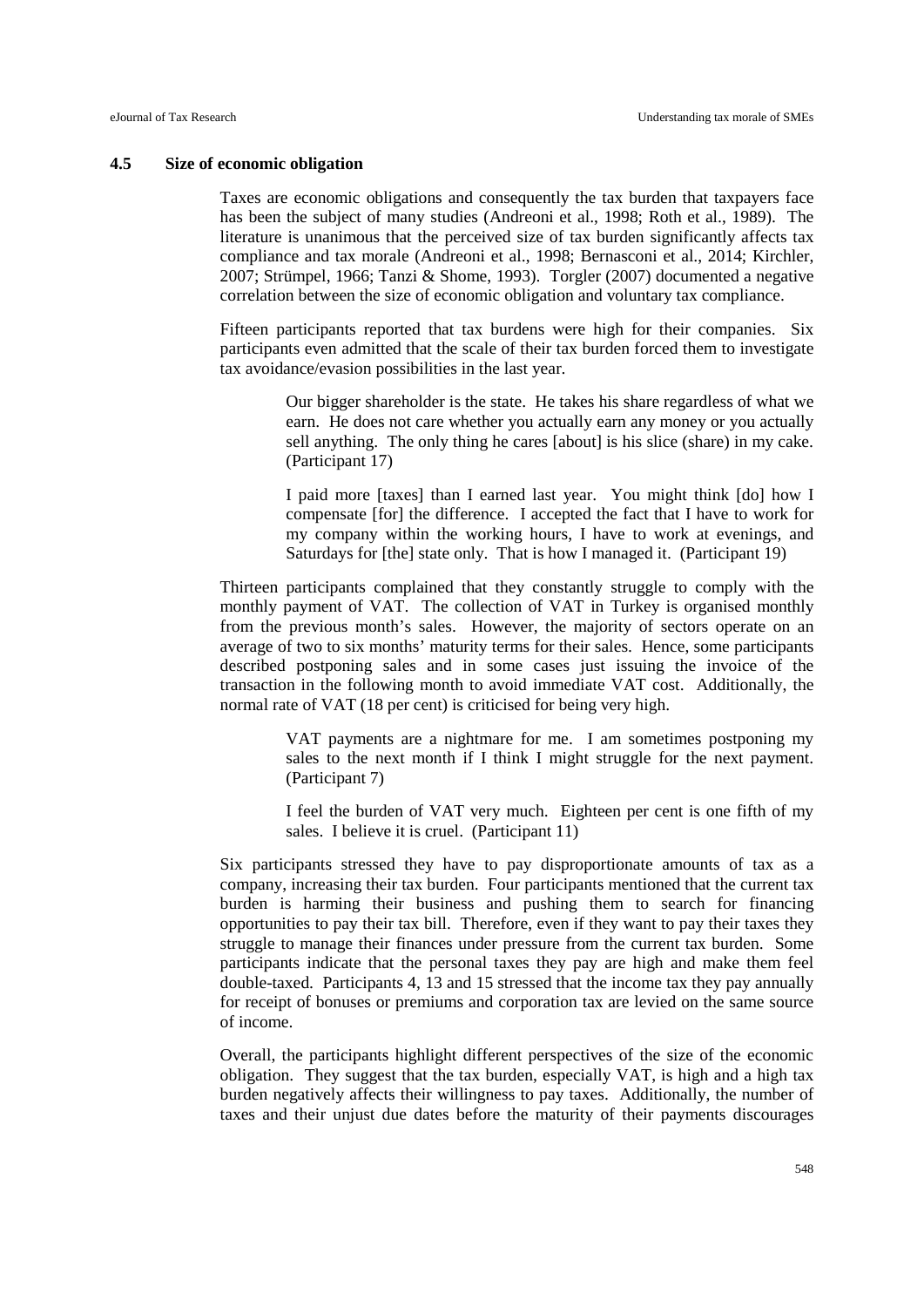them from complying with their tax obligations. Consequently, a majority of participants suggest that the perceived size of their economic obligation influences their tax morale.

#### **4.6 Risk aversion**

SME risk aversion is considered a factor that shapes corporate behaviour towards voluntary tax compliance and tax morale. In the early literature, risk aversion was viewed as an influential factor of tax compliance—defined as the probability of being caught under-reporting income (Allingham & Sandmo, 1972). Related concepts include audit probability (Cronshaw  $\&$  Alm, 1995) and the probability of detection (Andreoni, 1996). In this research, participants were asked about their risk aversion to understand their prediction of the possibility of a tax inspection of their companies. Moreover, their understanding of the inspection process was also investigated so as to understand possible motivations behind risk aversion behaviour.

The frequency of the participants' previous inspections was assessed primarily to understand their experiences and expectations about tax inspection and their perception of risk of being caught by TRAD. Fourteen participants said they have not been inspected in the last three years. Eight declared they have never experienced a tax inspection. Four participants were inspected in the last three years and the remaining participants were inspected but not during the last three years. Considering the audit rate is 2.42 per cent amongst all active taxpayers in 2013 according to TRAD's annual report (Gelir Idaresi Baskanligi, 2014), the sample mean was above average.

Participants were asked about their perceptions on possibly facing a tax audit in the next three years. Over half admitted that it might happen any time. Moreover, they assessed next year's probability as higher than previous years because of improvements in TRAD's policy on tax inspection. This indicates that their awareness of audit possibility is high.

> Inspection mechanisms are improved spectacularly. They used to come and check our accounts in person. Now they are using any devices and opportunities that they can find. (Participant 18)

Despite high expectations of inspection, Participants 1, 3, 12 and 16 were confident that their companies would not be inspected if they increase their declared amount of tax gradually. They feel that if they declare more taxes compared to previous years, a small amount of excess paid can prevent them from the attention of TRAD when selecting candidates for inspection.

> I do not think we will be inspected. We are paying a reasonable amount of extra money every year. (Participant 16)

> When I look at [the] tax inspection issue, I understood it as apple farming. If the government and I were happy with the amount of the apples that I give to them, this would bring 'détente'. We have always been careful to satisfy our government and we believe tax should be paid. In order to keep the peace, we have our measures and we are careful about not falling below that limit even though we went in to the red. Hence, we can set our own standards. (Participant 1)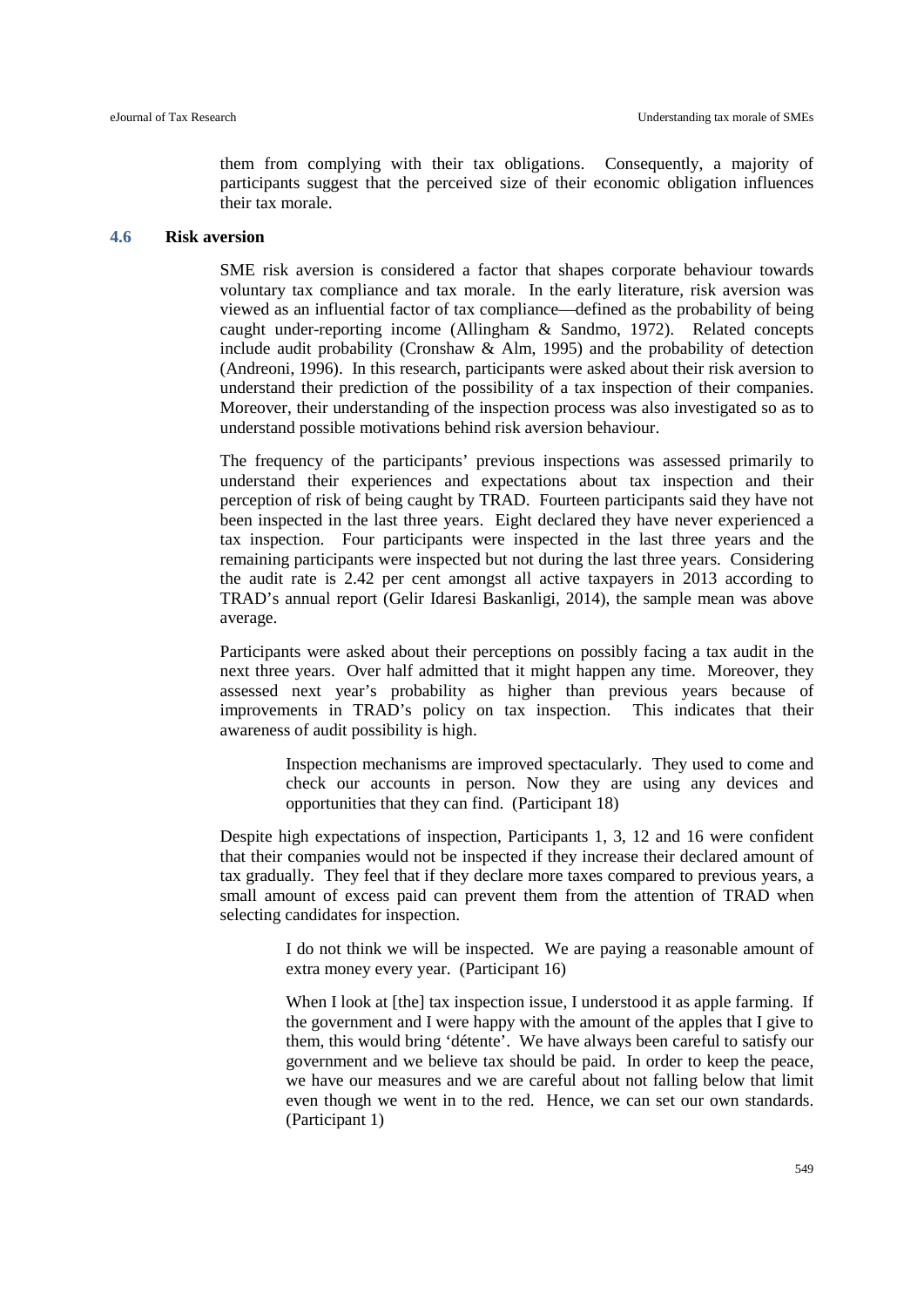Five participants mentioned that they agreed to increase their declared tax to reduce their inspection probability because their tax advisors advised them to do so even when they made a loss during the declaration period.

> Even if our profit decreased, we tend to keep our tax at least the same level as last year and may be a little higher if possible. There is a belief among bosses (SME owner-managers) that if you start with one (referred to paid tax amount) and increase it to three for the second year, for the third year you should keep it at least three again and do not go down to two. That might attract attention. (Participant 4)

> My accountant advised me to stand below. I tend to increase tax a little just to stay in the grey zone. (Participant 13)

Participants 2, 5 and 7 suggested that the motivation behind the unnecessary tax bill increase is not only avoiding cost of inspection, but also preventing distractions from the inspection process such as demoralisation, 'red tape' and, in some rare cases, even corruption.

Interestingly, on the other hand, two participants admitted that they did not declare their unexpected profit in past years to avoid unwanted attention from the TRAD. Considering these facts, it is reasonable to suggest that participants are trying to avoid being an outlier within their sectors or neighbourhood and like to show a slightly increasing trend of their yearly declarations to avoid being 'spotted by TRAD' regardless of changes in their income. Consequently, risk aversion might lead not only to over-compliance but also, in some cases, encourage tax avoidance and even tax evasion.

> At the time that I started my business, I earned very much from one project. However, it was a one-off thing. I asked my accountant whether to declare it or not. He said, "Leave it, next year if you cannot declare same amount, they will come over you. Be logical, stay in the middle lane". (Participant 14)

The psychology of tax inspections appears to be another major concern of the participants. The majority of participants (seventeen participants) were convinced that all inspections certainly conclude with a tax penalty. The apprehension of participants influenced their views on tax inspectors. Two dominant perceptions about tax inspectors were detected during analysis. The first view suggests that tax inspectors can impose tax penalties even if they cannot find any faults in the company's books. In other words, they believe that tax law is flexible if deemed necessary by inspectors. The TRAD's annual report states that 98 per cent of taxpayers who were targeted on suspicion of tax evasion also received a penalty (Gelir Idaresi Baskanligi, 2014), which shows that this viewpoint has valid grounds.

> Once a tax inspector visited you, he or she will definitely impose a tax penalty. Even if you do not have anything wrong in your books, he can issue a penalty notification if he wanted. (Participant 13)

The second view suggests that it is not possible to produce a perfect record in the eyes of inspectors because of complex legislation; therefore, a tax inspector is more likely to act according to his or her ethical stance when it comes to issuing a tax penalty.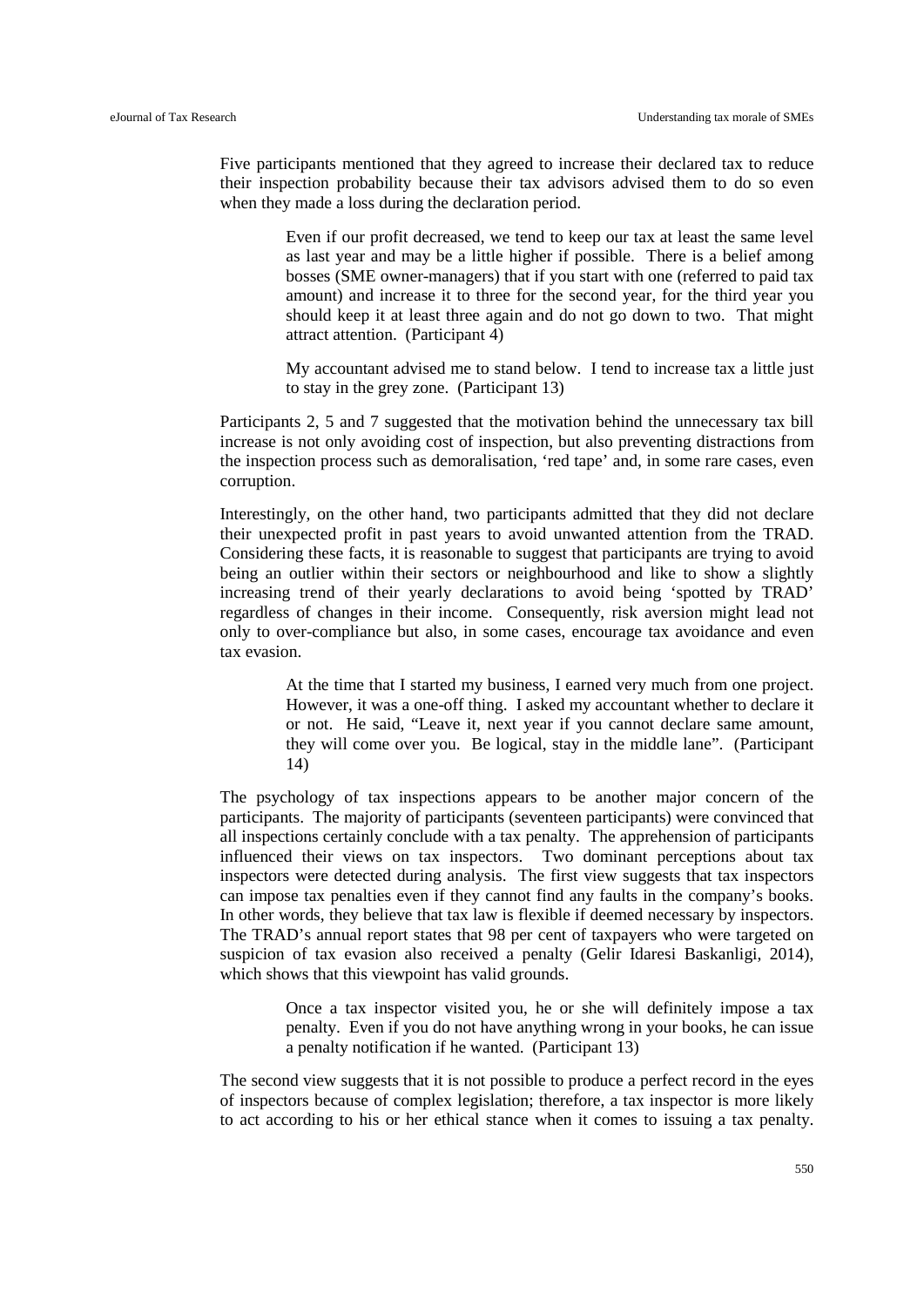Moreover, four participants suggest their education and experience do not help them to understand tax liabilities comprehensively, therefore they cannot check the work of their tax advisors and accountants for mistakes which may result in a fine. Consequently, they admitted that they found themselves passive and powerless.

The first view is more dominant among participants who have experienced a tax inspection. They found tax inspections to be an annoying process particularly because of inspectors' attitudes. Some participants believe tax inspectors are prejudiced and see taxpayers as tax evaders in advance.

> The mentality of tax inspectors is different. They see you as thieves at the moment they knock on you door. (Participant 18)

> Tax man, tax inspector etc., they are all searching for excuse to impose tax penalty … This deters me from complying, even paying taxes. (Participant 12)

Five participants found the tax inspectors' behaviours more irritating than tax inspection itself. Interestingly, Participant 20 admitted that he was so irritated by an inspector during a tax inspection in 1995 that he thought about shutting down his business permanently. He took action however, and other inspectors realised the situation and convinced him to continue in business. This is a remarkable effect of risk aversion and inspection on tax compliance and tax morale that requires further research to look into the effects of harsh tax inspection policies.

Participants feel that tax inspectors do not understand the nature of their businesses and sectors. Participants 12 and 20 suggest that in recent years, tax inspection was used as a threat to companies thereby exerting political pressure on various political classes. Since then, the reputation of a fair tax inspection and inspector has been damaged. In addition, participants stressed that tax penalties are intimidating and some suggest they faced tax penalties that they could hardly shoulder.

Four participants said decisions about the amount of tax penalty were predominantly influenced by the tax inspector, although tax inspection process and penalties are enacted by Turkish tax law (Nas, 2012). In other words, they suggested that set rules of tax inspection could be misused.

> I heard from one of my friend's phone while he was on the phone with an inspector. He said, "I can write whatever amount on this (tax penalty) paper that I wish without coming to your company. I have the authority". We used to fear the police, but now tax inspectors have replaced them. (Participant 2)

Despite negative perceptions of the tax inspection process, the majority of participants agreed that tax inspection processes are improving and the prejudice of the tax authority is easing. However, they admitted that progress is slow. Four participants suggest that tax inspection could even be an opportunity to find mistakes in their records and make them see a clearer picture of their companies. Hence, they welcomed constructive and corrective inspection that could make them more efficient if organised with positive attitude that is similar to other inspections, such as quality certificate audits.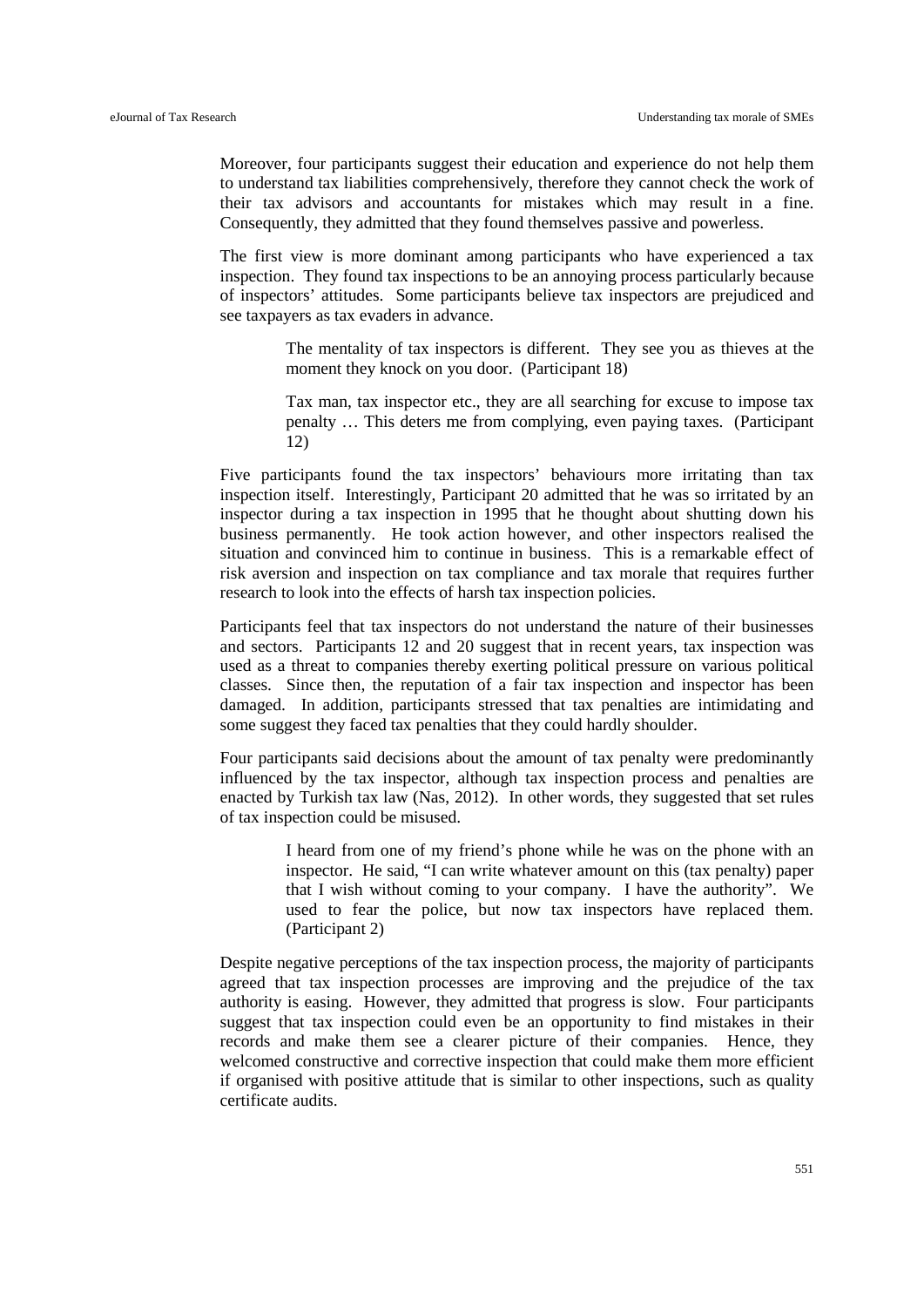Overall, the analysis provided different perspectives of risk aversion of SMEs on audit probability and inspection processes. SMEs perceive inspection probability as a manageable risk and the possibility of being caught seems to be low for them. Although, risk aversion is not necessarily increasing their tax morale, it is influential on their taxpaying behaviour. Considering the findings of the analysis, the researchers argue that this construct influences SMEs' tax morale.

#### **5. CONCLUDING REMARKS**

Understanding taxpaying behaviour and its motivational factors is a complex problem. Although tax research has provided many answers for the motivations of tax morale of individuals, it is evident that companies' tax morale is yet to be thoroughly researched (Alm & McClellan, 2012). Little research has focused on SMEs, which constitute a majority of firms in most economies. Therefore, SME's tax morale and the factors that influence it are considered an appropriate focus of this study. Additionally, this study is one of the few to adopt a qualitative method to explore corporate influences on tax morale in SMEs in a non-western country.

Qualitative research is particularly important because it provides rich and elaborative data that is appropriate when exploring new areas. Moreover, this study provides evidence on six key factors affecting tax morale and thus provides a 'snapshot' of attitudes to tax compliance amongst Turkish SMEs. Turkey, as a predominantly Muslim country, has not been studied anywhere near as extensively as western countries such as Australia, Canada, the UK or the US. Based on a conceptual model presented by Yucedogru (2013), this study provides evidence on the corporate constructs that potentially influence SMEs' tax morale, namely: compliance costs, professionalism, tax advisors' effect, company structure, size of economic obligation and risk aversion.

The first factor explored in the study was compliance costs. Despite the common agreement in the literature that the compliance costs were an obstacle to taxpayer compliance, our analysis suggested a different perspective, in that the awareness of these costs is also an influential factor. Participants seemed to accept these costs in a different category and did not relate them to the tax burden because of their side benefits. It might also be a result of the relative amount of SME compliance costs being estimated at less than 1 per cent of SMEs' turnover by a majority of participants; therefore they are perceived as relatively harmless.

Professionalism was referred to amongst the participants in terms of traceability, organisational capacity, ability and capability of their staff and utilising the resources of the company. Most participants acknowledged their firms as unprofessional and a majority mentioned their efforts to improve their company. They agreed that a professional company should be traceable and transparent; therefore, the company should be fully compliant with the requirements of law. Interestingly, there was common agreement among the participants that their efforts in becoming a professional company were also likely to increase their company's tax compliance. Although this increases their tax bills at the same time, they perceived this as a bearable cost because of the managerial benefits of a professional company, such as traceability that allows them better managerial control over their SMEs. Therefore, it seems that professionalism influences tax morale, and policymakers should benefit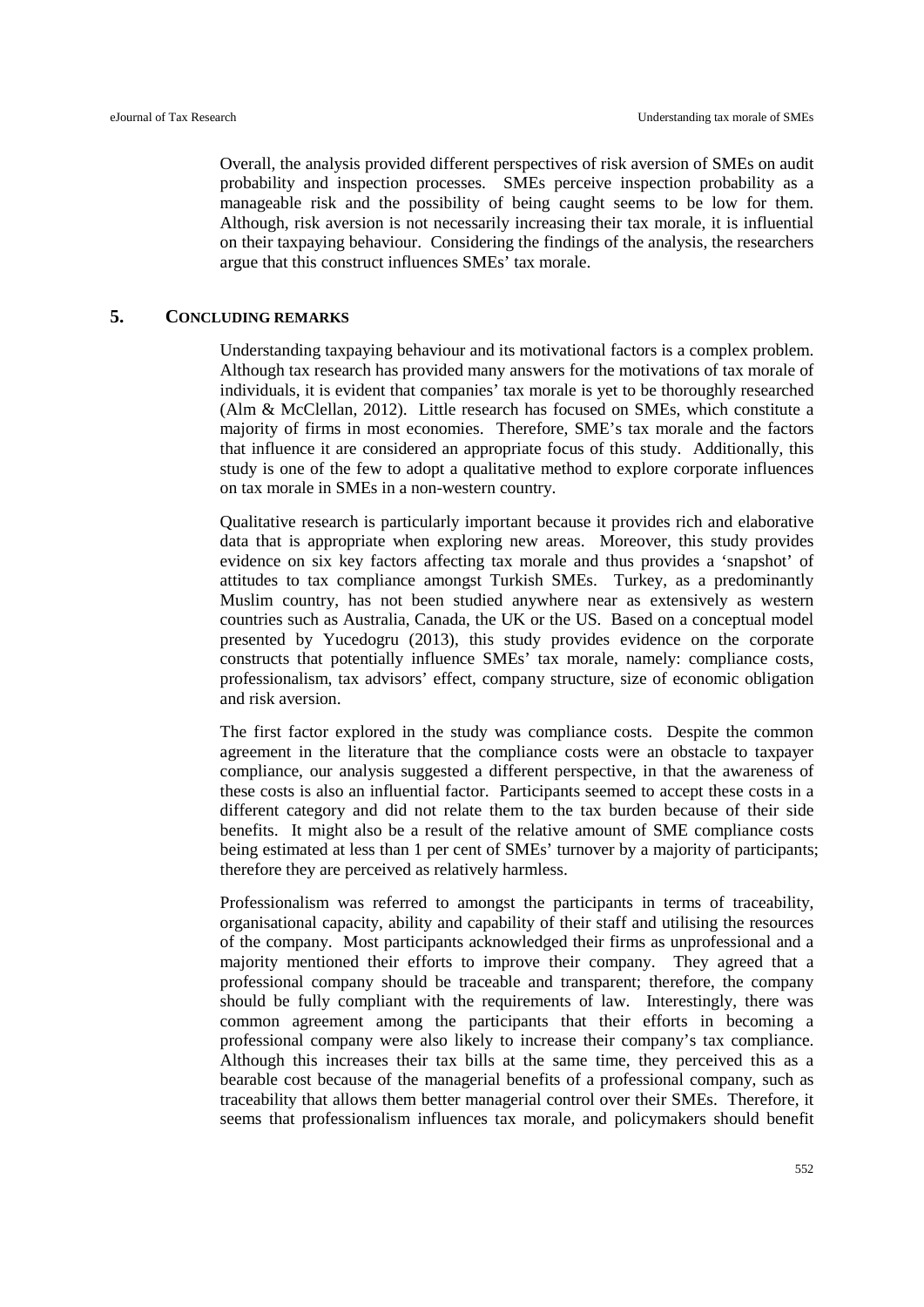from the new perspective of professionalism if the benefits of it are introduced to more SMEs.

Analysis of the effect of tax advisors mapped a different dimension for SMEs. There are two roles played by tax advisors: first, being a confidant; and second, being an intermediary. A confidant role suggests that trust between two sides is vital for the relationship. In some cases the trust bond is more likely to create a better relationship, however it also brings interdependency for the SMEs as they think that their tax advisors are aware of all of their off-the-record activities. Hence tax advisors are intricately involved in SMEs' tax morale and tax compliance decisions. Secondly, participants accept that their tax advisors have an ability to manipulate their tax bill and they can encourage them to comply in order to avoid inspection and tax penalties. Both tax advisor roles show that the advisor is a critical determinant of SMEs' tax morale, a finding which requires more research in the field.

The company structure construct showed that cultural roots of SMEs are influential. Participants highlighted that avoiding shameful acts to protect their personal values such as their family name and identity is extremely important for them. Especially for the family businesses, preserving their inherited values is a source of pride for some participants. This finding sheds light on a novel issue in tax morale research because no prior studies have documented a link between corporate culture and tax morale.

The size of economic tax obligation was found to decrease tax morale. Some of the participants complained that the tax burden that they have to shoulder is very high. Excessive regulations can demoralize SMEs and strain the trust bond between the state and SMEs.

Lastly, the findings on risk aversion reveal a very interesting perspective for SMEs. Strangely enough, the SMEs believe that their future audit possibility is a 'manageable risk' although they believe the possibility of being audited is increasing. A majority believe that reporting an increasing trend of declared income may prevent unwanted attention from the tax authority. Such a view may be simultaneously positive and negative for the SMEs. Nevertheless, to our knowledge, this is an original finding in the tax morale literature.

Although this study provides rich and detailed insights from uncharted factors of SMEs' tax morale, it is subject to the usual limitations of qualitative research. First, the interview method requires close interaction with participants and a common criticism about this method relates to a researcher's objectivity (Punch, 2013). To reduce this concern, a detailed analytical procedure for qualitative data analysis was adopted. Secondly, the participants were limited by those who were willing to participate in the study, therefore those who were unwilling to discuss tax matters represent another limitation of the study. This limitation however is common in tax research (Kirchler, 2007; McKerchar, 2010; Trivedi et al., 2005). As the majority of the participants provided both positive and negative perceptions about taxes during the interviews, it is believed that this limitation had only a limited effect on the findings. Lastly and more importantly, these qualitative findings do not allow for generalisations and statistical inferences. Nevertheless, our study provides a new perspective for further research on the determinants of SMEs' tax morale.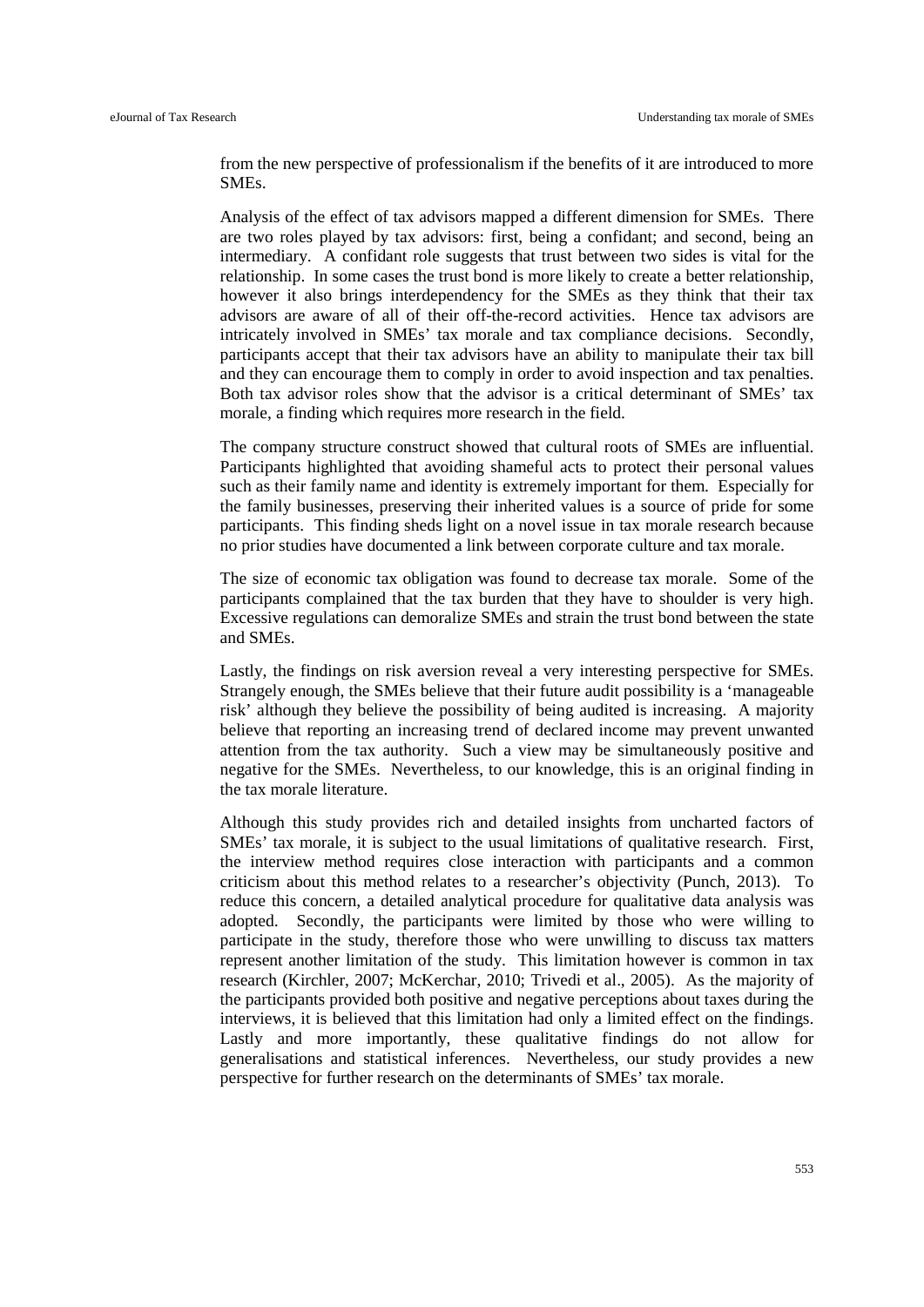Overall, the findings of this study provide a basis for future research. This study investigates the corporate factors of tax morale using a qualitative approach, and is valuable for documenting evidence of the six factors in a relatively unexplored area of tax research. Further research might explore any or all of these factors in more detail. In addition, we hope this study will be followed by a more extensive survey-based empirical study. The results of a large-scale survey of Turkish (or other countries') SME owner-managers on this topic would provide a 'baseline' which could then act as a benchmark for future studies, and even potentially be used in international comparisons, which might provide useful evidence for governments' tax and business policies.

#### **6. BIBLIOGRAPHY**

- Abdixhiku, L 2013, 'Determinants of Business Tax Evasion in Transition Economies, PhD thesis, Staffordshire University, accessed 17 January 2015, <http://eprints.staffs.ac.uk/1962/>.
- Adams, C, Elffers, H, Webley, P 1996, 'Satisfaction with the Tax Authorities and Propensity to Avoid Taxes', *Internal Report*, University of Exeter, Exeter.
- Adler, E & Clark, R 2007, *How it's done: An invitation to social research*, Cengage Learning, Belmont CA.
- Aguirre, B, Rocha, FF 2010, 'Trust and tax morale in Latin American and Caribbean countries', paper presented to the 14th Annual Conference of The International Society for New Institutional Economics, University of Stirling, Scotland, 17–19 June 2010.
- Ahmed, E & Braithwaite, V 2005, 'Understanding small business taxpayers: Issues of deterrence, tax morale, fairness and work practice', *International Small Business Journal*, vol. 23, no. 5, pp. 539–568.
- Ajzen, I 1991, 'The theory of planned behaviour', *Organizational Behaviour and Human Decision Processes*, vol. 50, no. 2, pp. 179–211.
- Allingham, MG & Sandmo, A 1972, 'Income tax evasion: A theoretical analysis', *Journal of Public Economics*, vol. 1, no. 3–4, pp. 323–338.
- Alm, J 1988, 'Compliance costs and the tax avoidance-tax evasion decision', *Public Finance Quarterly*, vol. 16, no. 1, pp. 31–66.
- Alm, J, Martinez-Vazquez, J & McClellan, C 2014, 'Corruption and firm tax evasion', *International Center* for Public Policy Working Paper Series, <http://scholarworks.gsu.edu/icepp/2>.
- Alm, J & McClellan, C 2012, 'Tax morale and tax compliance from the firm's perspective', *Working Paper No. 1211*, Tulane University, Department of Economics, accessed 14 February 2014, <http://ideas.repec.org/p/tul/wpaper/1211.html>.
- Alm, J, McClelland GH & Schulze WD 1999, 'Changing the social norm of tax compliance by voting', *Kyklos*, vol. 52, no. 2, pp. 141–171.
- Alm, J & Torgler, B 2006, 'Culture differences and tax morale in the United States and in Europe', *Journal of Economic Psychology*, vol. 27, pp. 224–246.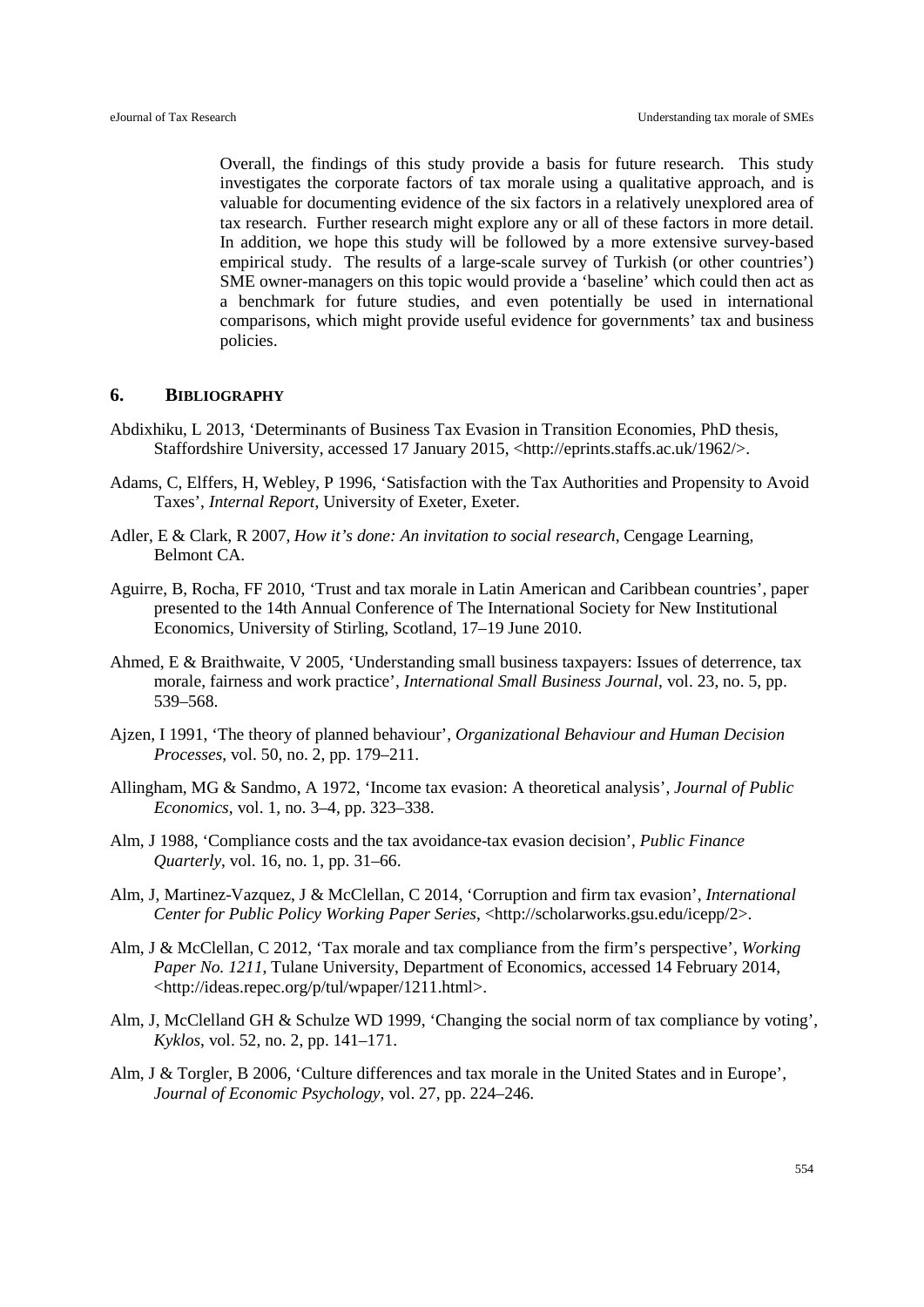- Andreoni, J, Erard, B & Feinstein, J 1998, 'Tax compliance', *Journal of Economic Literature*, vol. 36, no. 2, pp. 818–860.
- Ashby, JS & Webley, P 2008, 'But everyone else is doing it: A closer look at the occupational taxpaying culture of one business sector', *Journal of Community & Applied Social Psychology*, vol. 18, no. 3, pp. 194–210.
- Babu, NK & Chariye, AB 2015, 'The effect of taxpayers attitudes towards the legal system and government on tax morale', *European Journal of Business and Management*, vol. 7, no. 1, pp. 321–328.
- Bailey, J 2008, 'First steps in qualitative data analysis: Transcribing', *Family Practice*, vol. 25, no. 2, pp. 127–131.
- Baker, SE & Edwards, R 2012, *How many qualitative interviews is enough*, NCRM, accessed 12 April 2015, <http://eprints.ncrm.ac.uk/2273/>.
- Bernasconi, M, Corazzini, L & Seri, R 2014, 'Reference dependent preferences, hedonic adaptation and tax evasion: Does the tax burden matter?', *Journal of Economic Psychology*, vol. 40, pp. 103–118.
- Bertaux, D 1981, *Biography and society: The life history approach in the social sciences*, SAGE Publications, California.
- Boone, JP, Khurana, IK & Raman, KK 2013, 'Religiosity and tax avoidance', *Journal of the American Taxation Association*, vol. 35, no. 1, pp. 53–84.
- Braun, V & Clarke, V 2006, 'Using thematic analysis in psychology', *Qualitative Research in Psychology*, vol. 3, pp. 77–101.
- Bryman, A & Bell, E 2011, *Business research methods*, Oxford University Press, New York.
- Child, J 1972, 'Organizational structure, environment and performance: The role of strategic choice', *Sociology*, vol. 6, no. 1, pp. 1–22.
- Coleman, C & Evans, C 2003, 'Tax compliance issues for small business in Australia', in Australian Tax Research Foundation, *Taxing small business: Developing good tax policies*, *Conference Series 23*, Sydney.
- Coleman, C & Freeman, L 1997, 'Cultural foundations of taxpayer attitudes to voluntary compliance', *Australian Tax Forum*, vol. 13, no. 2, pp. 311–336.
- Creswell, JW 1998, *Qualitative inquiry and research design: Choosing among five traditions*, SAGE Publications, California.
- Creswell, JW 2009, *Research design: Qualitative, quantitative, and mixed methods approaches*, SAGE Publications, California.
- Creswell, JW & Miller, DL 2000, 'Determining validity in qualitative inquiry', *Theory into Practice*, vol. 39, no. 3, pp. 124–130.
- Crocker, KJ & Slemrod, J 2005, 'Corporate tax evasion with agency costs', *Journal of Public Economics*, vol. 89, no. 9–10, pp. 1593–1610.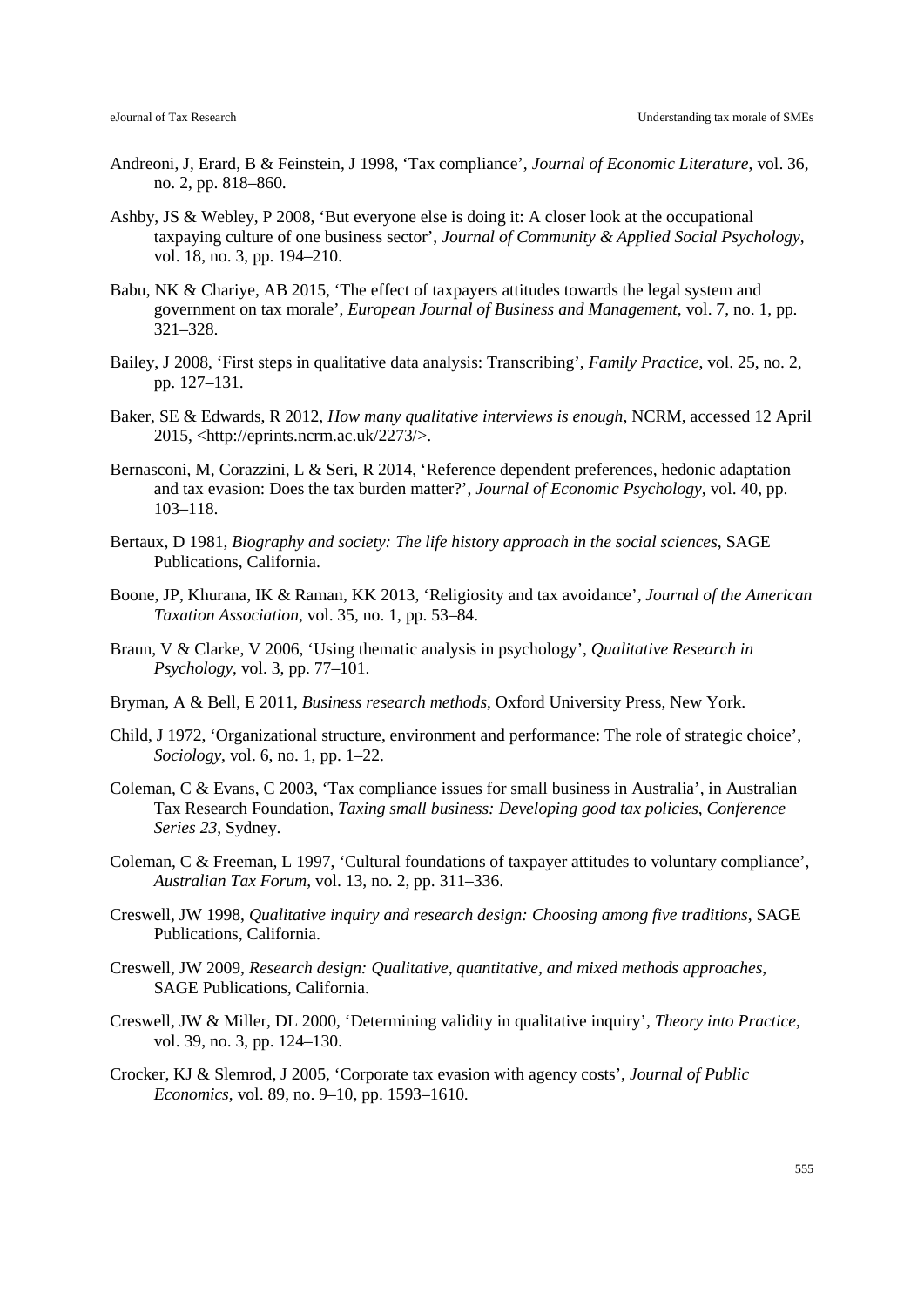- Cronshaw, MB & Alm, J 1995, 'Tax compliance with two-sided uncertainty', *Public Finance Review*, vol. 23, no. 2, pp. 139–166.
- Daude, C, Gutiérrez, H & Melguizo, Á 2012, *What drives tax morale*?, OECD, accessed 20 March 2015, <http://www.oecd-ilibrary.org/content/workingpaper/5k8zk8m61kzq-en>.
- Denscombe, M 2010, *The good research guide: For small-scale social research projects*, 4 edn, Open University Press, England.
- Feld, LP & Frey, BS 2002, 'Trust breeds trust: How taxpayers are treated', *Economics of Governance*, vol. 3, no. 2, pp. 87–99.
- Fournier, V 1999, 'The appeal to "professionalism" as a disciplinary mechanism", *The Sociological Review*, vol. 47, no. 2, pp. 280–307.
- Freedman J, 2003, 'Small business taxation policy issues and the UK', in NA Warren, (ed.), *Taxing small business: Developing good tax policies*, Australian Tax Research Foundation, Sydney.
- Freedman, J 2009, 'Reforming the business tax system: Does size matter? Fundamental issues in small business taxation', in C Evans & R Krever (eds.), *Australian business tax reform in prospect and retrospect*, Thomson, Sydney, pp. 153–178.
- Frey, BS 1994, 'Tertium datur: Pricing, regulating, and intrinsic motivation', *Kyklos*, vol. 45, no. 2, pp. 161–184.
- Frey, BS 1997, 'A constitution for knaves crowds out civic virtues', *Economic Journal*, vol. 107, no. 443, pp. 1043–1053.
- Frey, BS & Feld, LP 2002, 'Deterrence and morale in taxation: An empirical analysis', *Working Paper No. 760*, Center for Economic Studies at the University of Munich.
- Frey, BS & Torgler, B 2007, 'Tax morale and conditional cooperation', *Journal of Comparative Economics*, vol. 35, no. 1, pp. 136–159.
- Gelir Idaresi Baskanligi 2014, *2013 Faaliyet Raporu*, (*Report 187*), Turkey.
- Gerbing, MD 1988, *An empirical study of taxpayer perceptions of fairness*, University of Texas, Austin.
- Glaser, BG & Strauss, AL 1967, *The discovery of grounded theory: Strategies for qualitative research*, Aldine Publishing, Chicago.
- Guest, G, Bunce, A & Johnson, L 2006, 'How many interviews are enough? An experiment with data saturation and variability', *Field Methods*, vol. 18, no. 1, pp. 59–82.
- Halla, M 2010, 'Tax morale and compliance behavior: First evidence on a causal link', *Journal of Economic Analysis & Policy*, vol. 12, no. 1, pp. 22–45.
- Hanlon, M, Lillian, M & Slemrod, J 2005, 'An empirical examination of corporate tax noncompliance', *Ross School of Business Working Paper 1025*, University of Michigan, accessed 11 October 2013, <http://deepblue.lib.umich.edu/handle/2027.42/39146>.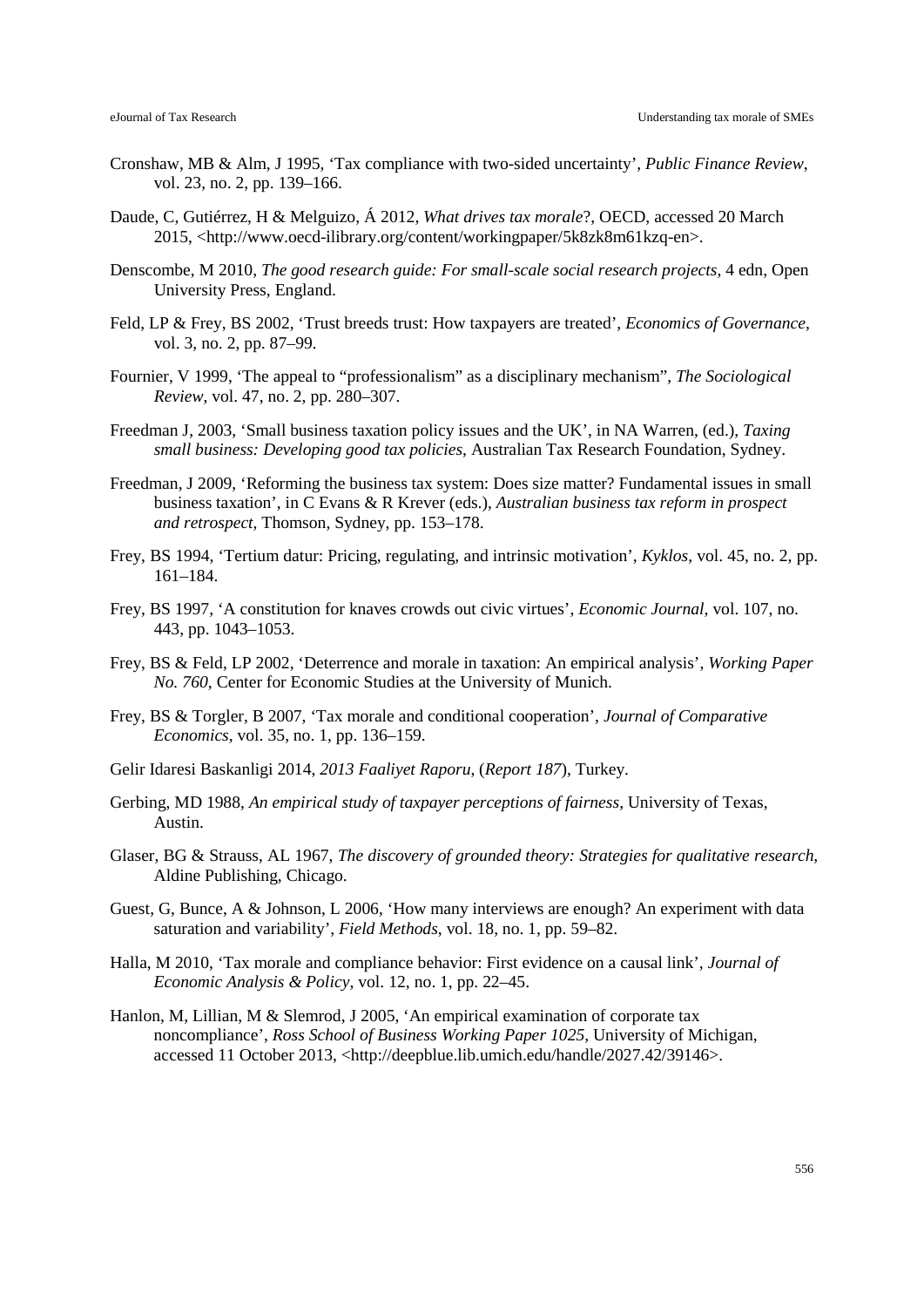- Hartner, M, Kirchler, E, Poschalko, A & Rechberger, S 2010, 'Taxpayers' compliance by procedural and interactional fairness perceptions and social identity', *Psychology & Economics*, vol. 3, no. 1, pp. 12–31.
- Hasseldine, J 2001, 'Linkages between compliance costs and taxpayer compliance research', in C Evans, J Pope & J Hasseldine (eds.), *Tax compliance costs: A festschrift for Cedric Sandford,*  Prospect, Sydney.
- Hasseldine, J, Hite, P, James, S & Toumi, M 2007, 'Persuasive communications: Tax compliance enforcement strategies for sole proprietors', *Contemporary Accounting Research*, vol. 24, no. 1, pp. 171–194.
- Hite, PA & McGill, GA 1992, 'An examination of taxpayer preference for aggressive tax advice', *National Tax Journal*, vol. 45, no. 4, pp. 389–403.
- Hunter, MG 2006, 'Experiences conducting cross cultural research qualitative', *Journal of Global Information Management*, vol. 14, no. 2, pp. 75–89.
- Jabbar, H & Pope J 2009, 'Tax attitudes and compliance among small and medium enterprises in Malaysia', *New Zealand Journal of Taxation Law & Policy*, vol. 15, pp. 198–222.
- Jackson, BR & Milliron, VC 1986, 'Tax compliance research: Findings, problems, and prospects', *Journal of Accounting Literature*, vol. 5, no. 1, pp. 125–165.
- Joulfaian, D & Rider, M 1998, 'Differential taxation and tax evasion by small business', *National Tax Journal,* vol. 51, no. 4, pp. 675–687.
- Kaya, A & Şahin, B 2007, *Kökler ve yollar: Türkiye'de göç süreçleri*, İstanbul Bilgi Üniversitesi Yayınları, İstanbul.
- King, N & Horrocks, C 2010, *Interviews in qualitative research*, SAGE Publications, Los Angeles.
- Kirchler, E 2007, *The economic psychology of tax behaviour*, Cambridge University Press.
- Kirchler, E, Hoelzl, E & Wahl, I 2008, 'Enforced versus voluntary tax compliance: The "slippery slope" framework', *Journal of Economic Psychology*, vol. 29, no. 2, pp. 210–225.
- Konrad, KA & Qari, S 2012, 'The last refuge of a scoundrel? Patriotism and tax compliance', *Economica*, vol. 79, no. 315, pp. 516–533.
- Kornhauser, ME 2006, 'Tax morale approach to compliance: Recommendations for the IRS', *Florida Tax Review*, vol. 8, no. 1, pp. 599–632.
- Kuzel, AJ 1992, 'Sampling in qualitative inquiry', in BF Crabtree & WL Miller, (eds.), *Doing qualitative research. Research methods for primary care*, *vol. 3*, SAGE Publications, California, pp. 31–44.
- Lewis, A 1979, 'An empirical assessment of tax mentality. Public finance', *Publiques*, vol. 34, pp. 245–257.
- MacGregor, J & Wilkinson, B 2012, 'The effect of economic patriotism on tax morale and attitudes toward tax compliance', *Advances in Taxation*, vol. 20, pp. 159–180.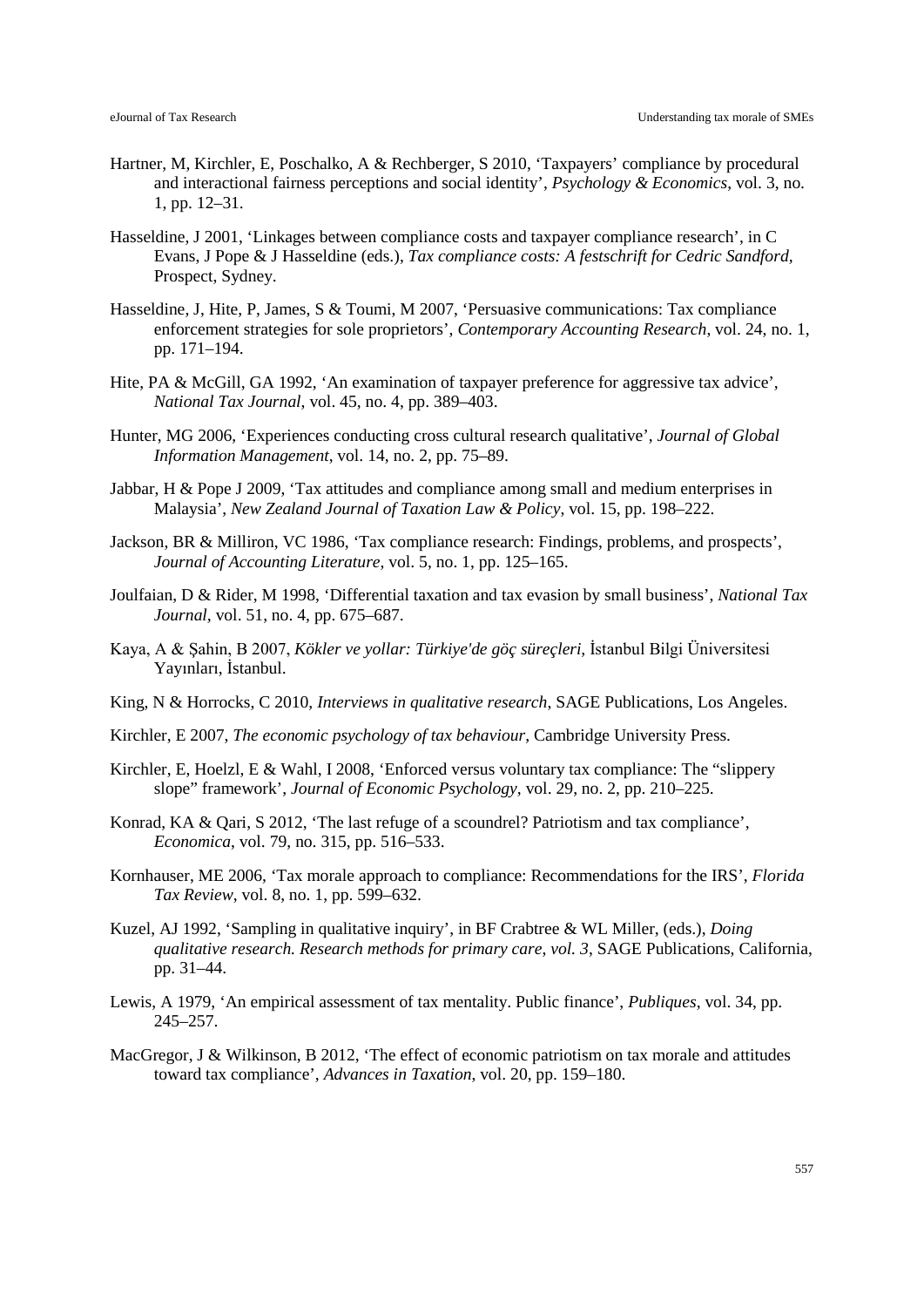- Marrelli, M & Martina, R 1988, 'Tax evasion and strategic behaviour of the firms', *Journal of Public Economics*, vol. 37, no. 1, pp. 55–69.
- Marshall, RL, Armstrong, RW & Smith, M 1998, 'The ethical environment of tax practitioners: Western Australian evidence', *Journal of Business Ethics*, vol. 17, no. 12, pp. 1265–1279.
- McCulloch, S 1992, 'Tax compliance costs: Heaviest burden on small firms', *Accountants' Journal*, November, p. 72.
- McGee, RW 2006, 'Three views on the tax ethics of tax evasion?', *Journal of Business Ethics*, vol. 67, pp. 15–35.
- McGee, RW, Benk, S & Yildirim, H 2011, 'The ethics of tax evasion: A study of Turkish tax practitioner opinion', *European Journal of Social Sciences*, vol. 18, no. 3, pp. 114–123.
- McKerchar, M & Evans, C 2009, 'Sustaining growth in developing economies through improved taxpayer compliance: Challenges for policy makers and revenue authorities', *University of New South Wales Faculty of Law Research Series*, <http://law.bepress.com/unswwps-flrps09/art17>.
- McKerchar, M 2010, *Design and conduct of research in tax law and accounting*, Thomson Reuters, Australia.
- McKerchar, M, Bloomquist, K & Pope, J 2013, 'Indicators of tax morale: An exploratory study', *eJournal of Tax Res*earch, vol. 11, pp. 5–22.
- McLisky, IB 2011, 'The compliance and penalty regime : Its role as a compliance instrument in combating the criminalisation of tax fraud in New Zealand', PhD thesis, Massey University, Manawatu, New Zealand.
- Mickiewicz, T, Rebmann, A & Sauka, A 2012, *To pay or not to pay: Entrepreneurs' attitudes towards tax evasion*, Social Science Research Network, New York, accessed 17 January 2015, <http://papers.ssrn.com/abstract=2041240>.
- Morse, JM 1994, 'Designing funded qualitative research', in NK Denzin & YS Lincoln (eds.), *Strategies of Qualitative Inquiry*, SAGE Publications, California, pp. 305–330.
- Mulenga, CL 2004, *Satisfaction with democracy and performance of the new deal government: Attitudes and perceptions of Zambians*, Institute for Democracy in South Africa.
- Nas, A 2012, 'Türk vergi hukukunda vergi incelemesi' (Tax audit in the Turkish tax law), *AÜHFD*, vol. 61, pp. 1307–1336.
- OECD 2005, 'SME and entrepreneurship outlook', *OECD Tax Policy Studies*, Paris, p. 18.
- OECD 2014, *Financing SMEs and entrepreneurs 2014*, accessed 17 January 2015, <http://www.oecdilibrary.org/content/book/fin\_sme\_ent-2014-en>.
- Ouchi, WG 1977, 'The relationship between organizational structure and organizational control', *Administrative Science Quarterly*, vol. 22, no. 1, p. 95
- Patton, MQ 2002, *Qualitative research and evaluation methods*, 3rd edn, SAGE Publications, California.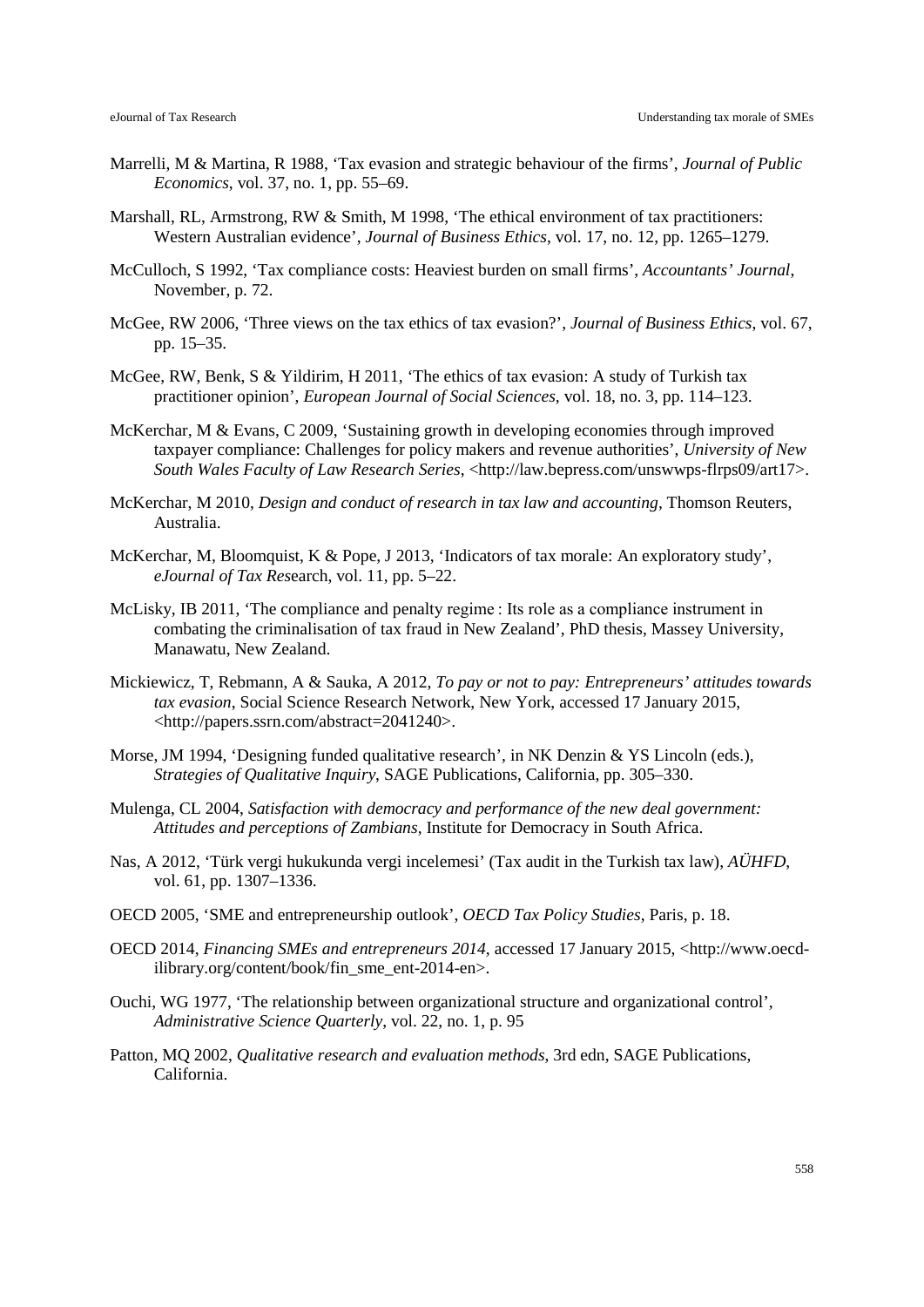- Pope, J 1994, 'Compliance costs of taxation: Policy implications', *Australian Tax Forum*, vol. 11, pp. 85–121.
- Pope, J & McKerchar, M 2011, 'Understanding tax morale and its effect on individual taxpayer compliance', *British Tax Review*, vol. 5, pp. 587–601.
- Pope, J & Mohdali, R 2010, 'The role of religiosity in tax morale and tax compliance', *Australian Tax Forum*, vol. 25, no. 4, pp. 565–596.
- Poza, EJ 2007, *Family business*, Thomson South-Western Publications, Mason, US.
- Punch, KF 2013, *Introduction to social research: Quantitative and qualitative approaches*, SAGE Publications, California.
- Qu, SQ & Dumay, J 2011, 'The qualitative research interview', *Qualitative Research in Accounting & Management*, vol. 8, no. 3, pp. 238–264.
- Rametse, N & Yong, S 2009, 'Small business taxpayers' attitudes to complying with a tax system: Lessons and experiences from Australia and New Zealand', *Journal of Applied Law and Policy*, vol. 1, pp. 83–104.
- Riahi-Belkaoui, A 2004, 'Relationship between tax compliance internationally and selected determinants of tax morale', *Journal of International Accounting Audit and Tax*, vol. 5, no. 3, pp. 28–64.
- Rice, EM 1992, 'The corporate tax gap: Evidence on tax compliance by small corporations', in J Slemrod (ed.), *Why people pay taxes: Tax compliance and enforcement*, University of Michigan Press, pp. 125–166.
- Richardson, M & Sawyer, A 2001, 'A taxonomy of tax compliance literature: Further findings, problems and prospects', *Australian Tax Forum*, vol. 16, no. 2, pp. 137–320.
- Roth, JA, Scholz, JT & Witte, AD 1989, *Taxpayer compliance. Volume 1 and 2: An agenda for research*, University of Pennsylvania Press.
- Sakurai, Y & Braithwaite, V 2003, 'Taxpayers' perceptions of practitioners: Finding one who is effective and does the right thing?', *Journal of Business Ethics*, vol. 46, no. 4, pp. 375–387.
- Saunders, M, Lewis, P & Thornhill, A 2009, *Research methods for business students*, Prentice Hall, New York.
- Schmölders, G 1960, *Das irrationale in der öffentlichen finanzwirtschaft: Probleme der finanzpsychologie*, Rowolth, Hamburg, Germany.
- Slemrod, JB 2003, 'Corporate tax evasion with agency costs', *Ross School of Business Working Paper 917*, University of Michigan, accessed 21 March 2015, <http://deepblue.lib.umich.edu/handle/2027.42/39177>.
- Slemrod, JB, Blumenthal, M & Christian, C 2001, 'Taxpayer response to an increased probability of audit: Evidence from a controlled experiment in Minnesota', *Journal of Public Economics*, vol. 79, no. 3, 455–483.
- Spicer, MW & Becker, LA 1980, 'Fiscal inequity and tax evasion: An experimental approach', *National Tax Journal*, vol. 33, no. 2, pp. 171–175.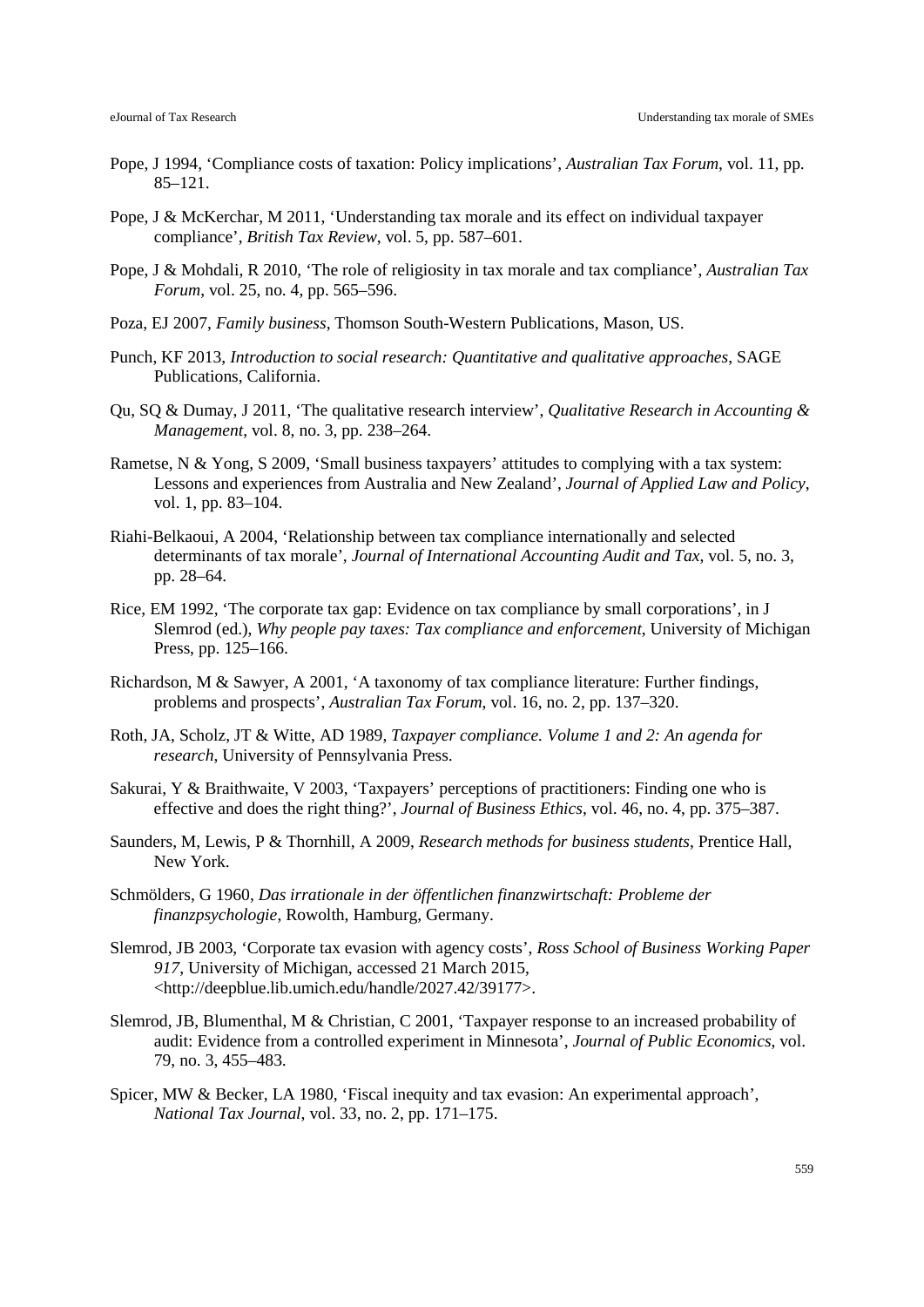- Stack, S & Kposowa, A 2006, 'The effect of religiosity on tax fraud acceptability: A cross-national analysis', *Journal for the Scientific Study of Religion*, vol. 45, no. 3, pp. 325–351.
- Strümpel, B 1966, 'The disguised tax burden compliance costs of German businessmen and professionals', *National Tax Journal*, vol. 19, no. 1, pp. 70–77.
- Tan, LM & Sawyer, AJ 2003, 'A synopsis of taxpayer compliance studies: Overseas vis-a-vis New Zealand', *New Zealand Journal of Taxation Law & Policy*, vol. 9, no. 4, pp. 431–454.
- Tanzi, V & Shome, P 1993, 'A primer on tax evasion', *IMF Working Paper Series No. 93,* p. 1.
- Tekeli, R 2013, 'The effects of cultural differences and politics on tax morale: The case of Italy and Turkey', paper presented to the International Conference on Economic and Social Studies, Sarajevo, 10–11 May 2013, 1 (1), accessed 8 October 2013, <http://icesos.ibu.edu.ba/>.
- Torgler, B 2002, 'Speaking to theorists and searching for facts: Tax morale and tax compliance in experiments', *Journal of Economic Surveys*, vol. 16, pp. 657–684.
- Torgler, B 2003, 'Does culture matter? Tax morale in an East-West-German Comparison', *FinanzArchiv: Public Finance Analysis*, vol. 59, no. 4, pp. 504–528.
- Torgler, B 2005, 'Tax morale in Latin America', *Public Choice*, vol. 122, no. 1–2, pp. 133–157.
- Torgler, B 2006, 'The importance of faith: Tax morale and religiosity', *Journal of Economic Behavior & Organization,* vol. 61, no. 1, pp. 81–123.
- Torgler, B 2007, *Tax compliance and tax morale: A theoretical and empirical analysis*, Edward Elgar Publishing Ltd, Massachusetts.
- Torgler, B 2012, 'Tax morale, Eastern Europe and European Enlargement', *Communist Post-Communist Studies*, vol. 45, pp. 11–25.
- Torgler, B, Demir, IC & Macintyre, A 2008, 'Causes and consequences of tax morale: An empirical investigation', *Economic Analysis & Policy*, vol. 38, no. 2, pp. 313–339.
- Torgler, B, Schneider, F & Schaltegger, CA 2009, 'Local autonomy, tax morale, and the shadow economy', *Public Choice*, vol. 144, no. 1–2, pp. 293–321.
- Trivedi, VU, Shehata, M & Mestelman, S 2005, 'Attitudes, incentives, and tax compliance', *Canadian Tax Journal*, vol. 53, no. 1, p. 31–61.
- Vigoda-Gadot, E 2007, 'Citizens' perceptions of politics and ethics in public administration: A fiveyear national study of their relationship to satisfaction with services, trust in governance, and voice orientations', *Journal of Public Administration Research*, vol. 17, pp. 285–305.
- Vogel, J 1974, 'Taxation and public opinion in Sweden: An interpretation of recent survey data', *National Tax Journal*, vol. 27, pp. 499–513.
- Wallschutzky, IG 1984, 'Possible causes of tax evasion', *Journal of Economic Psychology*, vol. 5, pp. 371 –384.
- Ward, M & Rhodes, C 2014, *Small businesses and the UK economy*, UK Parliament, accessed 14 June 2014, <http://www.parliament.uk/briefing-papers/sn06078.pdf>.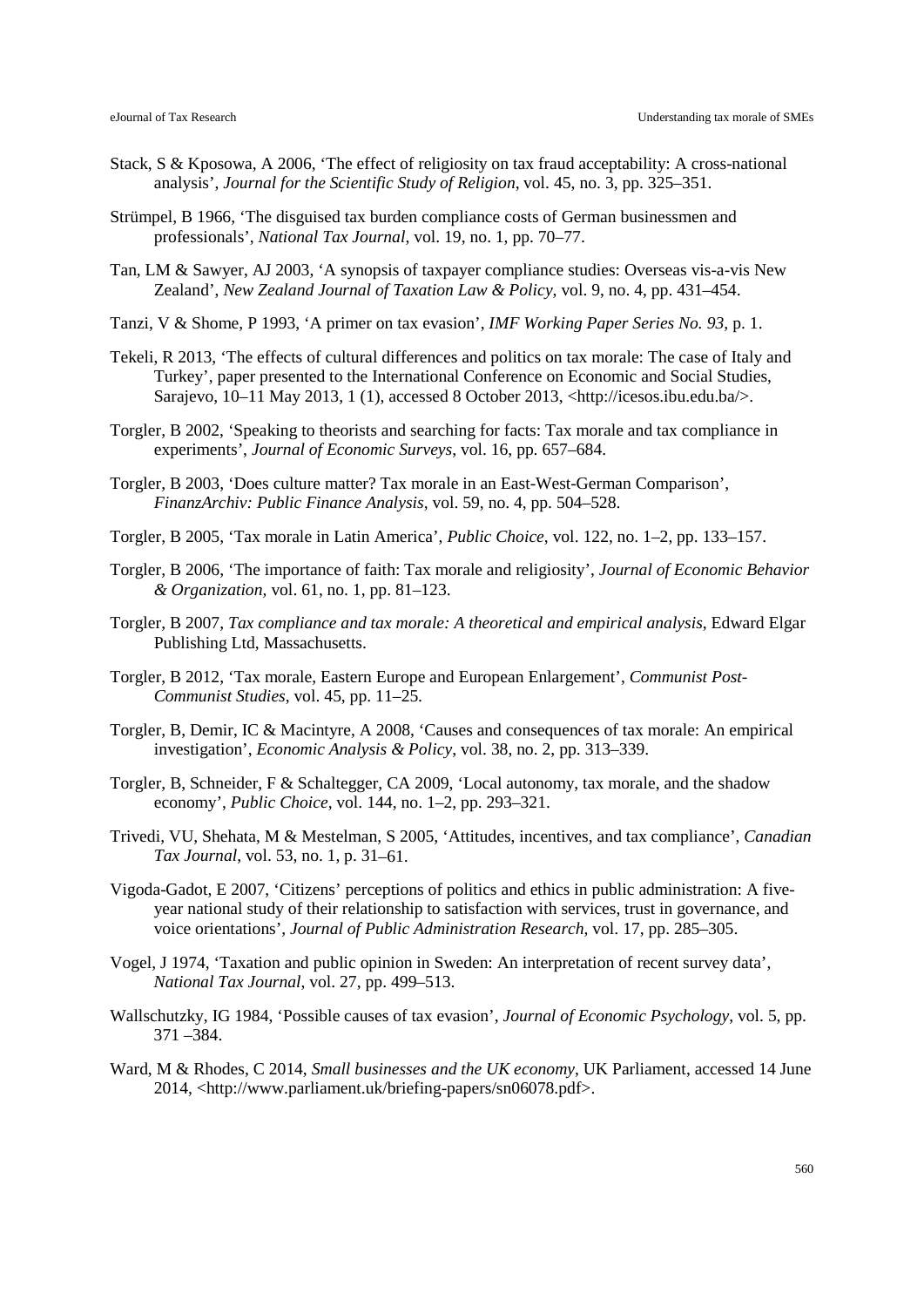- Yew, B, Milanov, VB & McGee, RW 2015, 'An analysis of individual tax morale for Russia: Before and after flat tax reform', *International Business Research*, vol. 8, no. 1, pp. 60–80.
- Yucedogru, R 2013, *Understanding tax morale and tax compliance of SMEs: An example of Turkey*, <http://docs.business.auckland.ac.nz/Doc/66-Recep-Yucedogru.pdf>.
- Yusof, NAM, Ling, LM & Wah, YB 2014, 'Tax non-compliance among SMCs in Malaysia: Tax audit evidence', *European Journal of Marketing*, vol. 15, no. 2, pp. 215–234.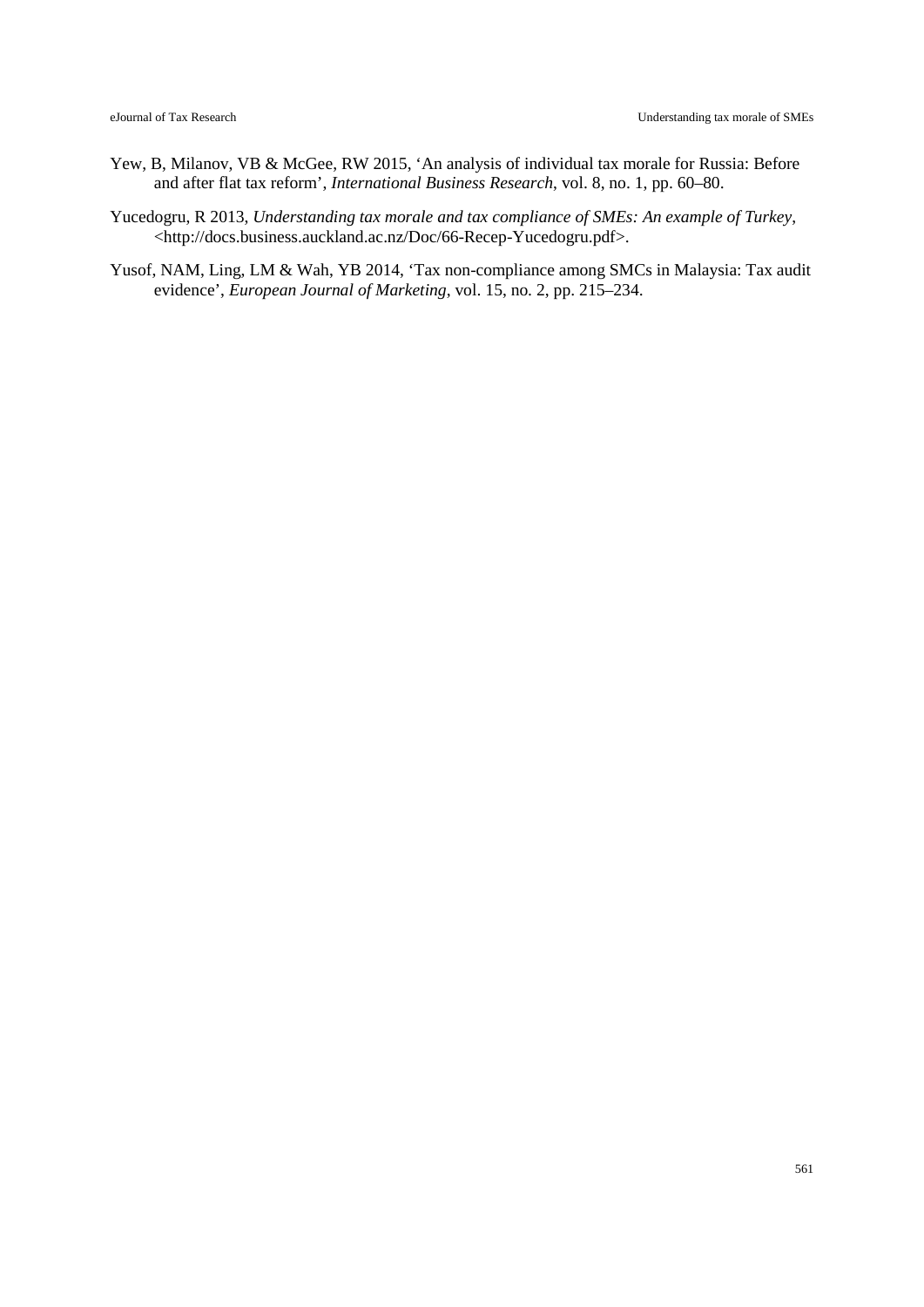#### **7. APPENDICES**

#### **Appendix 1: Interview Protocol**

Thank you for agreeing to be interviewed. I am carrying out a number of interviews to understand tax morale effect on taxpaying (compliance behaviour). I have a number of questions to ask you that will generally take 45 to 60 minutes. Please feel free to just talk. If you are comfortable, I would like to record the interview, so that I can concentrate on listening to you and asking questions rather than taking notes. Your talk records (Voice or Type) will be kept anonymous and will be treated under protection of *Data Protection Act 1998* and Turkish *Data Protection Act 2007*. This is also a requirement of the [University of Nottingham Code of Research Conduct and](http://www.nottingham.ac.uk/ris/local/research-strategy-and-policy/Code_of_Conduct(Version_3_January_2010).pdf)  [Research Ethics.](http://www.nottingham.ac.uk/ris/local/research-strategy-and-policy/Code_of_Conduct(Version_3_January_2010).pdf) Some quotes may be used, but these will not be attributable to you. My contact details will be provided after interview. Please indicate if you need any clarification for the process.

Are you happy for me to do the interview?

#### **Demographics:**

1. Could you please tell us about yourself?

2. What kind of business are you in and how long have you been in the business?

#### **Corporate Behaviour:**

1. Could you please tell me about your business in general?

2. Could you please tell me what is like to be a small business operator in Turkey?

3. Do you think that SMEs should be favoured by state? Why?

4. Can you define your company as a professional one? Why?

5. Do you think that are you going to be inspected in next three years?

6. How do you think that inspection probability is effecting your tax compliance decision?

7. Have you ever inspected or received tax penalty?

8. Do you think that you will receive a fine if you have an inspection? Or inspector can find anything from your book which can be counted as evasion?

9. Do you trust your tax advisor?

10. How long have you been working with your current tax advisor?

11. Have you ever experienced problems on tax issues with your accountant as result of miscommunication?

12. Do you think better quality tax advice will reduce your tax bill?

13. Do you believe that your accountant may increase or decrease you tax bill, if desired?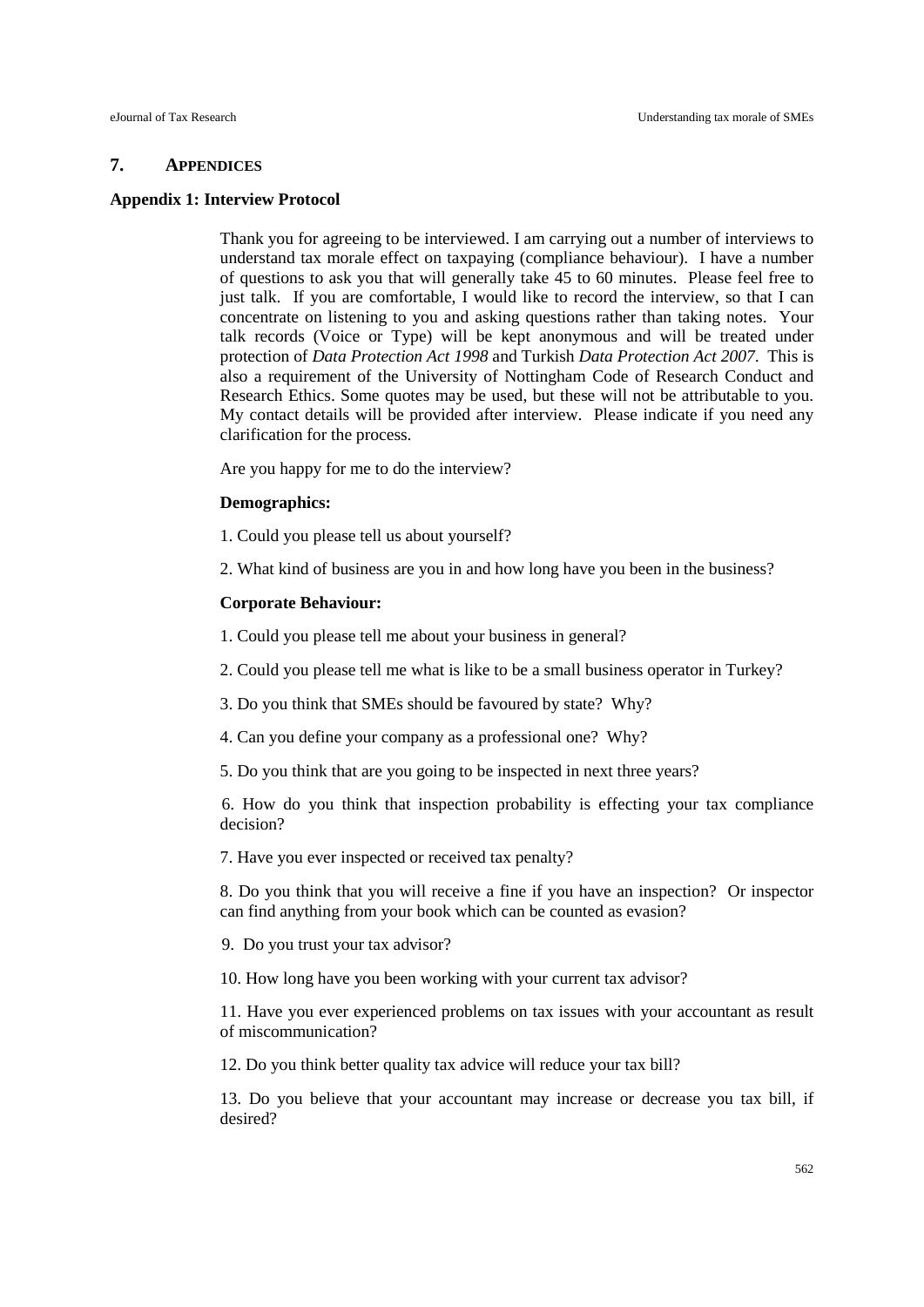14. Do you think that you have an ability to arrange you tax bill?

15. What proportion of your turnover does your company spend for meeting tax obligations?

16. Have you ever heard of shadow economic transactions in your sector?

17. Have you ever sold or bought anything without recording it in your tax return?

18. Have you ever unintentionally made a mistake on your tax obligations? If so, what was the reason?

19. Do you think sizes of tax penalties are dissuasive?

20. How have tax amnesties affected your taxpaying behaviour so far?

21. Do you think the tax that you paid last year was fair for your company?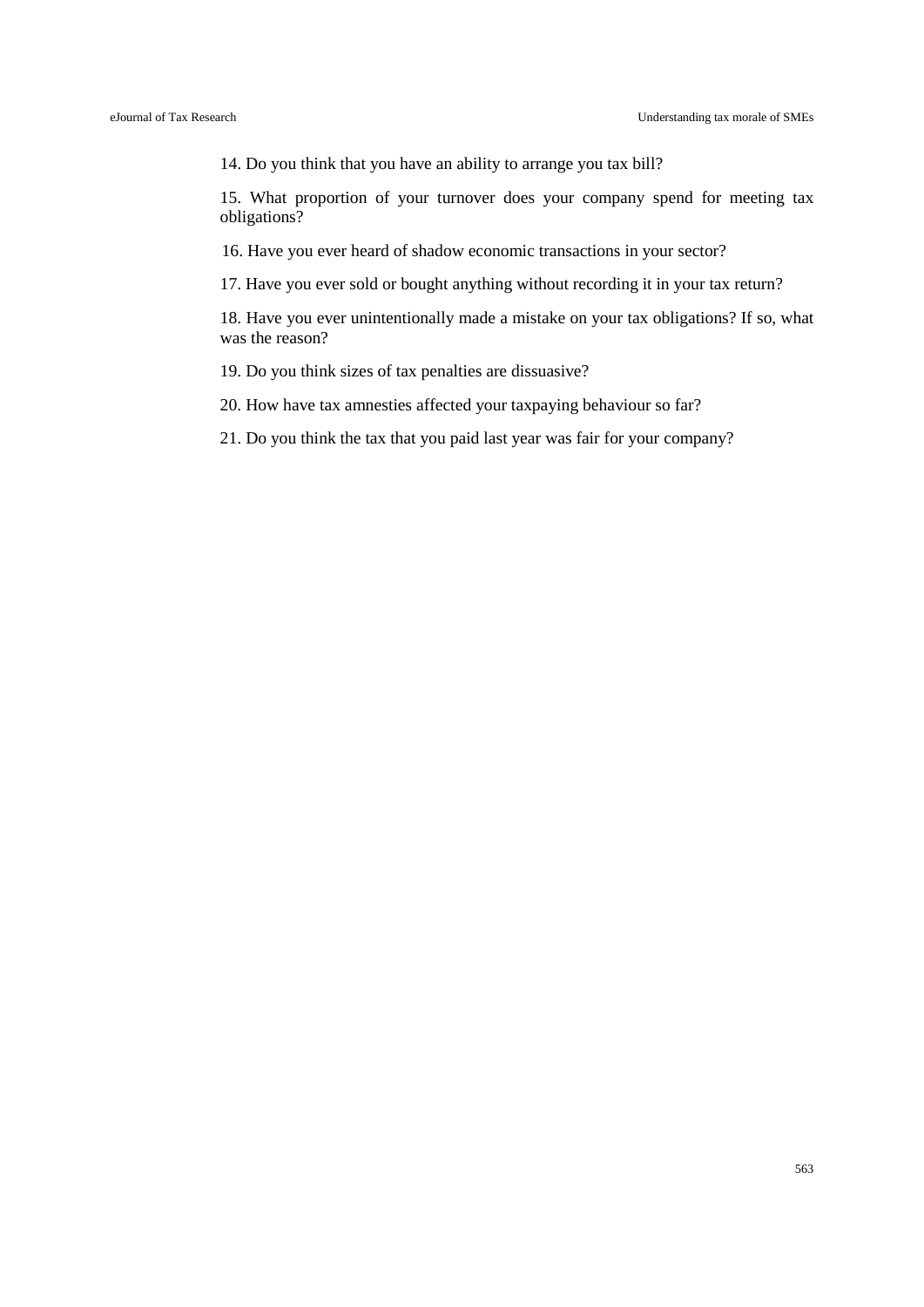| Interviewee<br>number | Sector          | Experience<br>in sector<br>(years) | Education<br>status | Interview<br>length |
|-----------------------|-----------------|------------------------------------|---------------------|---------------------|
| $\mathbf{1}$          | Automotive      | 11                                 | University          | 00:56:17            |
| $\overline{2}$        | Machinery       | 23                                 | <b>High School</b>  | 01:15:29            |
| 3                     | Metal           | 16                                 | University          | 00:36:11            |
| $\overline{4}$        | Construction    | 11                                 | University          | 01:09:20            |
| 5                     | Metal           | 13                                 | <b>High School</b>  | 01:10:55            |
| 6                     | Publishing      | 17                                 | University          | 00:47:20            |
| 7                     | Retailer        | 3                                  | University          | 00:48:22            |
| 8                     | Construction    | 9                                  | <b>Masters</b>      | 01:00:50            |
| 9                     | Metal           | 4                                  | University          | 00:48:30            |
| 10                    | Furniture       | 20                                 | <b>High School</b>  | 01:12:16            |
| 11                    | Textile         | 6                                  | <b>High School</b>  | 01:17:39            |
| 12                    | Metal           | 16                                 | University          | 01:31:33            |
| 13                    | Catering        | 34                                 | <b>Masters</b>      | 01:11:58            |
| 14                    | Law             | 8                                  | Master              | 01:13:01            |
| 15                    | <b>Services</b> | $\overline{2}$                     | University          | 01:01:00            |
| 16                    | Textile         | 23                                 | <b>Masters</b>      | 01:02:11            |
| 17                    | Textile         | 30                                 | University          | 01:14:24            |
| 18                    | Services        | 6                                  | <b>High School</b>  | 00:59:18            |
| 19                    | Publishing      | 17                                 | <b>High School</b>  | 01:10:00            |
| 20                    | Construction    | 21                                 | <b>High School</b>  | 01:25:38            |
|                       |                 |                                    |                     | 21:52:12            |

### **Appendix 2: Interview Participants**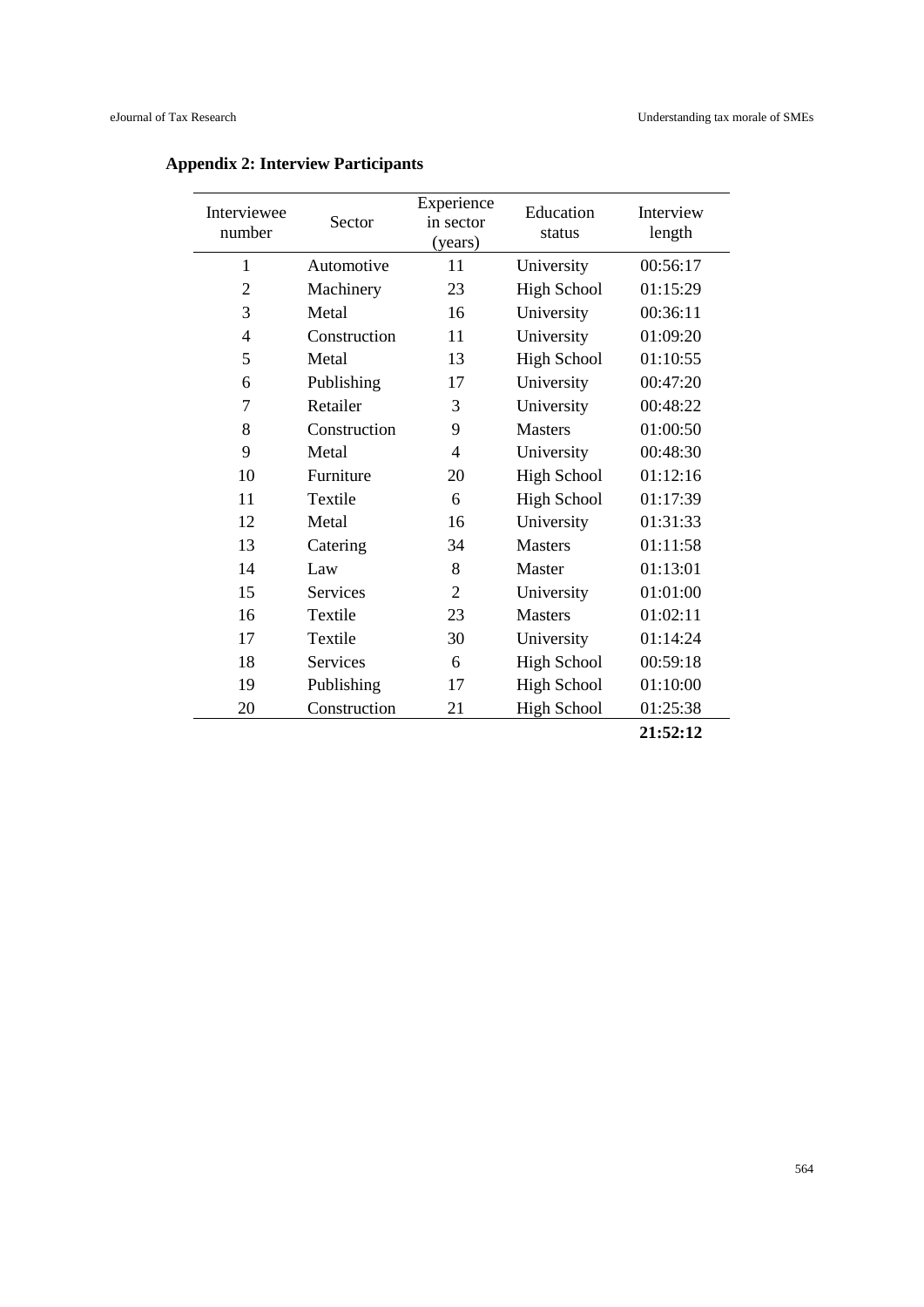| Interviewee<br>Number    | Sector       | Experience<br>in sector<br>(years) | Trust in<br>accountant | Years with<br>current CPA | Sworn-in<br><b>CPA</b> |
|--------------------------|--------------|------------------------------------|------------------------|---------------------------|------------------------|
| $\mathbf{1}$             | Automotive   | 11                                 | Yes                    | From start                | N <sub>o</sub>         |
| $\overline{2}$           | Machinery    | 23                                 | Yes                    | 10                        | N <sub>o</sub>         |
| 3                        | Metal        | 16                                 | Yes                    | From start                | N <sub>o</sub>         |
| $\overline{\mathcal{A}}$ | Construction | 11                                 | N <sub>o</sub>         | 9                         | N <sub>o</sub>         |
| 5                        | Metal        | 13                                 | Neutral                | 6                         | N <sub>o</sub>         |
| 6                        | Publishing   | 17                                 | Yes                    | From start                | N <sub>0</sub>         |
| 7                        | Retailer     | 3                                  | Neutral                | $\overline{2}$            | N <sub>o</sub>         |
| 8                        | Construction | 9                                  | Neutral                | 8                         | N <sub>o</sub>         |
| 9                        | Metal        | 4                                  | Yes                    | From start                | <b>No</b>              |
| 10                       | Furniture    | 20                                 | Yes                    | 19                        | Yes                    |
| 11                       | Textile      | 6                                  | Yes                    | From start                | Yes                    |
| 12                       | Metal        | 16                                 | Yes                    | From start                | N <sub>o</sub>         |
| 13                       | Catering     | 34                                 | Yes                    | 10                        | Yes                    |
| 14                       | Law          | 8                                  | N <sub>0</sub>         | 6                         | N <sub>o</sub>         |
| 15                       | Services     | 2                                  | Yes                    | From start                | N <sub>o</sub>         |
| 16                       | Textile      | 23                                 | Yes                    | 17                        | Yes                    |
| 17                       | Textile      | 30                                 | Yes                    | 12                        | Yes                    |
| 18                       | Services     | 6                                  | Neutral                | $\overline{2}$            | N <sub>o</sub>         |
| 19                       | Publishing   | 17                                 | Neutral                | 5                         | N <sub>o</sub>         |
| 20                       | Construction | 21                                 | Yes                    | 8                         | Yes                    |

**Appendix 3: Current Tax Advisors of the Participants**